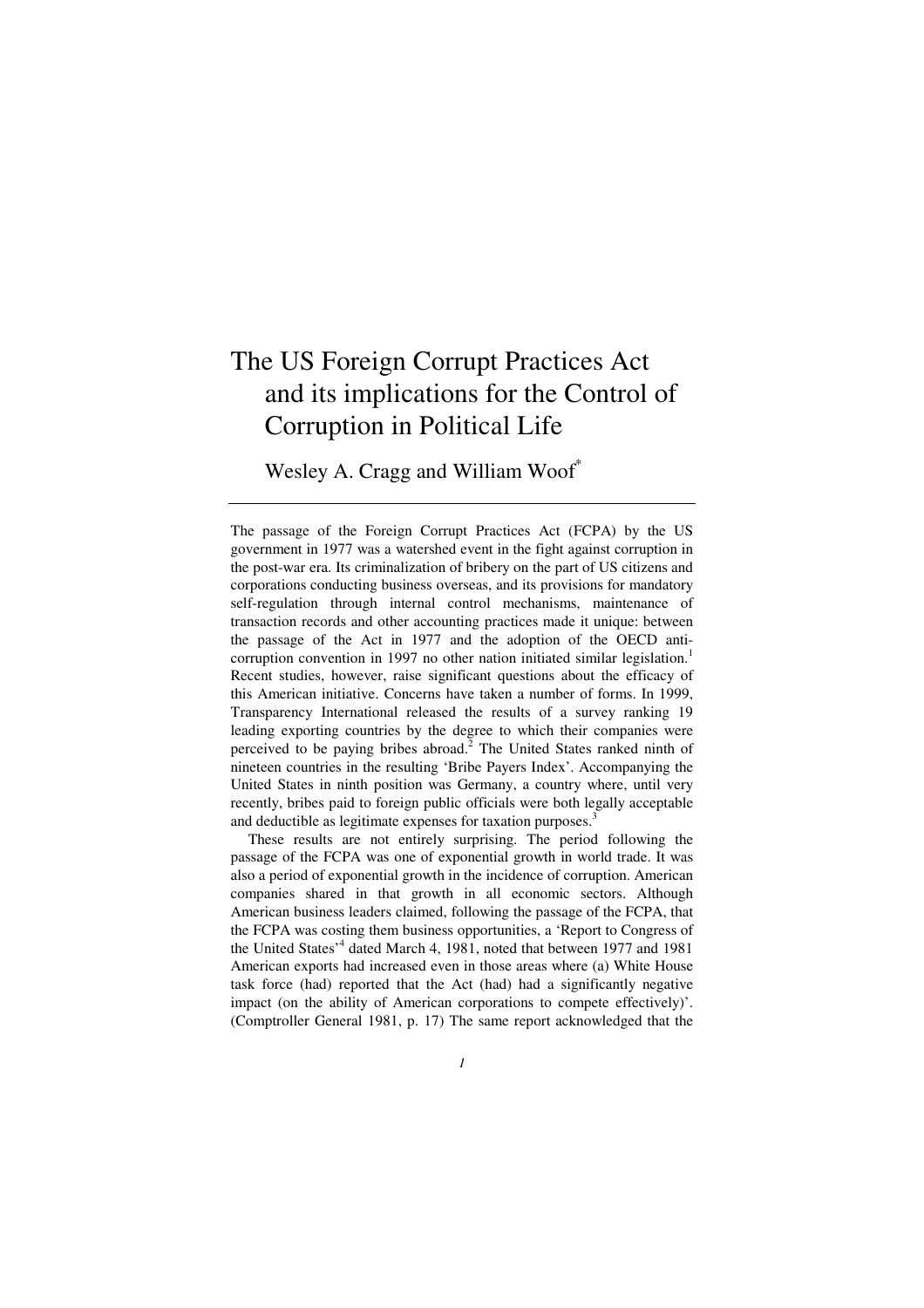'SEC had emphasized that (as of 1980) it had no empirical evidence concerning the actual impact of the Act on business'.

A more recent study<sup>5</sup> reports that between 1986 and 1995, 'the US share of export trade to industrial countries maintained a continuous, steady growth pattern. The American share of the export trade in Asia rose from 20 percent to 31 percent, while in Africa it grew 70 percent between 1991 and 1996'.<sup>6</sup> The authors of the report point out further that 'from the 1980s to the 1990s US trade with 'bribe-prone' countries actually . . . outpaced trade with non-'bribe-prone' countries'. **<sup>7</sup>** They attribute the increase to 'larger shipments of aircraft, construction equipment, oil and gas field machinery, telecommunications and medical equipment,' areas where the American companies themselves reported (in a General Accounting Office survey) that American companies 'were more likely to be adversely affected by the Act'.<sup>8</sup> That is to say, American exports were growing faster in markets particularly exposed to corrupt practices than in areas in which corruption was less prevalent.

Most recently, two senior lawyers, Tracy W. Young and Henry H. Rossbacher, with extensive expertise in FCPA matters, point to the lack of FCPA prosecutions (by 1996), the lack of ongoing formal investigations into potential corruption, and the sheer pragmatic reality of transnational business in a global environment, and comment:

The uncomfortable fact . . . is that these few are the only [FCPA] prosecutions in almost twenty years. And many were uncovered not by the SEC or Department [of Justice] but almost adventitiously by the press. It beggars the imagination to believe that corporations which reported \$400,000,000 in bribes so few years ago [i.e., the questionable payments reported to the SEC by US corporations as part of the agency's Voluntary Disclosure Program of 1975] have been reformed so<br>totally<sup>9</sup> totally.

What all of this taken together would seem to suggest is that the FCPA has not had a significant impact on the **general** standards of conduct of American corporations trading in international markets. It is a suggestion, however, that will for some have an anomalous and unsettling ring to it. It will be viewed by some as unsettling because it might appear to imply that determined and successful international efforts resulting in, for example, the OECD anti-corruption convention created in 1997 and ratified in 1998, modeled as it was on the American FCPA, were therefore unwarranted and unlikely to have their desired effect. It may well be viewed as anomalous because it flies in the face of the experiences of lawyers who have worked extensively with the FCPA and with the self-assessment of American companies reported in a variety of surveys and reflected in reports of financial resources expended to build effective compliance programs.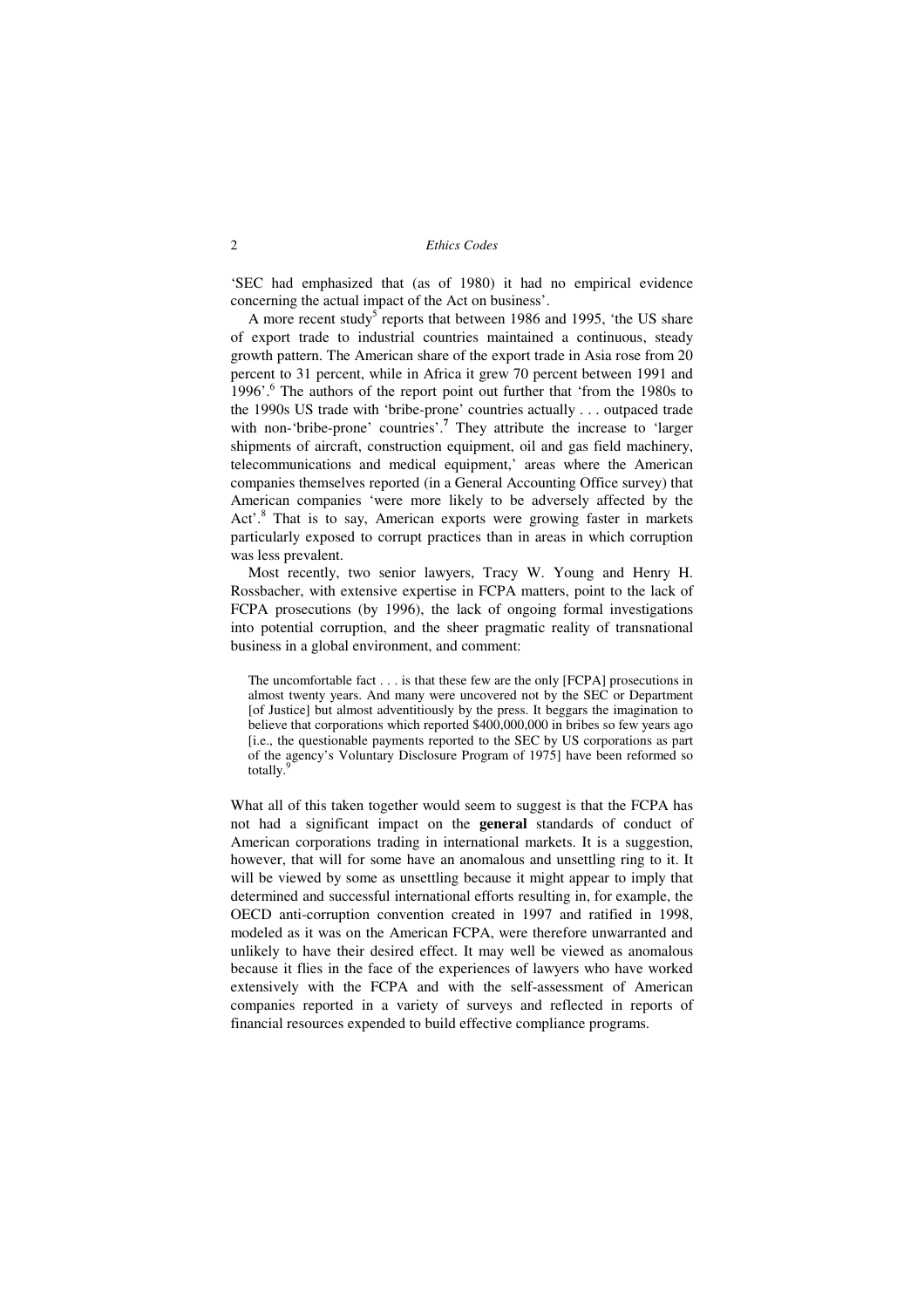Some examples will serve to make the point. In extensive correspondence in response to earlier drafts of this paper circulated for comment, two lawyers involved in the creation and enforcement of the FCPA and the task of building corporate compliance programs for corporations falling under the Act, challenged the suggestion that the FCPA did not and has not had a dramatic impact on corporate behaviour. One correspondent pointed out that '(c)orporations spend vast sums of money training employees in FCPA matters and employ a substantial number of lawyers and internal auditors who do nothing other than FCPA compliance work'. A second correspondent commented that:

A clear indication of the level of US corporate concern is the attendance at seminars on FCPA compliance. These are held several times each year, in different areas of the country, and are attended by hundreds of corporate lawyers and compliance managers. Many large law firms have partners who are FCPA specialists, as do corporate law departments. Two extensive treatises on FCPA compliance have been published. None of this would exist if US companies did not have serious interest in complying with the FCPA.

Surveys of the corporate community support these observations. In his report to the American Congress in 1981, the US Comptroller General pointed to the results of a General Accounting Office survey of 250 companies randomly selected from the Fortune 1000 list. Thirty percent of companies responding reported the loss of foreign business as a result of the Act. Forty-two percent of the top Fortune 500 companies that responded to the survey reported lost business due to compliance with the Act. Fifty-five percent of companies responding to the survey reported that their compliance efforts had resulted in significant costs. Fifty percent of those companies reported that their compliance programs had increased their accounting and auditing costs by 11 to 35%. Twenty-two percent reported that the burden increased their accounting and auditing costs more than 35%. Fifty-five percent reported that the costs of compliance exceeded the benefits.

American corporations have, with very few exceptions, argued consistently since the passage of the Act that it created an unfair disadvantage for American corporations in their efforts to export goods and services. The difficulty with these reports of the FCPA's effectiveness lies in the fact that they rely virtually exclusively on self-reported compliance. The Geo-JaJa/Mangum study, already cited, which focused on the consequences of the FCPA for US trade in Nigeria is a good example. The ostensible purpose and conclusion of that study was to demonstrate that the FCPA was in fact not an impediment to US companies trading in global markets. The study examined the success of US companies in Nigeria (as well as a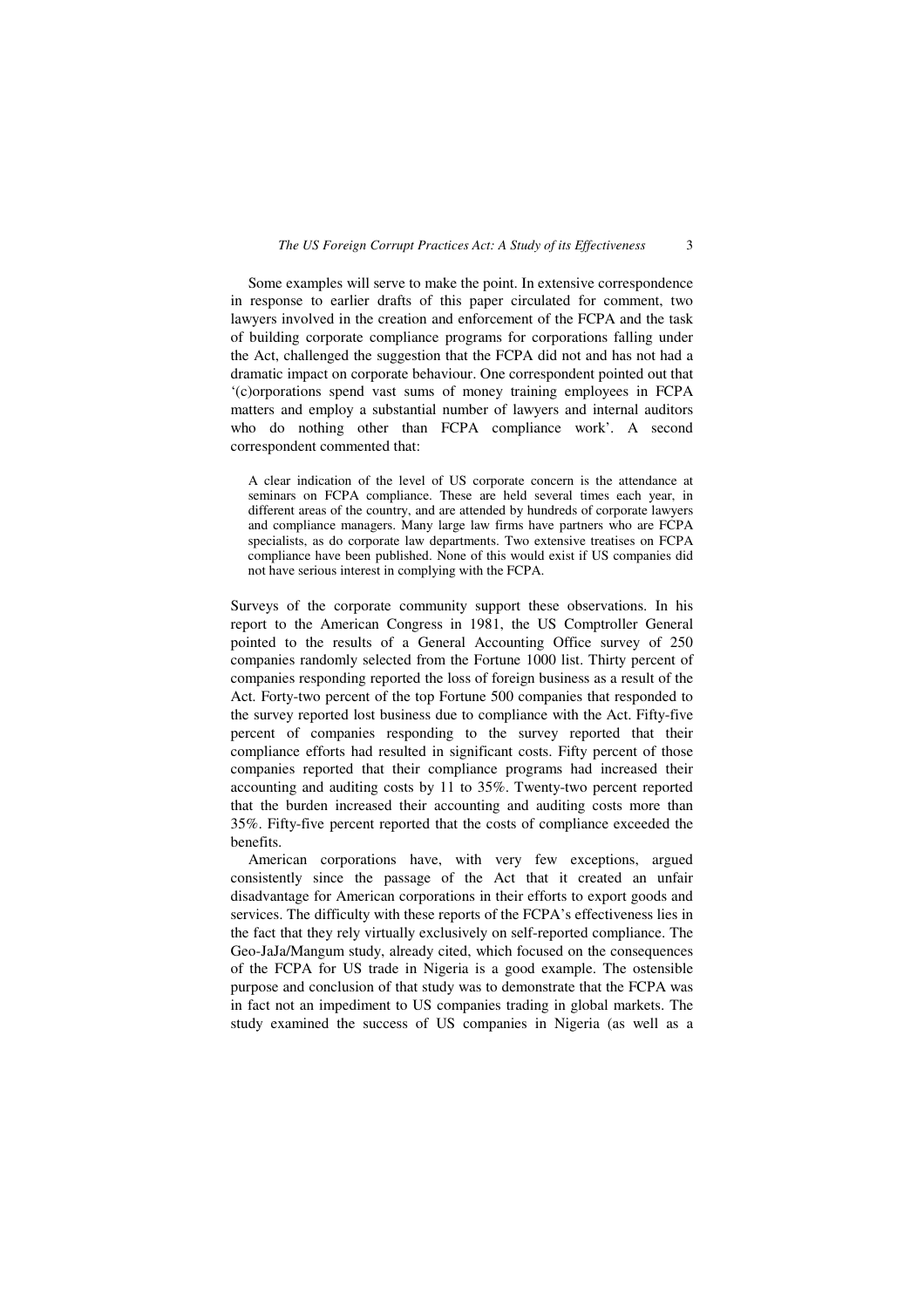number of other countries in which corruption is thought to be widespread). The authors of the report then contrasted their empirical findings with the results of a survey of US companies active in Nigeria. Survey respondents are reported as unanimous on two points. First, they all agreed that corruption in Nigeria was widespread and endemic. Second, they agreed that American companies did not bribe. Based on these findings, the authors of the study conclude that the FCPA has been effective in persuading American companies not to engage in bribery and that this change in behaviour has not impeded their ability to compete effectively, even in notoriously corrupt economies.

It is hard to ignore the ironic character of this conclusion, however. For, either the level and growth of corruption in countries like Nigeria since the passage of the FCPA has been fuelled entirely by the activities of non-US companies, or the source of the bribes fuelling corruption is entirely domestic. Neither of these options seems plausible. They are seriously at odds with findings reported in Transparency International's Corruption Perceptions Index. They seem to be seriously at odds with the heavy involvement of US companies in the developing world. And they would appear to be at odds with studies that point to the close relationship between increasing international competition and globalization and the growth of corruption, particularly in developing economies.

This paper takes the position that the US FCPA did not result in higher standards of conduct on the part of American companies in international markets and seeks to understand why that is the case. We trace the forces that led to the Senate investigations that in turn resulted in the passage of the FCPA in 1977. We examine the structure of the FCPA, its connection to legislation enacted in the 1930s designed to build transparency into the trading of securities on American stock exchanges, and exemptions related to the protection of the national security interests of the United States. We examine the role given to self-regulation, the response of American corporations to that role, and the history of enforcement between 1977 and 1995. We conclude that the Act has not had a significant positive impact on general or overall standards of international business conduct of American corporations, at least with respect to the bribery of foreign public officials. We trace the reasons for this to the impact of US foreign policy on the enforcement of the FCPA, the impact of globalization on the willingness and the capacity of American corporations to meet their obligations under the Act, and finally, the intersection of foreign policy concerns and competitive pressures and their implications for compliance and enforcement**.**

Our conclusions are important for two reasons. First is the growing consensus worldwide that corruption has been exacerbated by the phenomenon of globalization while seriously damaging the capacity of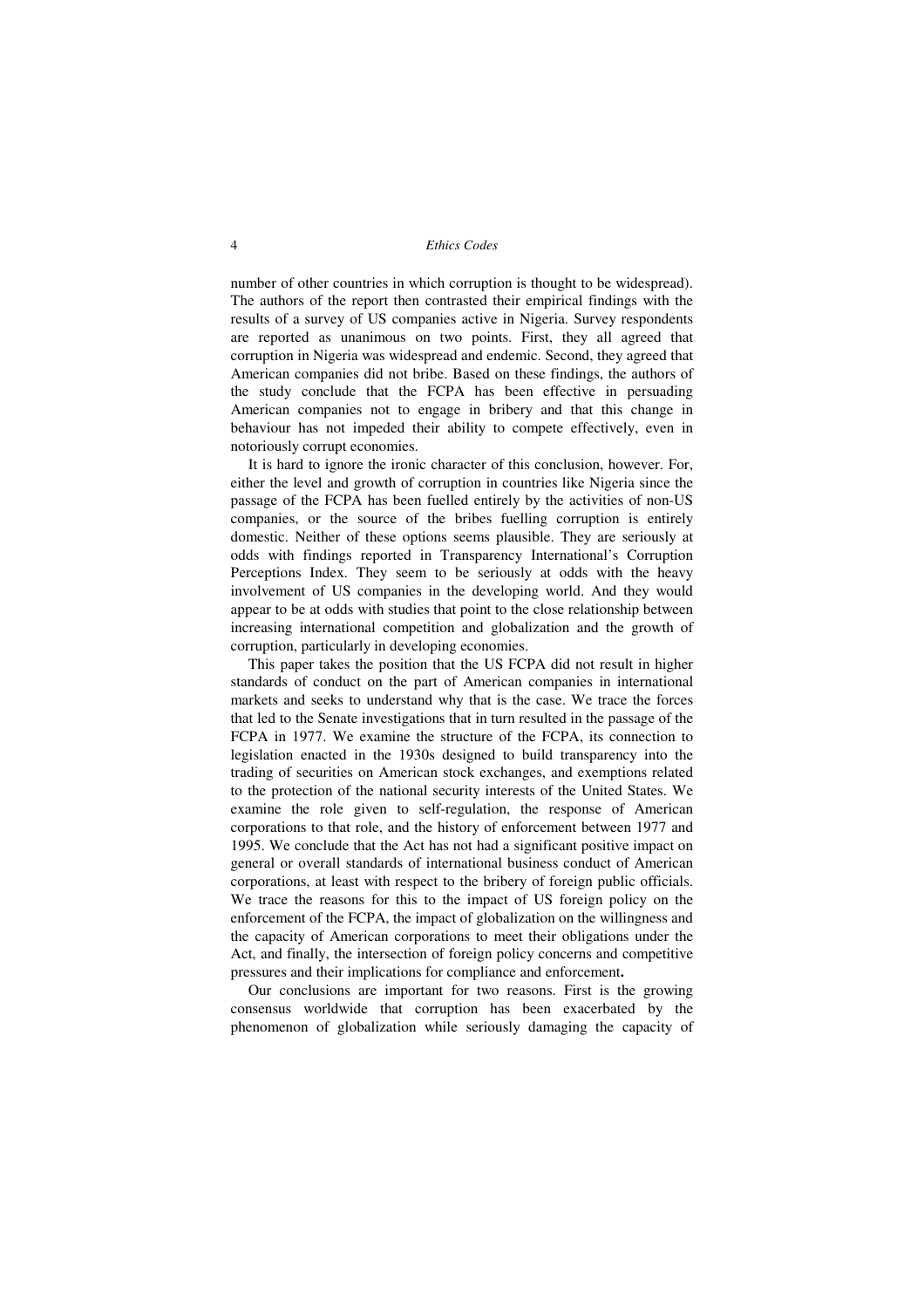developing countries to realize the economic and social benefits on which justifications of globalization have been built. Second, in 1997, the industrialized world was finally persuaded to follow the lead of the United States and endorse an OECD convention modelled on the FCPA's criminalization of the bribery of foreign public officials. With the entry into force of this convention in February 1999, a new chapter was added to the fight against corruption in international business transactions. How effective the convention will be in controlling the supply side of corruption will depend in part, we surmise, on what can be learned from the American experience with the enforcement of the FCPA.<sup>10</sup>

# HISTORICAL OVERVIEW OF THE FCPA

The post World War II era witnessed the extraordinary growth of American power and influence. Apart from obvious initiatives such as the Peace Corps and the Marshall plan, important new global institutions such as the United Nations and the World Bank were created and functioned with strong US support and sponsorship. To a large degree, this was made possible by the sheer economic power that US corporations were able to exert worldwide within the structure of the international financial framework established by the Bretton Woods Agreement of 1944. The US dollar, the value of which was fixed to the price of gold, became the world's base currency against which all other national currencies were measured. The international stature of the dollar was backed up by US worldwide industrial dominance, which was reflected in the fact that the US accounted for 40% of the world's industrial output and 20% of its exports. The subsequent worldwide demand for dollars as the means of financing world trade gave the American government and American multinational corporations the power to establish international standards of business conduct.

Reports that the International Telephone and Telegraph Corporation (ITT) had offered the US Central Intelligence Agency (CIA) \$1 million in 1970 to block the election of Marxist presidential candidate Salvador Allende in Chile were the first clear indication that something was seriously amiss. The CIA declined the offer. However, in 1972 when the story became public knowledge, the Senate Committee on Foreign Relations formed the Subcommittee on Multinational Corporations headed by Senator Frank Church with a mandate to investigate this issue. The Church Subcommittee concluded that ITT had not acted unlawfully. It did not leave the matter there, however. What was not to be condoned, it stated, was the fact 'that the highest officials of ITT sought to engage the CIA in a plan to covertly manipulate the outcome of the Chilean presidential election. In doing so the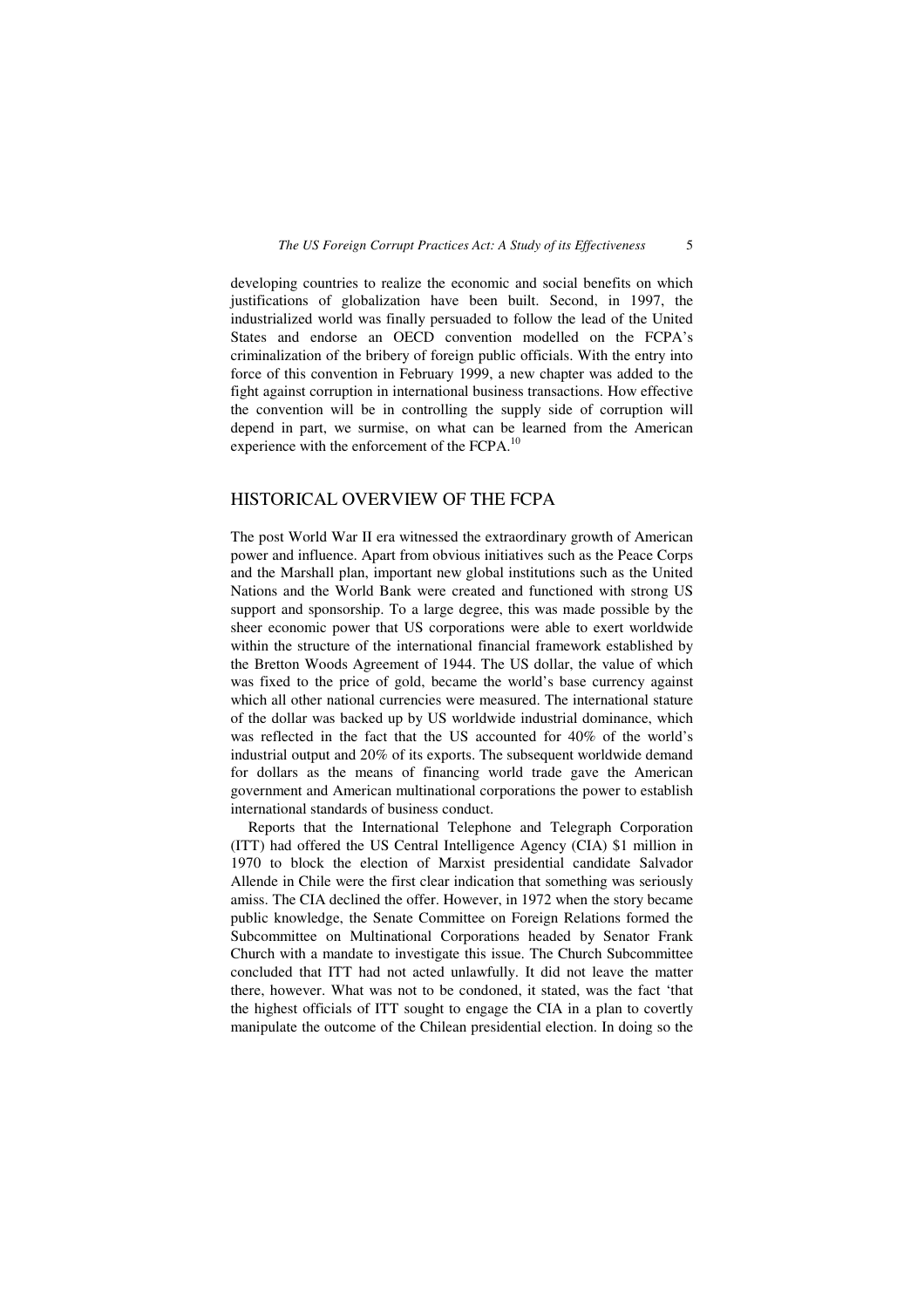company overstepped the line of acceptable corporate behaviour'.<sup>11</sup> The standard that had been breached was therefore an ethical not a legal standard of international business conduct for American corporations.

Had the ITT incident been an isolated event, it would not have had the impact it did. Unfortunately, it was not. As allegations of corporate misconduct overseas emerged from the Watergate investigations, it became increasingly clear that the practice of questionable payments to foreign government officials by US firms was widespread. The Allende government demand of \$1 million from multinational corporations as protection against expropriation was one example.<sup>12</sup> The contributions of Gulf Oil to the Korean government were another. 13

As the ITT case came to its conclusion in mid-1973, the mandate of the Church Subcommittee was expanded to investigate the questionable activities of a variety of US multinationals that were coming to light as a result of the Watergate investigations.<sup>14</sup>

Subsequent investigations by the Church committee were able to establish the widespread nature of questionable payments, to date the practice from the early 1960s, and to show that the size of questionable payments had grown substantially through the late 1960s and early 1970s. For example, Lockheed Aircraft Corporation, which by February 1976 had felt itself compelled to pay out more than \$200 million in questionable payments, had been able to resist a \$100,000 kickback requested on the sale of four Jetstars to the government of Indonesia in 1965.<sup>15</sup> Gulf Oil's payments to the Democratic Republican Party of Korea increased from \$1 million in 1966 to \$3 million in 1970, followed by a further solicitation for \$10 million. 16

It was argued in Senate hearings that US companies had to pay bribes to compete with foreign multinationals that were out to win market share from their US competitors. Since European corporations could deduct bribes as business expenses for tax purposes, an option not available to their American competitors, <sup>17</sup> competitive pressures may well have encouraged them to escalate the level of bribery to win business away from US competitors.

Competitive pressures were not an insignificant problem for American companies. By the mid-1970s some US corporations were earning half their pre-tax profits from foreign operations.<sup>18</sup> Maintaining market share was therefore a matter of strategic importance. There was therefore considerable pressure on companies competing in international markets to win acceptance for the view that if American companies were to remain competitive they had to accept prevailing 'local' standards of business conduct however distasteful they might appear to an American public. These arguments were in the end rejected by US legislators. However, they did illustrate the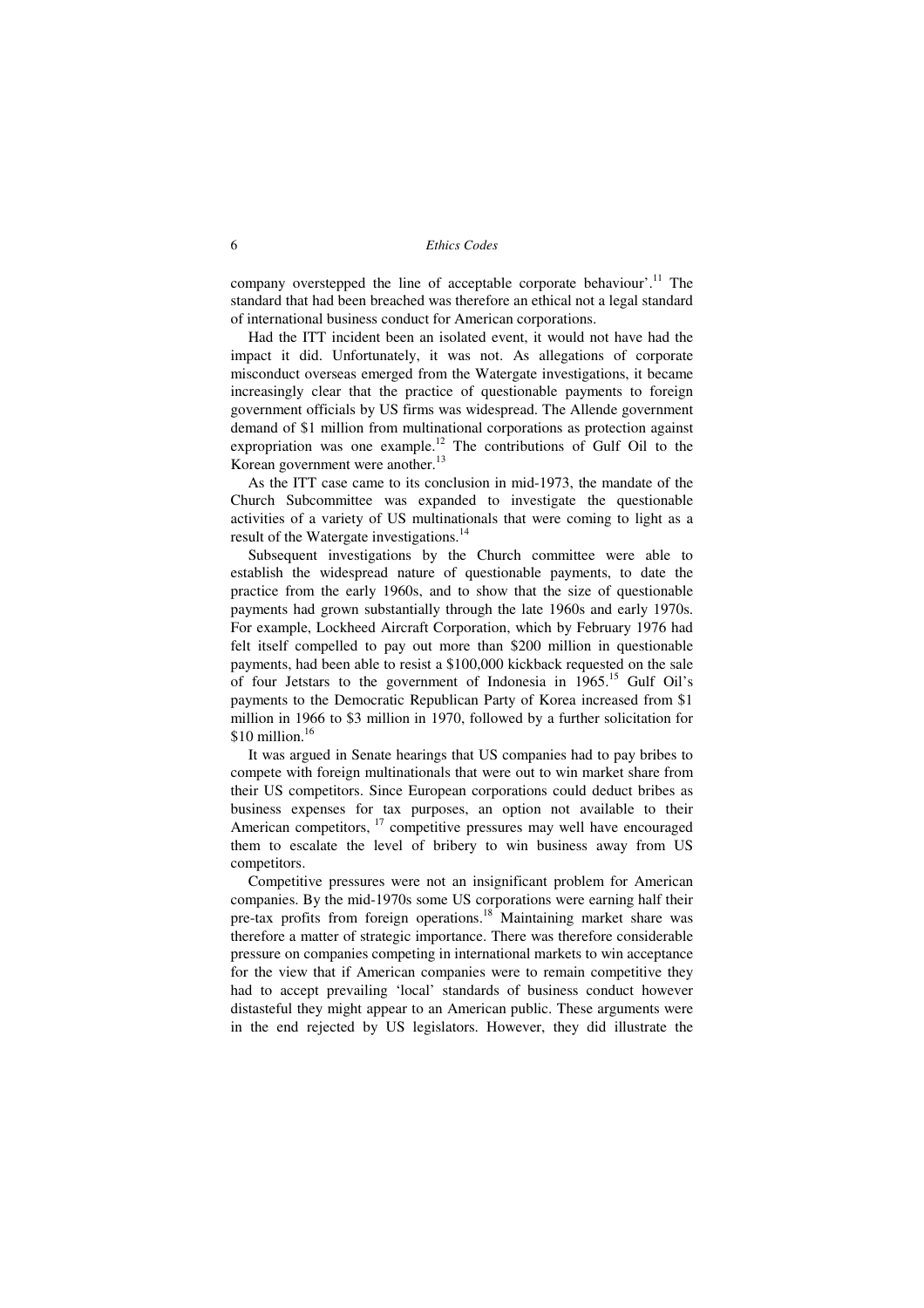pressures an increasingly competitive international business environment was creating for multinational companies.

Those for whom bribery was a rational response to international business competition faced two powerful counter-arguments requiring a legislative response. First was the commitment of the SEC to the importance of maximizing the disclosure of relevant financial information for stockholders. The second was concern for the implications of corrupt practices by US corporations for American foreign policy.

The SEC commitment to ensuring financial transparency for the benefit of investors had, by the 1970s, a long legislative history dating from the dark days of the Depression in the 1930s. The Securities Act of 1933, the Securities Exchange Act of 1934, and other New Deal legislation were intended to maximize transparency of corporate conduct and to enhance the reporting of relevant information to both investors and securities enforcement agencies. The problem was that no provision had been made in any of this legislation for payments to foreign officials, much to the consternation of SEC officials called in to investigate potential violations of federal securities law during the Watergate crisis.

The Watergate investigations exposed the efforts of Nixon's Committee to Re-elect the President to illegally solicit campaign contributions from corporations during the 1972 federal election. But the Watergate investigations also revealed corporate slush funds used not only to aid Nixon but also to make questionable payments to foreign parties. This practice turned out to be widespread: over 400 corporations eventually admitted to making irregular or questionable payments totalling more than \$300 million.

The SEC recognized that the general acceptance accorded by the US business community to the practice of overseas bribery<sup>19</sup> challenged long accepted principles of ethical securities trading in the United States. On the other hand, the SEC was concerned with proposals that were not within its enforcement capacities.<sup>20</sup> Its response was to launch a Voluntary Disclosure Program in 1975, placing the onus on US corporations governed by federal securities law to identify and report material foreign payments of a questionable nature. Since existing law did not include foreign payments, it was left to each corporation to determine what payments it felt were 'material', that is, significant enough to be reported to its stockholders. Monitoring, investigating, and reporting were to be conducted by audit committees comprised of directors who were not corporate executives and not linked to suspect transactions.<sup>21</sup> By the mid-1970s, committees of this kind had been a common feature of American corporate governance for almost 30 years and had proven useful in eliciting voluntary corporate efforts to improve audit standards and accountability.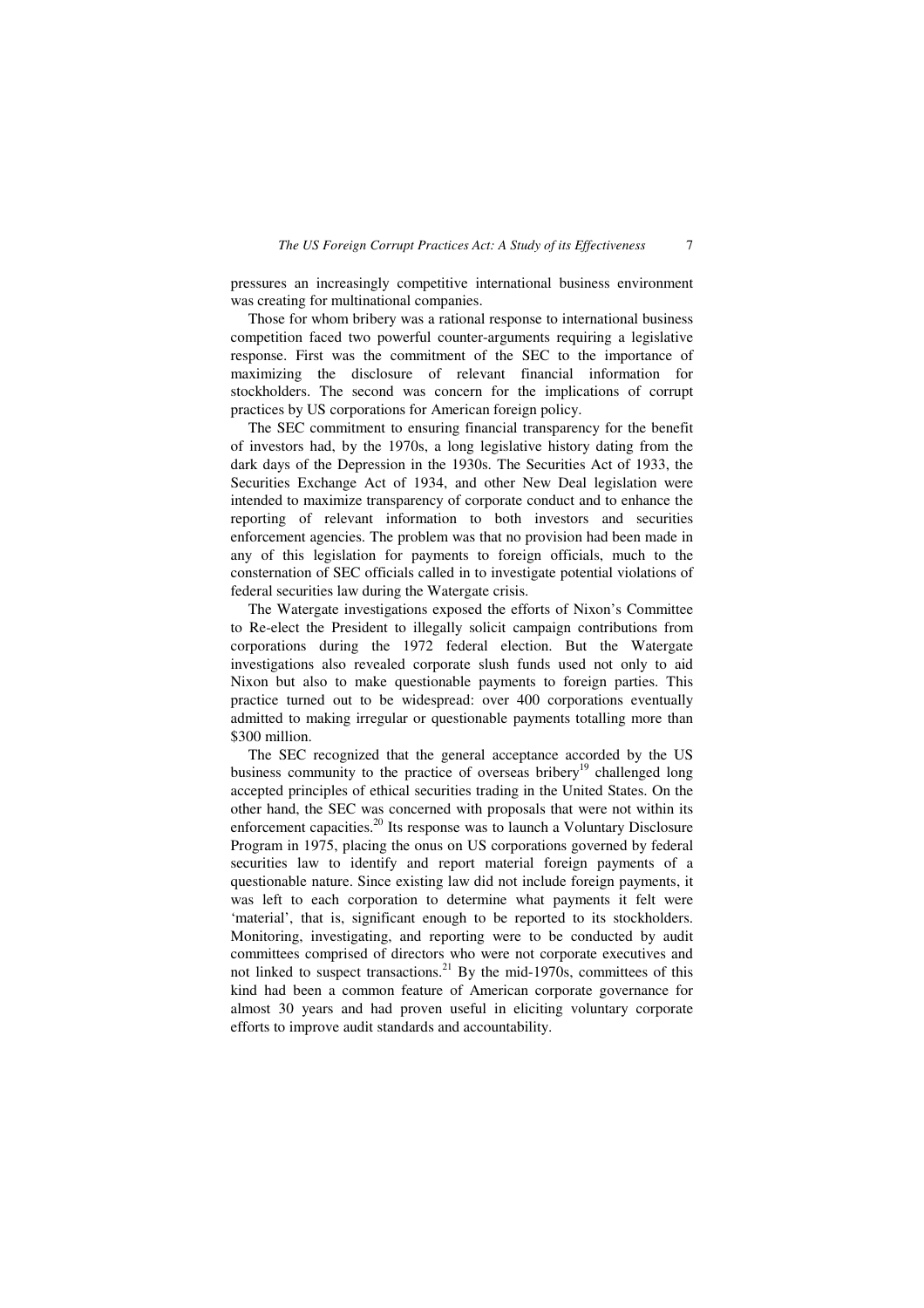In addition to concerns about securities trading, the various investigations also raised concerns about the conduct of American foreign policy. It was inevitable, therefore, that, as the various Senate hearings wound their way towards their conclusions, the question of effective remedies would come to the fore. The SEC pressed for provisions that would continue to put the onus on corporations to monitor themselves and therefore reduce its own enforcement role.<sup>22</sup> The Church Subcommittee, for its part, drafted Bill S. 3379 requiring disclosure of all overseas payments made by US corporations, annual reports by the State Department to the House and Senate listing the nations to which these payments were made, the particulars of US foreign policy objectives in these states, and payment disclosures to the stockholders of the applicable corporations. The Ford Administration opted for a disclosure bill that would require the reporting of payments to the Department of Commerce with subsequent reporting (at the discretion of the State Department) to the foreign governments in question, which in turn could choose to initiate prosecution against offenders under its own laws.

The Ford administration proposals, with their emphasis on disclosure, were repudiated by Senator William Proxmire, the chairman of the Senate Committee on Banking, Housing, and Urban Affairs. Proxmire argued that Ford's 'Foreign Payments Disclosure Act' would grant to multinational firms the US government's tacit approval of overseas bribery practices.<sup>23</sup> Proxmire then advanced his own legislation, Bill S. 3133, which advocated criminalizing bribery payments and amending the 1934 Securities Exchange Act to include bribery as a prohibited practice.. These amendments included a disclosure requirement for all payments over \$1000 to foreign officials. The SEC protested this requirement on the grounds that it would make the revised Act impossible to monitor. Proxmire then revised his bill into the form that would become the FCPA and agreed to drop his disclosure provision, favouring the SEC's proposal to make companies legally responsible for establishing accounting controls and detecting suspect transactions. The result was shared responsibility for enforcement, since suspect payments by firms not covered by securities laws would now become the responsibility of the Justice Department.

Proxmire was quite explicit about the reasons for his approach to antibribery legislation. Mere disclosure, in his view, was insufficient. What was required, he argued, was 'a national policy against corporate bribery that transcended the narrower objective of adequately disclosing material information to investors'. 24 '[A] strong anti-bribery law' that criminalized the bribery of foreign public officials, he reasoned, 'would help US multinational companies resist corrupt demands'.<sup>25</sup>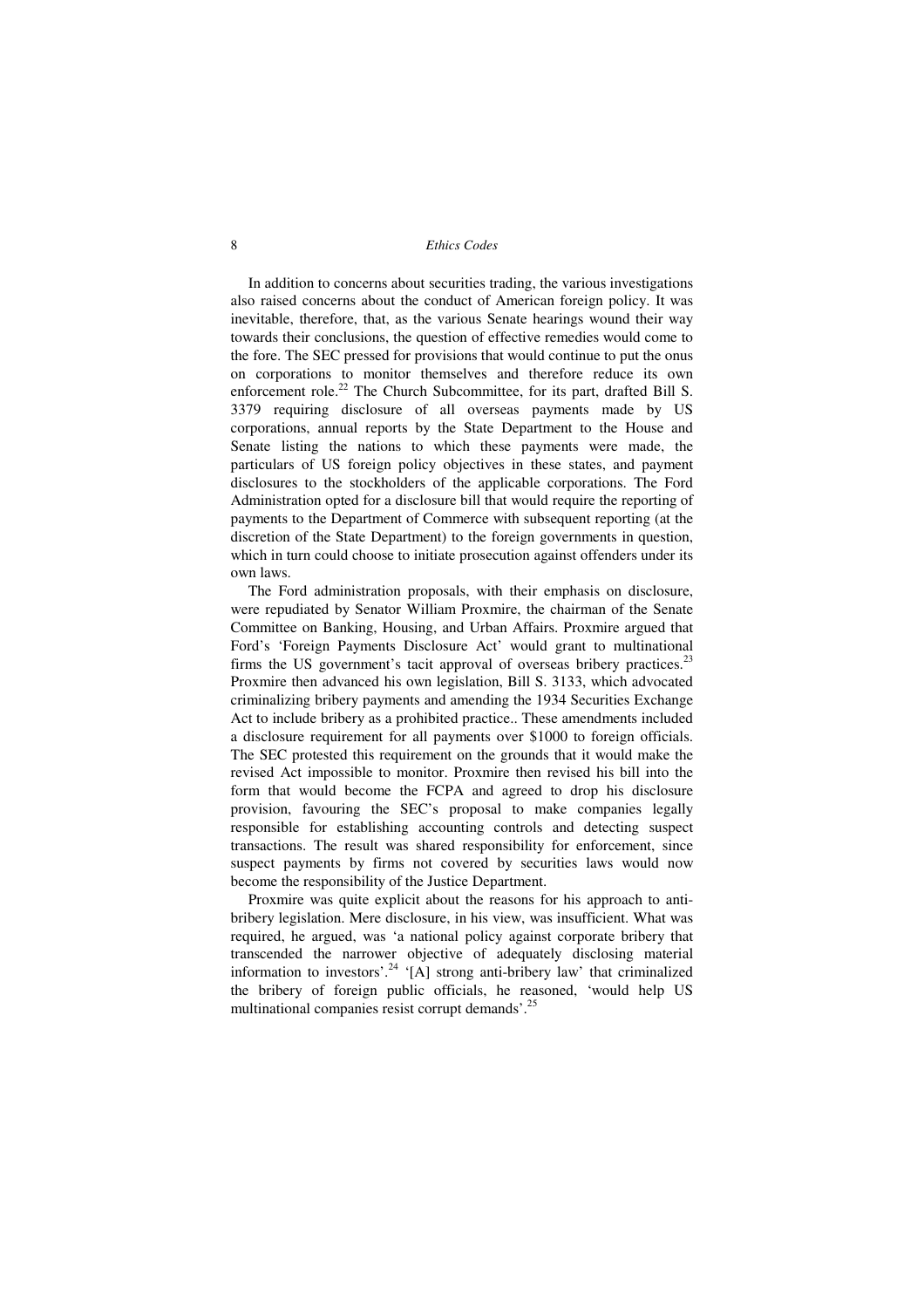Proxmire's position irritated some business leaders, who felt that the proposal by the Ford administration for a multilateral agreement by U.N. member states, that is to say, an international anti-bribery treaty, was a preferable option. It was their view that a multilateral agreement or treaty would bolster the existing 'Foreign Payments Disclosure Act' and provide legal uniformity to international markets, while allowing multinationals to avoid the dilemma of risking US government prosecution in situations where they followed local practices with a view to gaining or retaining market share. Top US government officials, including Henry Kissinger and Elliot Richardson, disagreed. They argued that the proposals for an international treaty were not practical and would never garner approval from all members of the international community.<sup>26</sup>

A code of conduct drafted by the OECD as well as a code developed by the United Nations Commission on Transnational Corporations containing anti-bribery provisions also met with resistance from multinationals, $27$  as corporate leaders believed that any uniform code of a general nature was unrealistic and would be too restrictive.

Proxmire himself was also sceptical that a general OECD code would do much good,<sup>28</sup> arguing that bilateral treaties would be more likely to complement his criminalization proposals.<sup>29</sup> He concluded: 'The Committee [on Banking, Housing and Urban Affairs] firmly believes … that an American anti-bribery policy must not await the perfection of international agreements, however desirable such arrangements may be'.<sup>30</sup> The urgency lay not in the enforcement of US securities laws. Rather, the crucial importance of the FCPA lay in the domain of US policy:

Bribery of foreign officials by some US companies casts a shadow on all US companies . . . [and] creates severe foreign policy problems. The revelations of improper payments inevitably tend to embarrass friendly regimes and lower the esteem for the United States among the foreign public. It lends credence to the worst suspicions sown by extreme nationalists or Marxists that American businesses operating in their country have a corrupting influence on their political systems. 31

The link to US foreign policy objectives was therefore a central feature of the FCPA from its inception.

The Foreign Corrupt Practices Act became law in 1977 at the conclusion of deeply disturbing hearings whose effect was to challenge the moral authority of American political institutions and leadership. The Act prohibited payments made directly or through an intermediary with a view to influencing a foreign official in the performance (or non-performance) of authorized duties and functions in exchange for unwarranted benefits or considerations. Prohibited bribe recipients included foreign government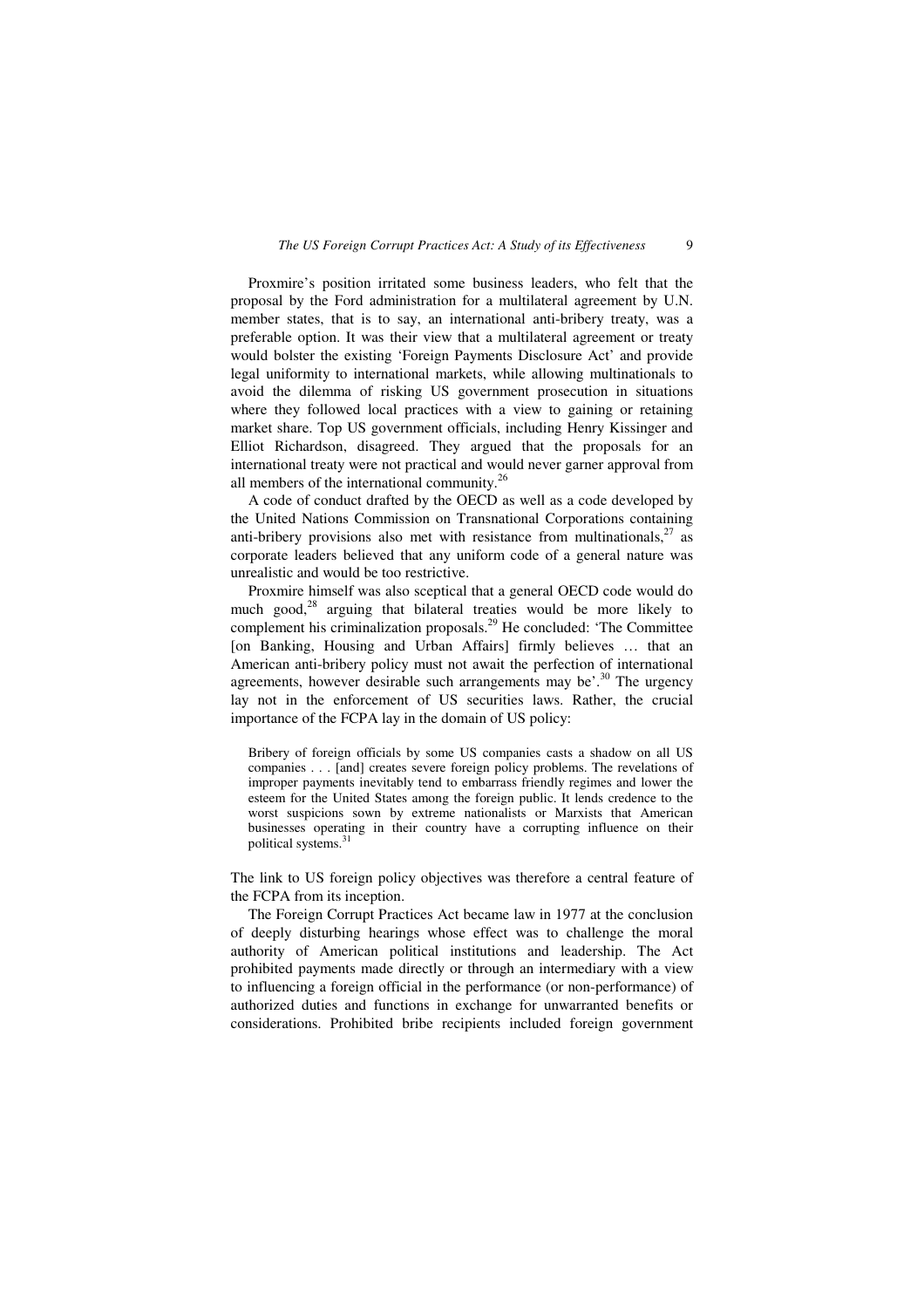officials and all foreign political parties and candidates (as well as all intermediaries for people in these positions). Officers of foreign businesses without political or governmental connections were excluded from these provisions. The Act's proscriptions against bribery were accompanied by accounting stipulations regarding transaction recording and internal control as well as disclosure requirements respecting changes in ownership of businesses subject to FCPA jurisdiction. These provisions were designed to prohibit corporate slush funds that had been discovered to be instrumental in disbursing irregular payments to agents, government officials and political parties.

The original Act was focused on criminalizing payments to high-level foreign officials, rather than those who performed 'clerical' or 'ministerial' functions. Thus, so-called 'grease' payments or facilitating payments were not excluded as such, but excluded by means of association with the position descriptions of low level officials whose job responsibilities would centre on routine duties.<sup>32</sup> This focus on the stature of the foreign officials in question allowed the Act to facilitate prosecution based on 'reason to know' standards. Corporate officers could be deemed, by virtue of their position in management, to have a reason to know that payments were being made for the purposes of bribery.

Finally, the original Act was divided between corrupt practices by companies registered as issuers of securities and those 'domestic concerns' that did not issue securities. This division facilitated a division of responsibility with respect to the enforcement of the Act. The Securities and Exchange Commission (SEC) would be responsible for civil enforcement of accounting standards with respect to issuers of securities while the Justice Department would be concerned with criminal violations of the Act.

The Act was subsequently amended in 1988 as part of the Reagan administration's Omnibus Trade Act. New 'corporate friendly' provisions in this Act made prosecutions more difficult first by stipulating that officers of firms offering bribes must be proved to have direct knowledge that payments were being used for illicit purposes (as opposed to the old 'reason to know' standard) and second by allowing payments lawful in host countries or made contractually to agents in reasonable exchange for legitimate promotional services. Facilitating payments were also explicitly defined and were excluded regardless of the stature, position or role of the foreign official receiving them. Although these changes restricted the scope of the FCPA, the actual number of potential FCPA cases investigated increased after passage of the Omnibus Trade Act, 33 in part because the amendments defined more clearly the legal obligations of corporations. Changes in the foreign policy priorities of the George Bush Sr.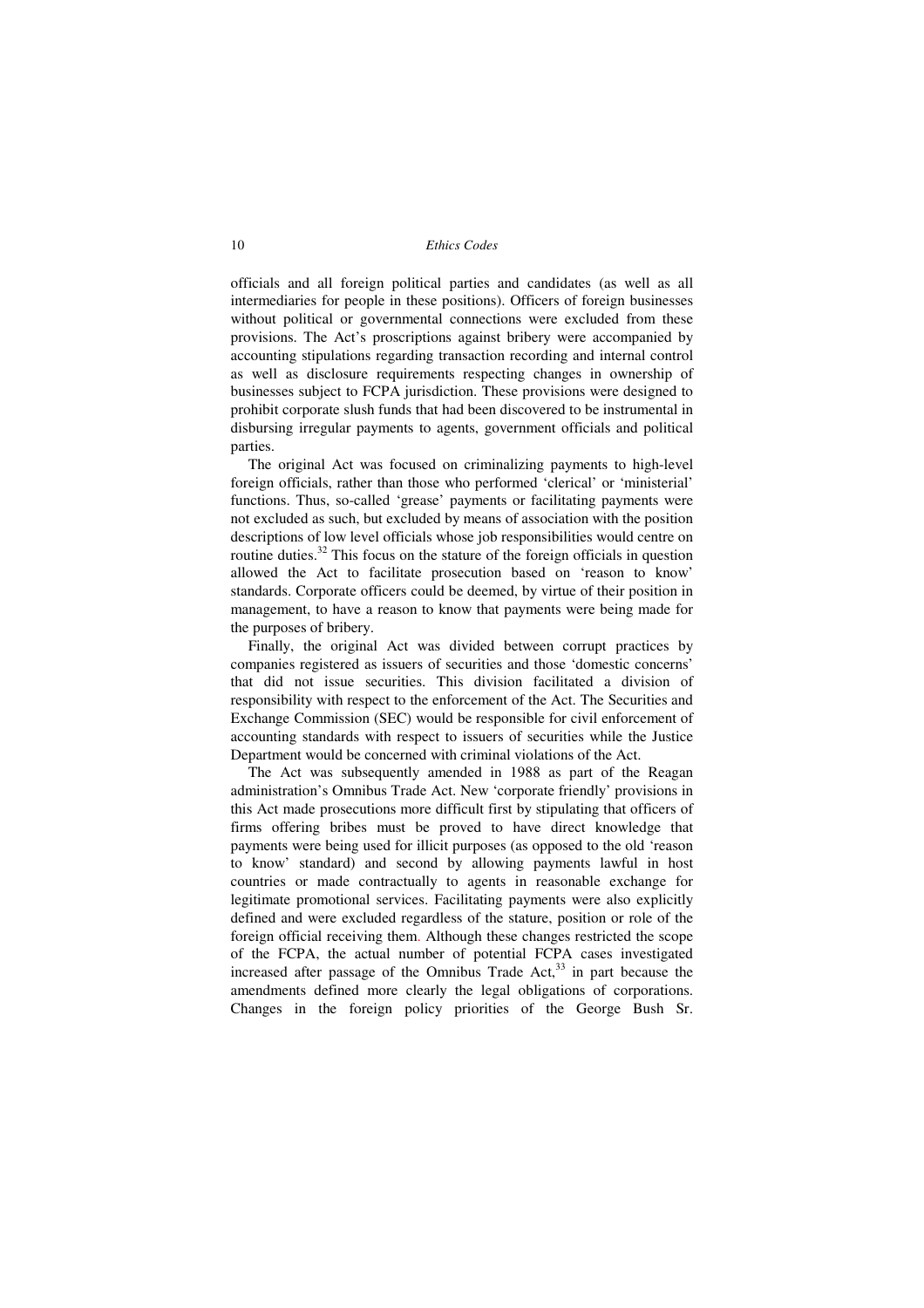administration also had an impact in this regard, a subject we discuss in some detail below. 34

Designed to maximize the disclosure of relevant information to stockholders in US corporations and to establish an elevated standard of business practice for US firms overseas, the 1977 Act was grounded in the belief that the twin disasters of the Vietnam War and Watergate had cost the US the moral authority that went with its role as the leader of the free world. The tone of moral outrage and the urgency of moral reform would constitute a major theme of the Carter administration.

# THE SEC, SELF-REGULATION AND THE FCPA

Time and again in pre-FCPA hearings, the SEC made it clear that its chief motivation in placing the burden of enforcement on the self-regulatory activities of corporations themselves rested on the fact that it lacked the resources to effectively enforce the anti-bribery requirements of the amendments to securities laws that were to be incorporated into the FCPA. The agency was only too happy to enthusiastically promote corporate principles of 'new governance' requiring high standards of accountability grounded on the work of independent audit committees that would oversee stricter policies using enhanced systems of internal control for monitoring international business conduct. Hence, the SEC was not reluctant to support amendments to securities laws requiring higher standards of self-regulation that depended upon effective systems of internal control.

Corporations, on the other hand, had little reason to share the SEC's enthusiasm for 'the new governance'. Given unremitting pressure for improved profitability, US multinationals could not afford to treat their overseas operations as a minor theatre of operations where experiments in morality could be conducted. Because of tax and cost differentials, there was too much profit to be made from foreign operations at a time when domestic profits at home were under siege. American corporations were generally opposed to the FCPA because of the belief that it would result in the loss of business to less scrupulous foreign competitors. <sup>35</sup> The FCPA legislation would also complicate established provisions in securities law with respect to suspect transactions. Although the use of agents to transact business with foreign governments was not prohibited, the FCPA also held corporations using agents responsible for ensuring that these agents respected the anti-corruption provisions of the US legislation. This burden was made explicit by the 'reason to know' provisions of the 1977 Act, the purposes of which were to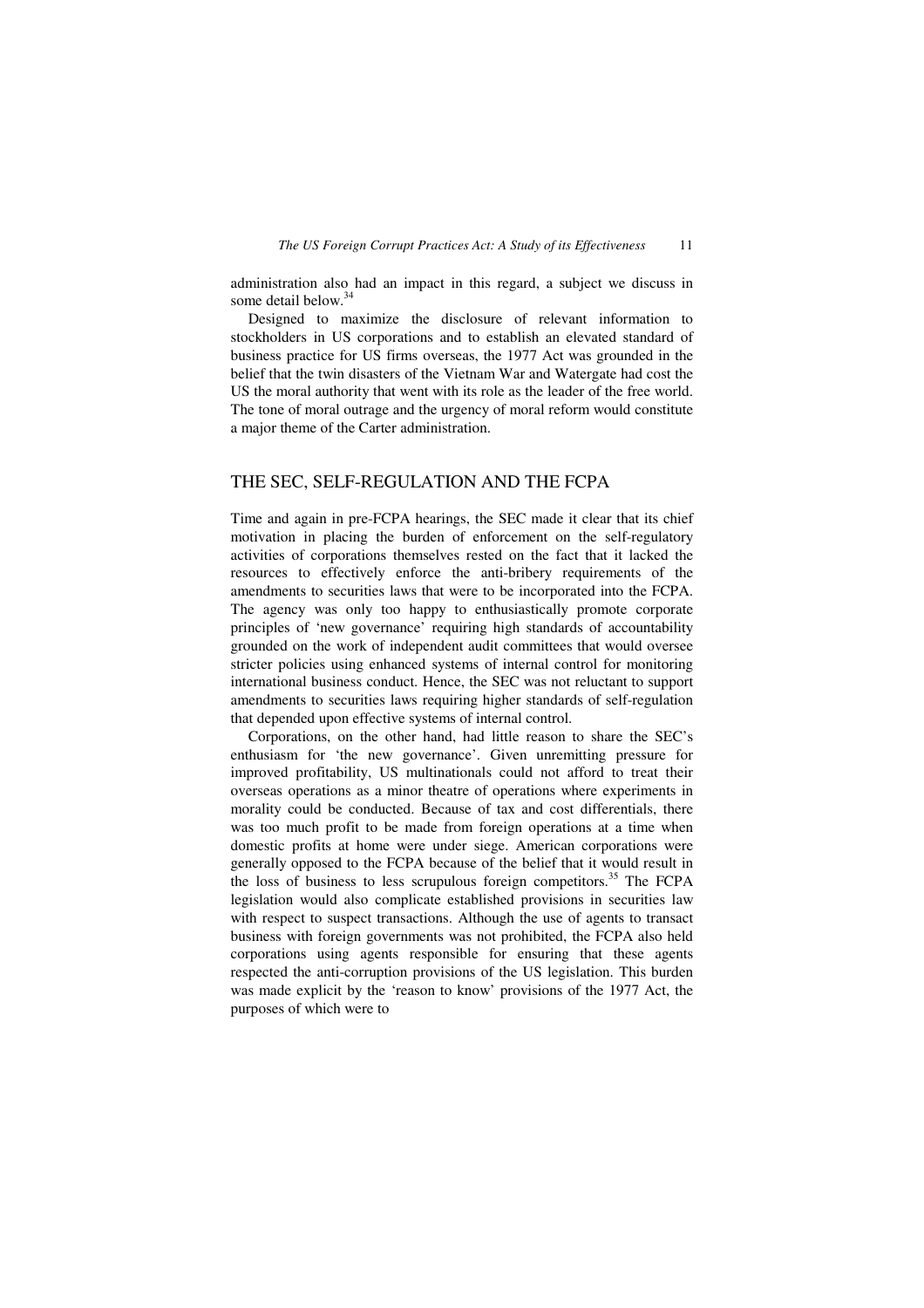. . . create a standard of negligence that imposes a duty on corporate management to inquire about possible improper or illegal payments. It is thus hoped that the anti-bribery provisions would produce accountability, and that to avoid criminal accountability, self-enforcing preventative mechanisms would be introduced at the corporate level.<sup>36</sup>

The 'reason to know' provisions were thus integral to Senator Proxmire's original vision of the purpose of the FCPA. The goal was to block the use of 'plausible deniability' as a defence for questionable transactions that slipped past 'reasonable' internal control mechanisms required by the Act.

The FCPA's unilateral 'supply side' approach to controlling corruption placed a considerable legal and moral burden on US multinational corporations, $37$  as an analysis of early SEC investigations and legal actions reveals. Members of the business community criticized this burden as unfair, since it placed anti-bribery restrictions on American companies in increasingly competitive international markets under conditions of corruption over which many believed they had no control.<sup>38</sup> It is not surprising, therefore, that many in the US business community supported the efforts of the Reagan administration throughout the 1980s to soften the application of the FCPA by eliminating the 'reason to know' provisions of the Act.

It is clear that the FCPA posed both competitive and control challenges for US corporations competing in international markets. The nature of those challenges is revealed by enforcement measures undertaken by the SEC. *SEC v Katy Industries, Inc., <sup>39</sup>* which was brought within six months of the passage of the FCPA, established 'reason to know' as an important principle and set the stage for later significant SEC cases, the most important of which was *SEC v Ashland Oil, Inc., 40* in 1986.

Ashland Oil first came to the attention of the SEC as a result of investigations conducted by the Office of the Special Prosecutor in connection with the Watergate hearings. 41 From the early 1960s to detection in 1973, Ashland was found to have made extensive political contributions (estimated at \$300,000<sup>42</sup>) to the ruling party of the African nation of Gabon, a former French colony with a long history of corrupt activity.<sup>43</sup> These payments were made primarily to gain access to authorities for the purpose of gaining normal permits for business operation. Company officers were aware that the payments were illegal; however, they believed that the relevant laws would not be enforced because such payments were an accepted business practice.

The SEC cited Ashland for breakdowns in internal control procedures and accounting practices, which were attributed largely to rapid corporate growth and expansion of operations overseas. The commission recognized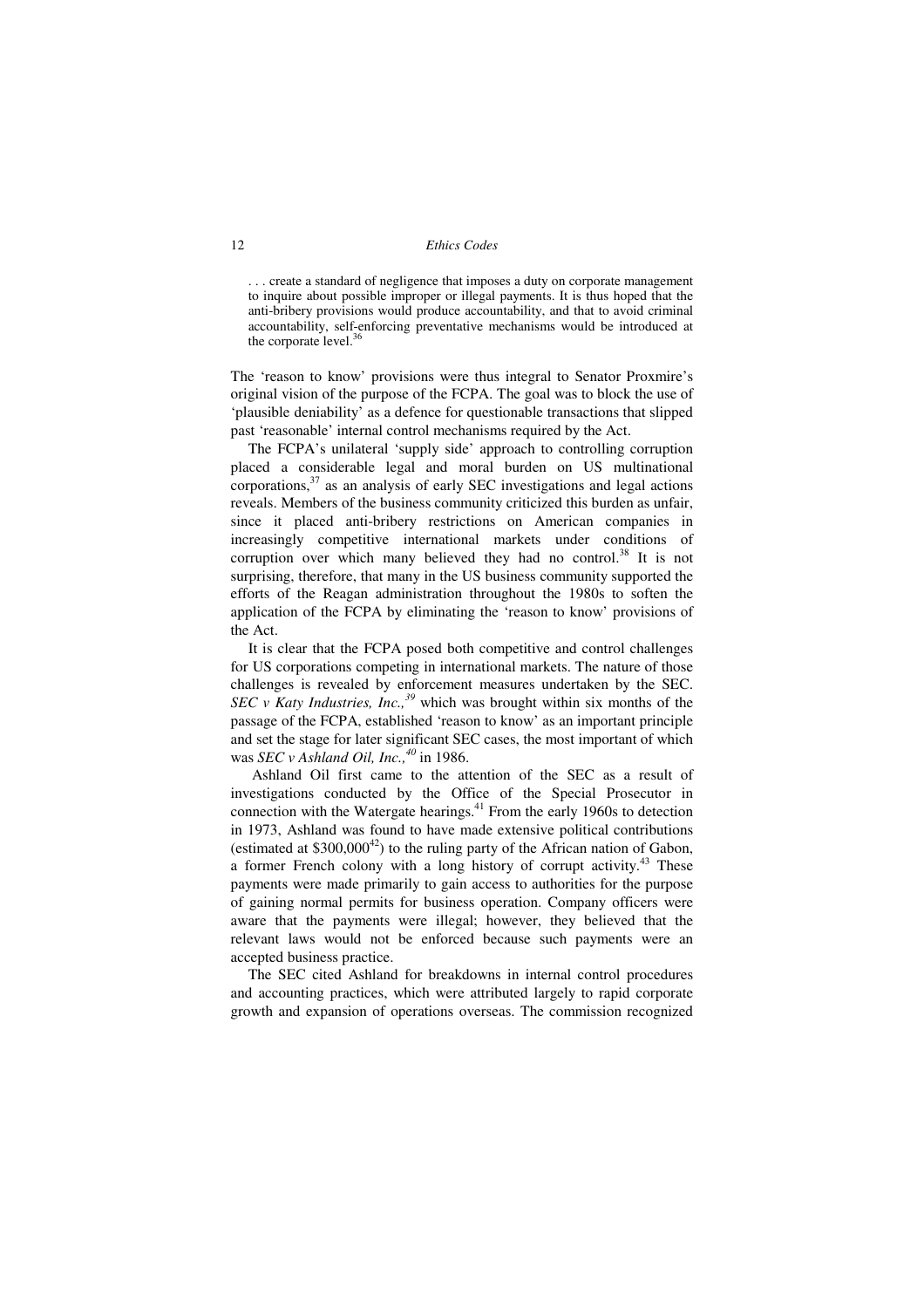that demand determinants constituted a key factor in the initiation of payments, acknowledging that '… political contributions … in some instances were made in response to real or apparent pressure from public officials or their close political associates'. <sup>44</sup> The SEC found, nonetheless, that the specific actions of company officers were serious enough to warrant dismissal, even while acknowledging that violations of federal prohibitions against political contributions had become a common corporate practice. The commission recommended against dismissal, however, on the condition that the officers in question provided an appropriate settlement with the corporation to compensate shareholders for these unwarranted expenditures. This outcome reflected the fact that the SEC was in the end satisfied with the effectiveness of the internal control procedures that were implemented by Ashland to prevent any recurrence of such payments. To use their words: 'We believe that the policies, operating procedures and structural changes recommended in this Report provide such safeguards and that the monetary settlement recommended herein provides a reasonable recovery for the Corporation'.<sup>45</sup> Subsequent events belied this confidence, for, five years later, the Company found itself again the subject of an SEC investigation.

This second investigation determined that, in 1980, Ashland purchased a majority interest in Midlands Chrome Inc., a mining firm operating in Zimbabwe (a purchase made shortly after that nation's independence) that proved to be unprofitable. The purchase price of \$29 million was made to an organization controlled by an official of the government of Oman. In December 1982, Ashland contracted with the government of Oman for the delivery of 20,000 barrels of crude oil per day at a discount of \$3 per barrel below the spot market price. This concession in itself would have generated some \$40 million in profits for Ashland. The company claimed that the contract was granted in exchange for 'technical services rendered' to the Omani government, but the company's CEO had allegedly told his board of directors in 1980 that the Midlands Chrome acquisition 'had the potential for being more than offset by a potential crude oil contract'.<sup>46</sup>

The SEC investigation concluded that Ashland was guilty of improper accounting and defective internal control mechanisms that failed to detect the illegitimacy of what the company purported to be *bona fide* transactions under the terms of the Omani contract. It would seem that little had changed over the five years intervening between the two investigations.

A second case, *SEC v Montedison*, which was filed as a civil injunctive action in November 1996, offers additional insights into enforcement of the accounting provisions of the FCPA.<sup>47</sup> Montedison, an Italian company with listings on the New York Stock Exchange and 6% ownership by US investors, was charged with failure 'to devise and maintain a system of internal control' 48 and with materially misstating its financial condition for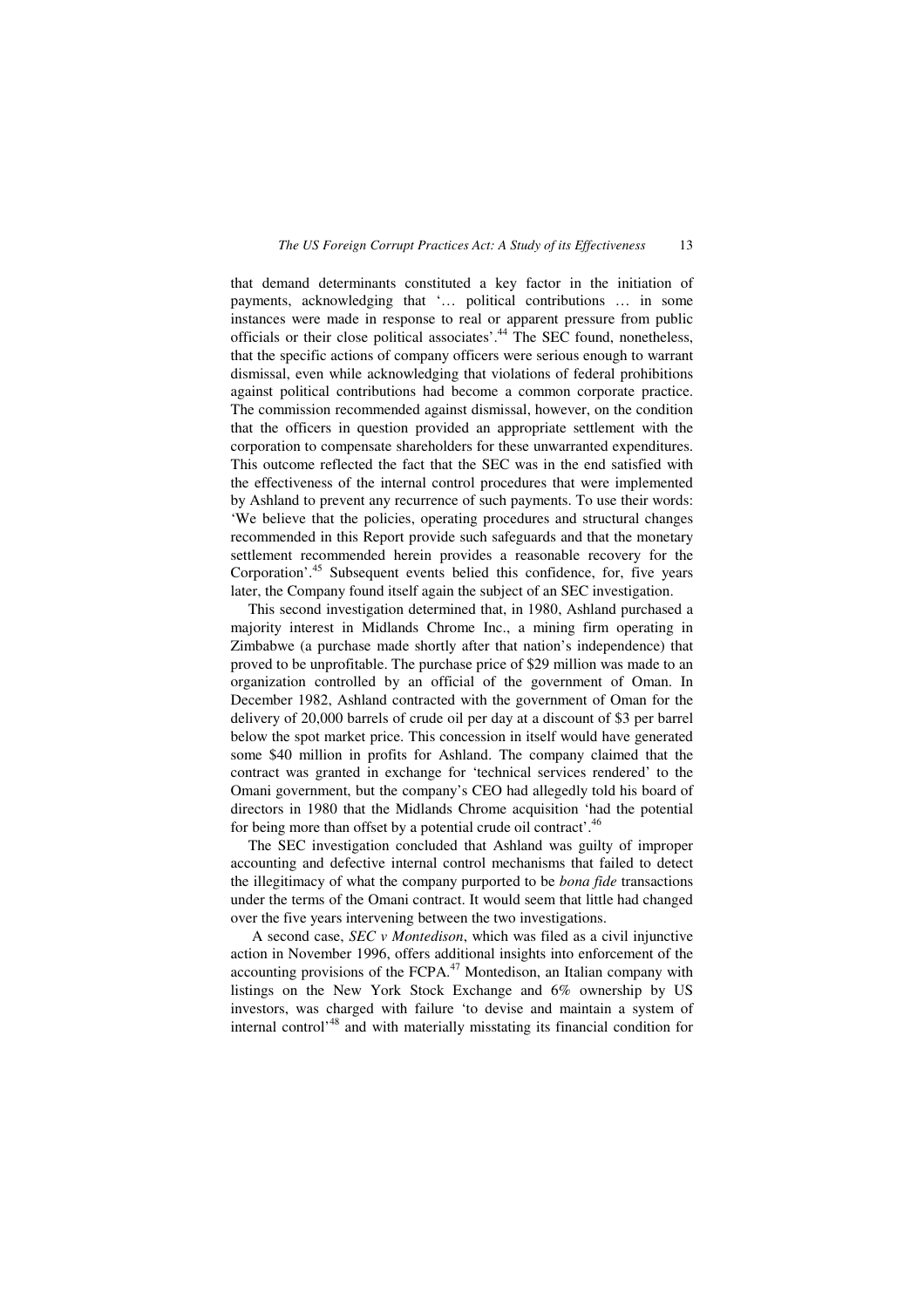fiscal years 1988-1991. The company had attempted to conceal payments of \$398 million, much of which, according to the SEC, was intended for bribes to Italian politicians. It was alleged that Montedison's financial statements and records materially overstated the company's assets with the consequence of misleading investors. Although in violation of the FCPA, the company's conduct was consistent with current business practices of other Italian firms involving misstatement of assets for tax purposes and covert payments to Italian politicians.

Montedison was charged under the accounting provisions of the FCPA and not under the anti-bribery provisions, since Italian officers of an Italian company were bribing Italian politicians. However, since the American Depository Receipts (ADR's, namely that portion of Montedison stock registered for sale to US investors under the provisions of the 1934 Securities Exchange Act) represented 6% ownership of the company by US investors, the SEC could claim that the concealment of bribes in Italy resulted in a misstatement of its financial condition, thus misleading US investors. Under accounting provisions of the FCPA, Montedison had a legal obligation to maintain internal controls required to identify any material irregular transactions (\$398 million) and report them to the SEC.

Two other cases investigated by the SEC involved outright falsification of financial records. *SEC v Triton Energy Corp. et al. 49* revolved around the payment of \$450,000 in bribes to independent agents in order to influence Indonesian officials on the company's behalf using false invoices for nonexistent services.<sup>50</sup> In another case, American Eurocopter was discovered to have paid \$10 million to an Israeli agent through the outright falsification of company records. Payments involving the improper transfers of funds through corporate affiliates had been concealed by the destruction of records.

This review of the application by the SEC of the accounting provisions of the FCPA raises two questions. First, did the accounting provisions of the FCPA effectively deter companies falling under its provisions from engaging in corrupt business practices in their international operations? Second, did the self-regulation requirements of the accounting provisions lead companies falling under its provisions to establish effective approaches to self-regulation?

Because of the nature of corruption, evidence relevant to answering the first question must by necessity be indirect. The only clear evidence pointing to the effectiveness or ineffectiveness of the FCPA in discouraging the use of bribery by US corporations in international business transactions is the Transparency International Bribe Payers Index. That study, reported in 1999, suggests that from the perspective of those surveyed, the reputation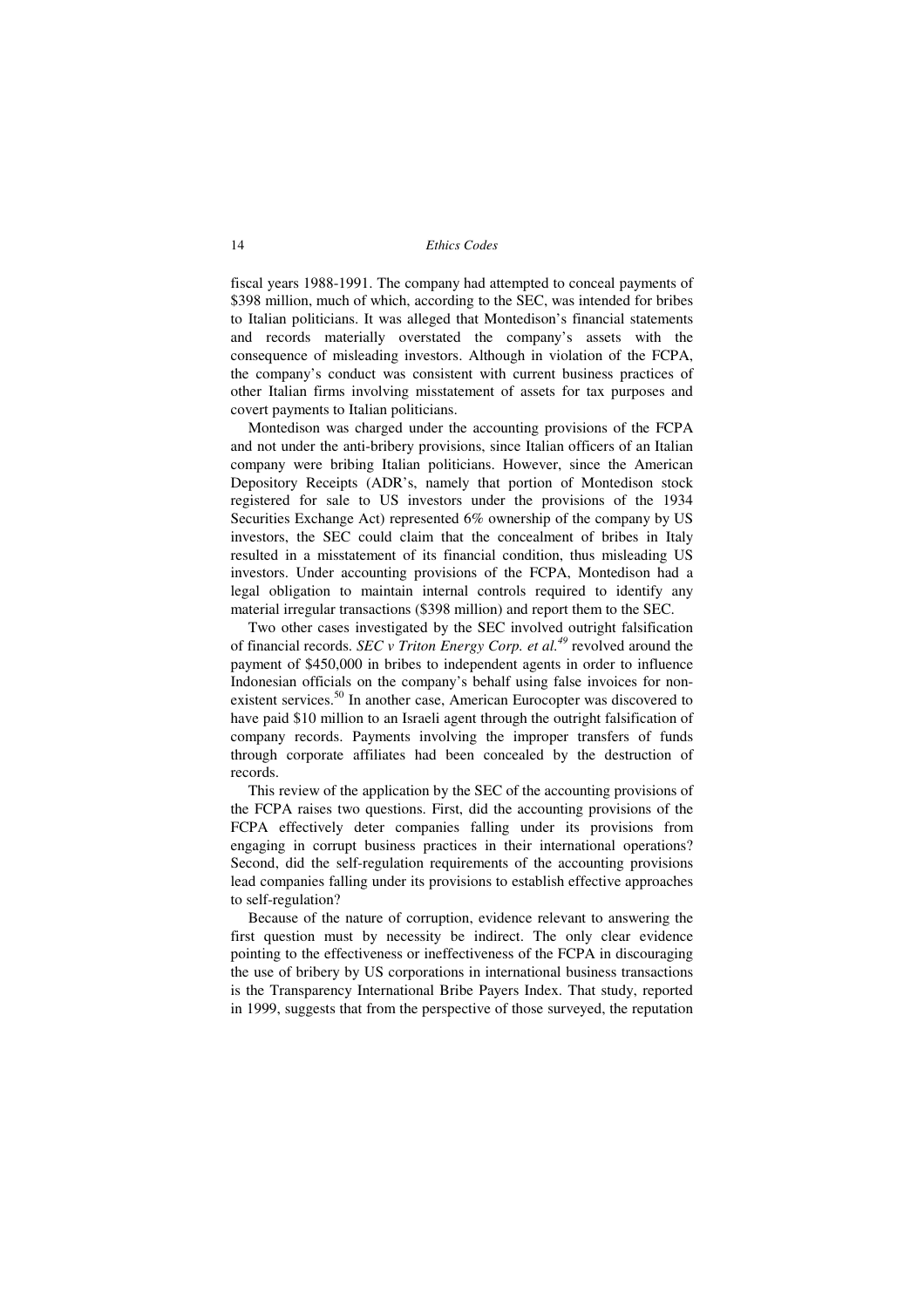of US companies falling under the Act was not significantly different from companies not facing similar legal restraints.<sup>51</sup>

Nothing arising from this review of the accounting provisions of the FCPA would suggest that the results of the Transparency International survey are inaccurate or misleading. Confidence that accounting provisions could be an effective mechanism of enforcement was based on the experience of the SEC with the self-regulatory provisions of securities laws dating to the 1930s. The effect of the FCPA, however, was to change radically the context in which the law would apply. As Howard J. Krongard notes:

The FCPA . . . included substantial 'accounting provisions' the application of which was unrelated to 'foreign' or 'corrupt' practices. Despite efforts by some commentators at the time the legislative and rule-making proposals were first made to call attention to these provisions, to the enormous interpretive problems they presented and to the need for thoughtful comment and discussion, very little careful analysis was had. 52

First, the FCPA put the burden of compliance squarely on the shoulders of the companies falling under its authority while giving those companies wide latitude in establishing the accounting provisions required in their own particular case. Second, unlike other securities laws, the FCPA required that American companies regulate their conduct in settings where foreign competitors were not similarly constrained. US corporations were virtually unanimous in their opposition to the unilateral character of the legislation. 53 The setting was, as a result, not particularly conducive to effective selfregulation.

The pattern of enforcement of the accounting provisions that emerged did little to counteract initial lack of enthusiasm for the law on the part of the business community. Between 1977, when the FCPA was enacted, and 1995, only seven charges were laid under the accounting provisions and only three cases under the revisions to Section 30A of the revised Securities Exchange Act (made part of the FCPA), which prohibited payments to foreign officials by issuers of securities (under 'reason to know' provisions). It seems implausible to suggest that the circumstances under which the companies that were charged operated were unique or that the companies in question were significantly different from other US companies similarly engaged in international markets. Neither is there any indication that the FCPA deterred US companies from doing business in notoriously corrupt countries.

In short, there is nothing about the history of the enforcement of the accounting provisions of the FCPA that would suggest that they constituted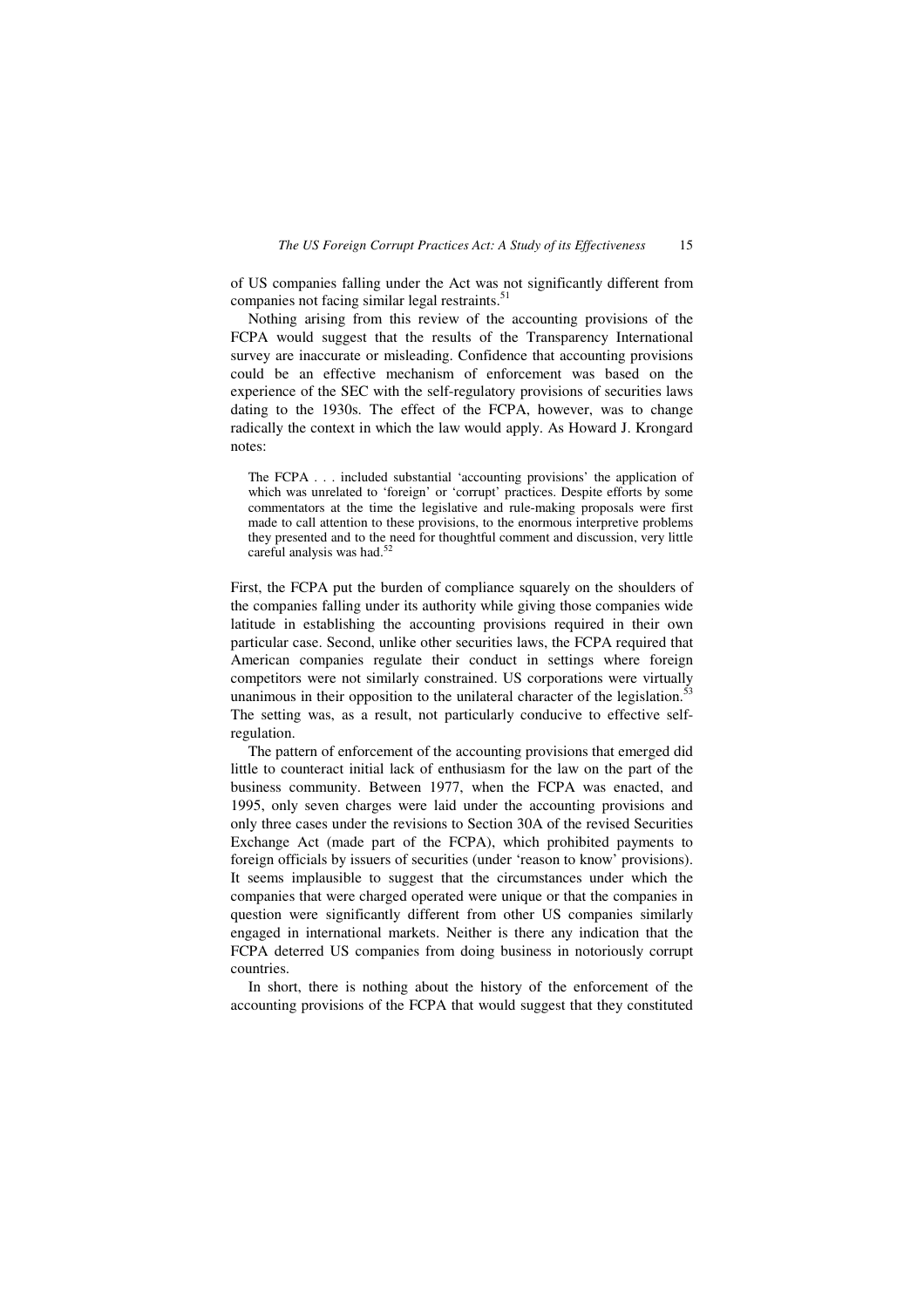a significant general deterrent to corrupt business practices on the part of US companies engaged in international markets. 54

Did the self-regulation requirements of the accounting provisions lead companies falling under its provisions to establish effective approaches to self-regulation? In the previously noted 1981 survey by the US General Accounting Office of 250 companies selected randomly out of *Fortune* magazine's top 1000 companies, it was revealed that 60% of them had made explicit changes in their codes of conduct because of the FCPA, while 75% had updated their internal accounting controls.<sup>55</sup> But a 1995 study by Wayne State University in Detroit, Michigan, raises doubts as to the effectiveness of these enhancements.<sup>56</sup> From a survey of 109 randomly selected companies listed on the New York Stock Exchange, it was found that while 93% of firms had a code of conduct, only 36% had anti-bribery provisions in their code and less than 9% had internal control or monitoring procedures designed to ensure that the code was adhered to.<sup>57</sup> In stressing the need for corporate boards to ensure FCPA compliance through audit committees, the authors note: 'While management is responsible for establishing internal controls, most violations of the FCPA occur when management overrides these controls'. <sup>58</sup> The authors of the Wayne State study concluded that it is not sufficient to merely establish such controls as part of operating procedures. Rather, 'audit committees (established in each corporation and including outside directors as members) should obtain management's written assurances that they have met the FCPA's requirements'.<sup>59</sup> Clearly, the accounting provisions of the FCPA were not successful in persuading American companies to adopt these kinds of operating provisions.

Our story, however, is as yet incomplete. The FCPA had very significant political dimensions and these must now be considered in order to fully assess its effectiveness as a tool of law enforcement, as well as a means of corporate self-regulation.

# THE POLITICAL ECONOMY OF FCPA ENFORCEMENT

As we have seen, available evidence provides little reason to believe that the FCPA led American companies collectively to adopt standards of conduct with respect to the bribery of foreign public officials that were significantly different from their international competitors. We have also seen that there is little about the history of the enforcement of the accounting provisions by the SEC that would cast doubt on this conclusion. Is there any reason to believe that the enforcement efforts of Justice Department officers were more vigorous or effective than their SEC counterparts? And if not, why was enforcement so ineffective?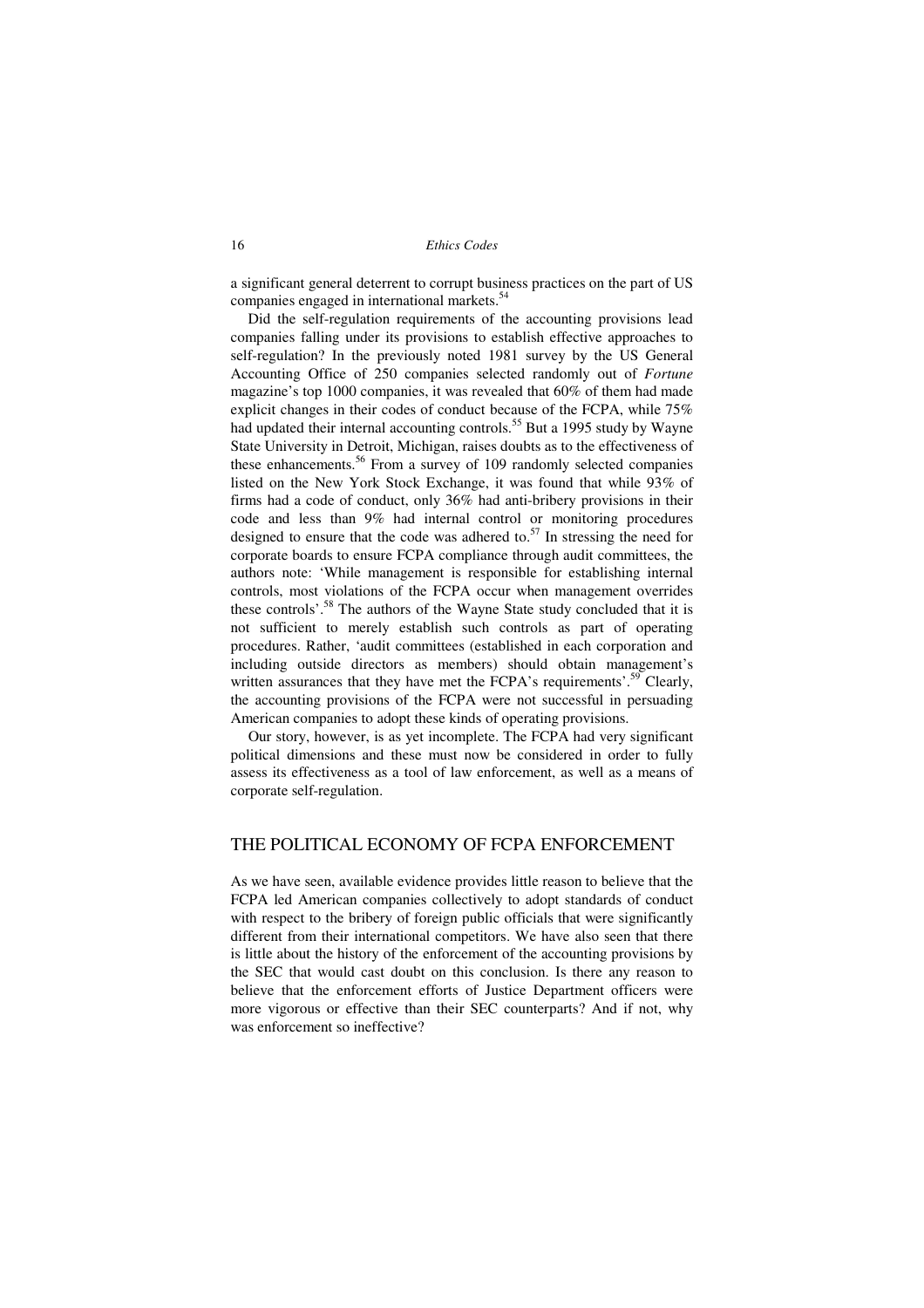There is little evidence to suggest that the pattern of enforcement by the Justice Department deviated significantly from that of the SEC. Only sixteen prosecutions for bribery were initiated between 1977 and 1995. It would appear that significant efforts at enforcement did occur in the two years immediately following enactment. Following the inauguration of President Reagan, enforcement patterns changed. Enforcement of the FCPA was relaxed,<sup>60</sup> funding for the two principal enforcement agencies was considerably reduced, and efforts by the Reagan administration to alter the 'reason to know' provisions of the Act were initiated. How are these events to be explained and what was their impact on the effectiveness of the FCPA and on the standards of conduct of American companies in the international business arena?

It is clear from the hearings of the Church Committee and the Watergate investigations that it was widely assumed by the American public and their leaders that the international business activities of American corporations would conform to high standards of conduct while aligning with the national interests of the United States and the expression of those interests in American foreign policy. Comments made by the Undersecretary of State, Robert S. Ingersoll, and Senator Proxmire illustrate the central role of this view, though from opposing political perspectives. In the course of expressing in Senate hearings deep concern that congressional testimony would damage America's international image, Ingersoll commented:

I wish to state for the record that grievous damage has been done to the foreign relations of the United States by recent disclosures of unsubstantiated allegations against foreign officials . . . [I]t is a fact that public discussion in this country of the alleged misdeeds of officials of foreign governments cannot fail to damage our relations with these governments. 61

Proxmire similarly was explicit about foreign policy considerations in justifying the need for legislation that would impose anti-bribery obligations on American corporations as indicated by his observation that:

Bribery is simply unethical. It is counter to the moral expectations and values of the American public, and it erodes public confidence in the integrity of the free market system. Bribery of foreign officials by some US companies casts a shadow on all US companies. It puts pressure on ethical enterprises to lower their standards and match corrupt payments, or risk losing business . . . Bribery by US companies also undermines the foreign policy objectives of the United States to promote democratically accountable governments and professionalized civil services in developing countries.<sup>62</sup>

It is not surprising, therefore, to discover foreign policy considerations also played a significant role in the FCPA's subsequent enforcement.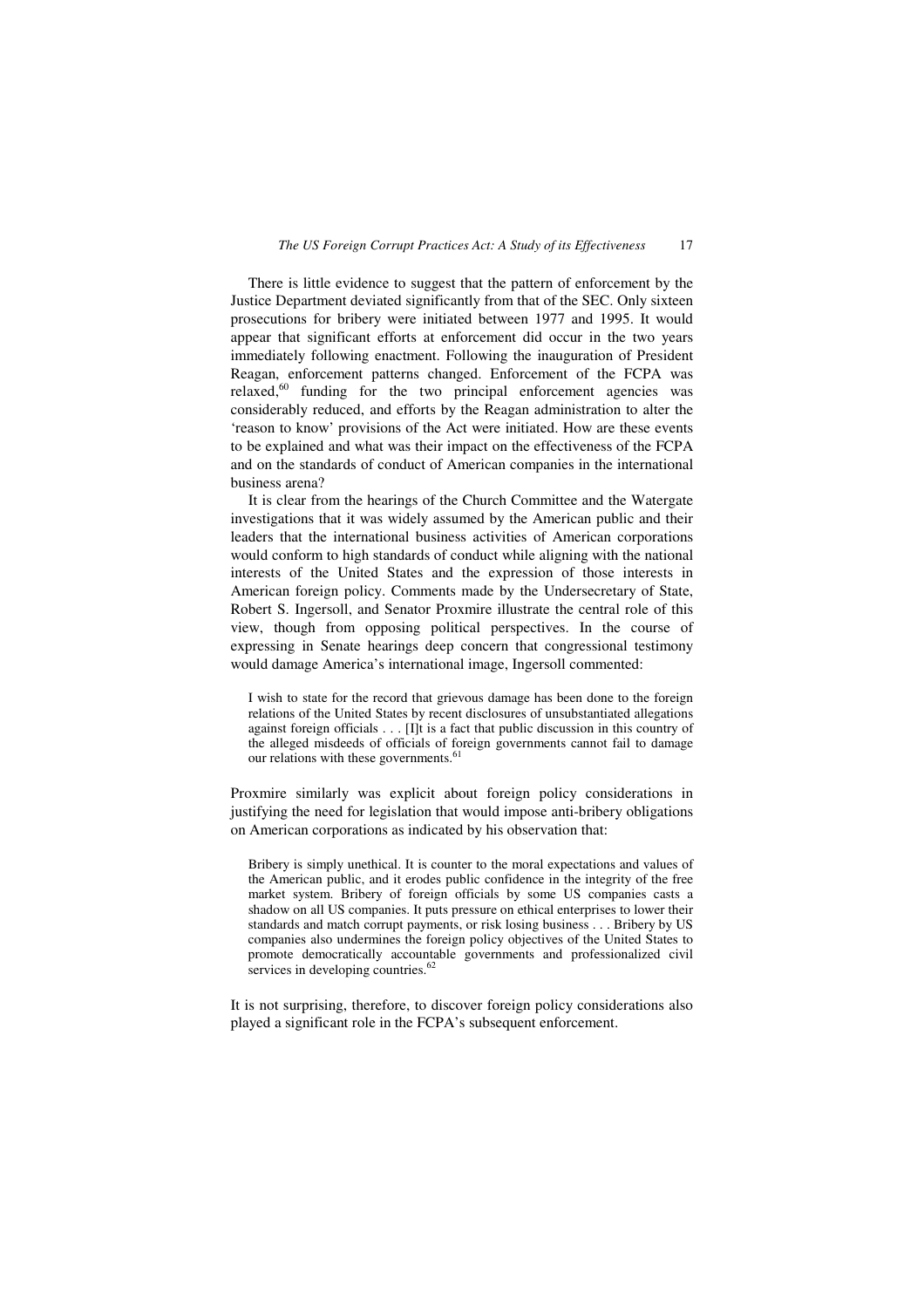The Watergate revelations led to increasing surveillance of American multinationals by the SEC and to the subsequent establishment of the Foreign Corrupt Practices Act. But it also led to the desire, both in Congress and more widely among the American public, to re-establish America's moral authority both at home and abroad. The resignation of Richard Nixon under the shadow of impeachment and the election of Jimmy Carter reflected this mood. The Carter administration issued a 'moral equivalent of war' against corruption and on behalf of human rights around the world. American firms were pressured to follow environmental and safety standards with respect to products and equipment shipped to developing nations, while Carter cut off aid and curtailed trade with nations with poor human rights records such as Guatemala, Nicaragua, Honduras and the Philippines.

But Carter's administration also became associated with the questionable management of the US dollar, which fell victim to a severe currency crisis during late October 1978.<sup>63</sup> The crisis was averted and the dollar's recovery was engineered under the stewardship of Paul Volcker as head of the US Federal Reserve. Jimmy Carter was subsequently defeated by Ronald Reagan in the presidential elections of 1980, which were again dominated by a debate about regaining international respect and reasserting American leadership internationally. Under Ronald Reagan, however, American foreign policy shifted to a focus on financial and military concerns governed by an intense preoccupation with defeating communism and winning the Cold War based on a strategy of *realpolitik*.

Privileging *realpolitik* over human rights and other ethical concerns meant that the Reagan administration was prepared to overlook the failure of its foreign allies to maintain a strict division between private and public interests (a *sine qua non* in the war against corruption), just as the Nixon administration had failed to maintain a clear distinction between its political interests and its responsibilities for public administration during the Watergate debacle.

The extent to which Reagan's subordinates were prepared to push their *realpolitik* agenda was amply demonstrated by the Iran-Contra affair. Frustrated by the provisions of the Boland Amendment, by which the US Congress officially prohibited funding of the Contra insurgents in Nicaragua, the Reagan administration circumvented constitutional prohibitions against appropriations of government funds by the Executive branch without Congressional approval. Under a covert scheme directed by members of the National Security Council, the US sold weapons to Iran (which was officially considered to be a pariah nation at the time) and secretly diverted the sales of these weapons to the Contras.<sup>64</sup> The transactions involved payoffs to Saudi and Iranian arms dealers, who in turn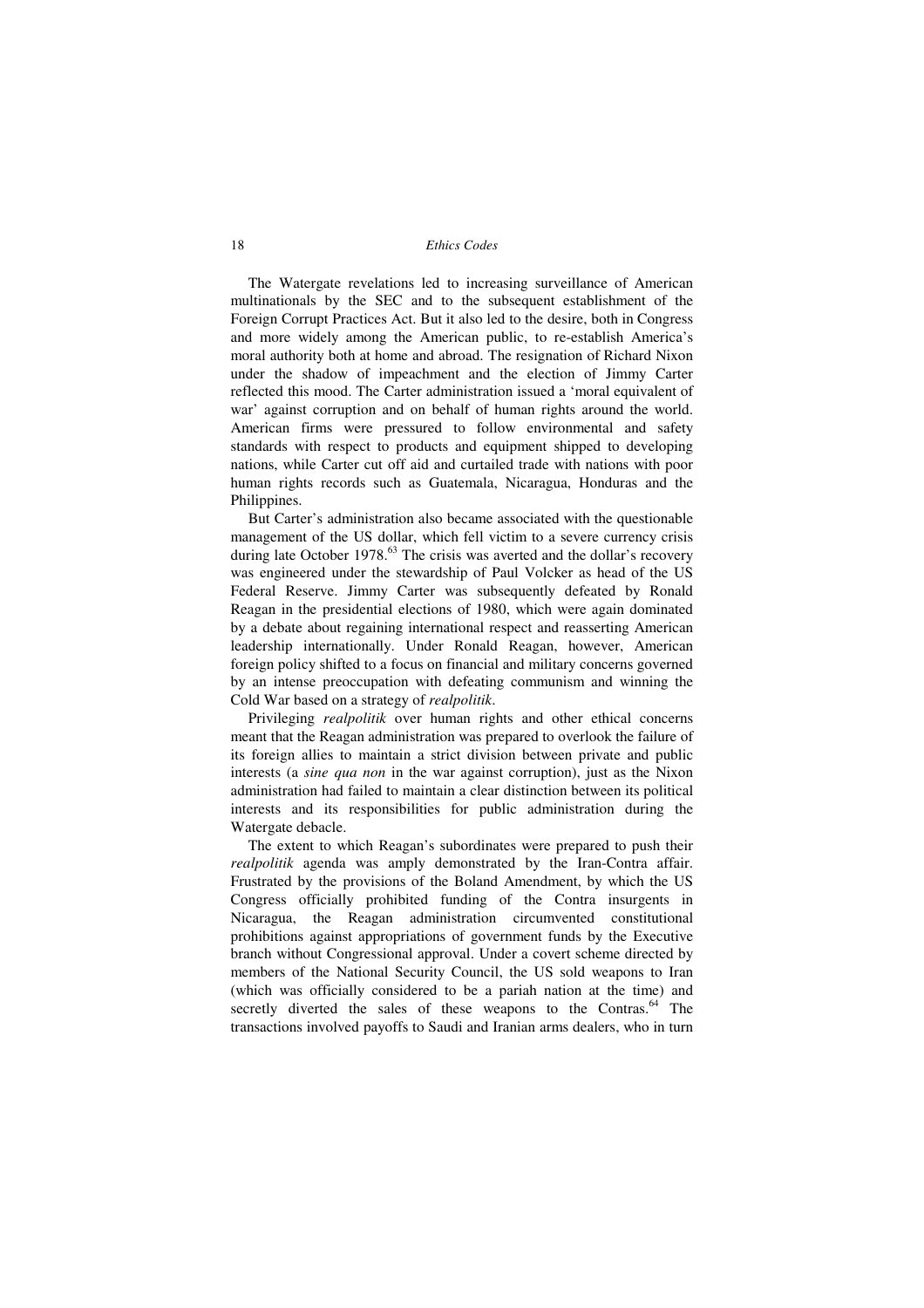procured financing for the deals through bribes paid to a branch manager of the Bank of Credit and Commerce International.<sup>65</sup> Two major principals in the affair, Richard Secord and Albert Hakim, were alleged to have used over \$2 million out of the inflated commissions paid for the arms sales for their personal benefit.<sup>66</sup> Lt. Col. Oliver North, who headed the operation, was able to destroy much of the documentation pertaining to the case (records that it was alleged might have directly implicated President Reagan in the scandal), once it was clear that the operation was losing its cover. Despite legal requirements that accountability in government operations was to be maintained through provisions that all covert operations conducted by US intelligence agencies must be directly authorized by the President and funded by Congressional appropriations, North's operation proceeded without Presidential or Congressional authorization and without disclosure to the appropriate Congressional committees as stipulated in Section 501 of the National Security Act. North and his operatives then sought to obstruct Congressional investigations and made false and misleading statements to Congressional committees. As the Congressional report on the matter notes: 'These were not covert actions, these were covert policies; and covert policies are incompatible with democracy'.<sup>67</sup>

The relevance of the Iran-Contra Affair for our study lies in the fact that government agents violated many of the principles of the Foreign Corrupt Practices Act by conducting overseas business transactions facilitated by bribery and then falsifying the accounting transactions and destroying records to prevent appropriate disclosure. The FCPA did not in any way forbid the executive branch of the US government from proffering bribes to foreign government officials and agents as it saw fit; the true issues in Iran-Contra (and by extension in all covert operations overseas) were the obstruction of Congressional oversight and the circumvention of executive authorization. Nonetheless, Secretary of State Henry Kissinger clarified the status of bribery in foreign policy when he requested a federal court order in November 1975 prohibiting the disclosure of corporate funds paid to foreign government officials. Kissinger argued that, 'the making of any such payments and their disclosure could have grave consequences for significant foreign relations interests of the United States abroad'. As John T. Noonan describes Kissinger's position: 'Bribery overseas was foreign policy, not domestic crime'. 68

It is hard to believe that a political environment that harboured policies and activities of this nature had no impact on the enthusiasm with which the FCPA was enforced and adherence to its underlying principles was encouraged. It is therefore unsurprising that, under the Reagan administration, very few prosecutors in the Justice Department fraud section were authorized to conduct FCPA cases.<sup>69</sup> Cutbacks in funding to the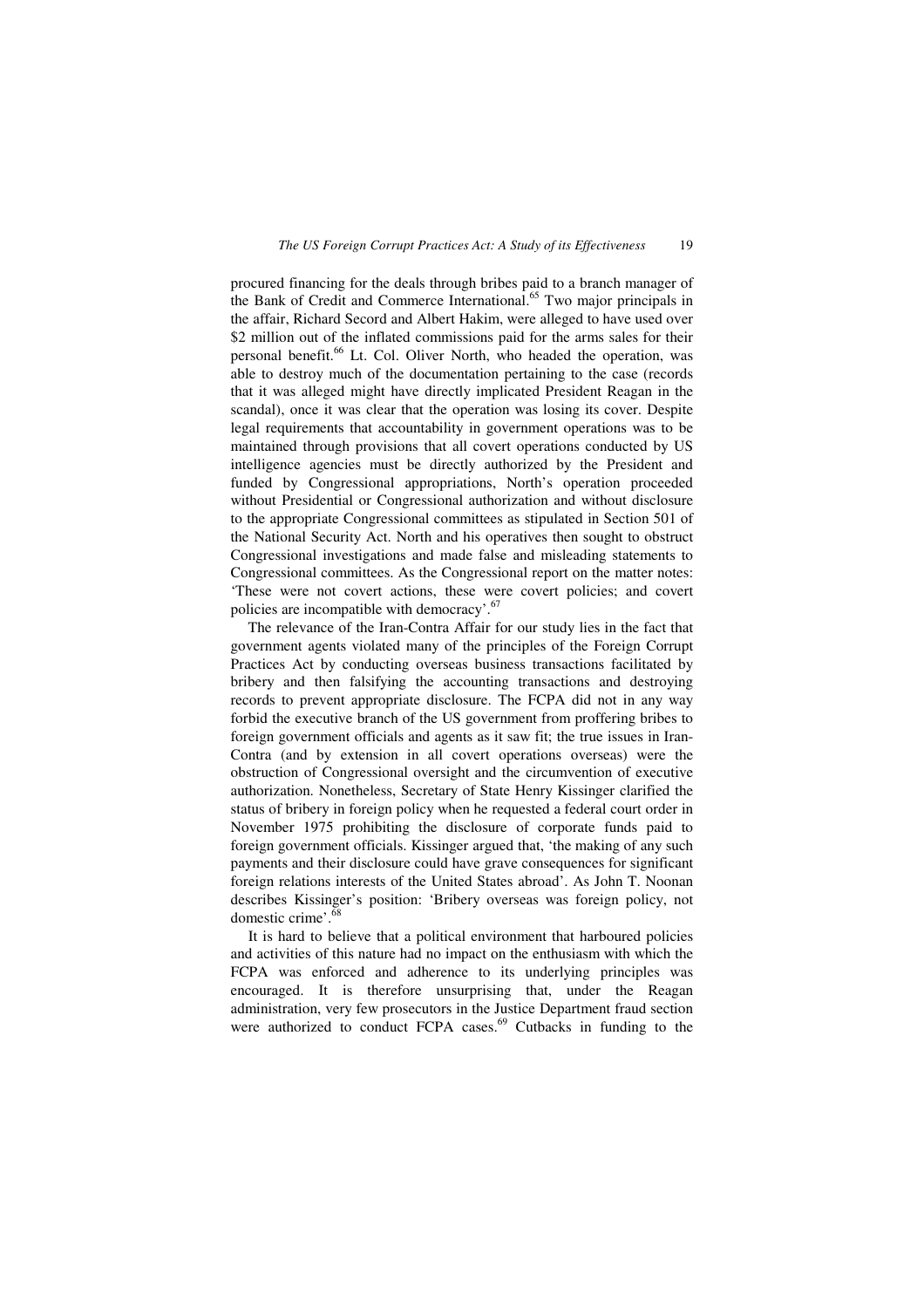principal enforcement agencies (the SEC and the Justice Department) no doubt also served to strengthen prevailing attitudes.

Is there evidence that foreign policy considerations intersected with the few FCPA cases that were prosecuted under Reagan's tenure? While the evidence is inevitably circumstantial, one cluster of cases in which prosecution did occur, and two cases in which it did not, suggest a pattern that is hard to ignore.

The interlocking cases of Ruston Gas Turbine and Crawford Industries, $\frac{70}{3}$ involving company efforts to bribe officials of Pemex, Mexico's national oil monopoly, with respect to the sale of compression equipment systems, were brought to trial almost immediately after the American government concluded a massive bilateral agreement in August 1982 with the Mexican government. Is there a connection between these temporally parallel sequences of events?

On July 14, 1981, a Federal Grand Jury subpoenaed transaction records between Ruston and Pemex. On September 22, 1982, one month after the Mexican agreement, Ruston pleaded guilty to one count of violating the FCPA and agreed to pay a \$750,000 fine. Two weeks later on October 2, 1982, the grand jury indicted Crawford Industries, International Harvester, Ruston's president and seven others on FCPA violations, all of whom (except for International Harvester, which was guilty only of conspiracy charges with respect to the activities of its division, Solar Turbines International) would later be found guilty. Crawford, Ruston and International Harvester were also charged with conspiracy to violate the FCPA, to which charge International Harvester would later plead guilty.<sup>71</sup>

On December 15, 1982, after Ruston requested the return of documents subpoenaed by the Grand Jury, it was disclosed that the US government had released the contents of these documents to the Mexican government without Ruston's permission. These documents then provided the foundation for a civil action suit that was launched on October 23, 1983, by Pemex against Ruston and eighteen other defendants with claims to damages totalling more than \$45 million. The documents related to charges raised in the US District Court, Texas that included the violation of anti-trust laws, conspiracy to commit fraud and bribery and violations of the Racketeering and Corrupt Organizations Act.

Ruston responded by claiming that the US government had violated federal rules of criminal procedure. The District Court denied Ruston's motion for discovery and Ruston appealed. The US government then distanced itself from the case and avoided formally addressing Ruston's complaint that rules of criminal procedure had been violated by the government.<sup>72</sup> The Appellate Court took note of the curious fact that the US government 'had not taken a position with respect to the District Court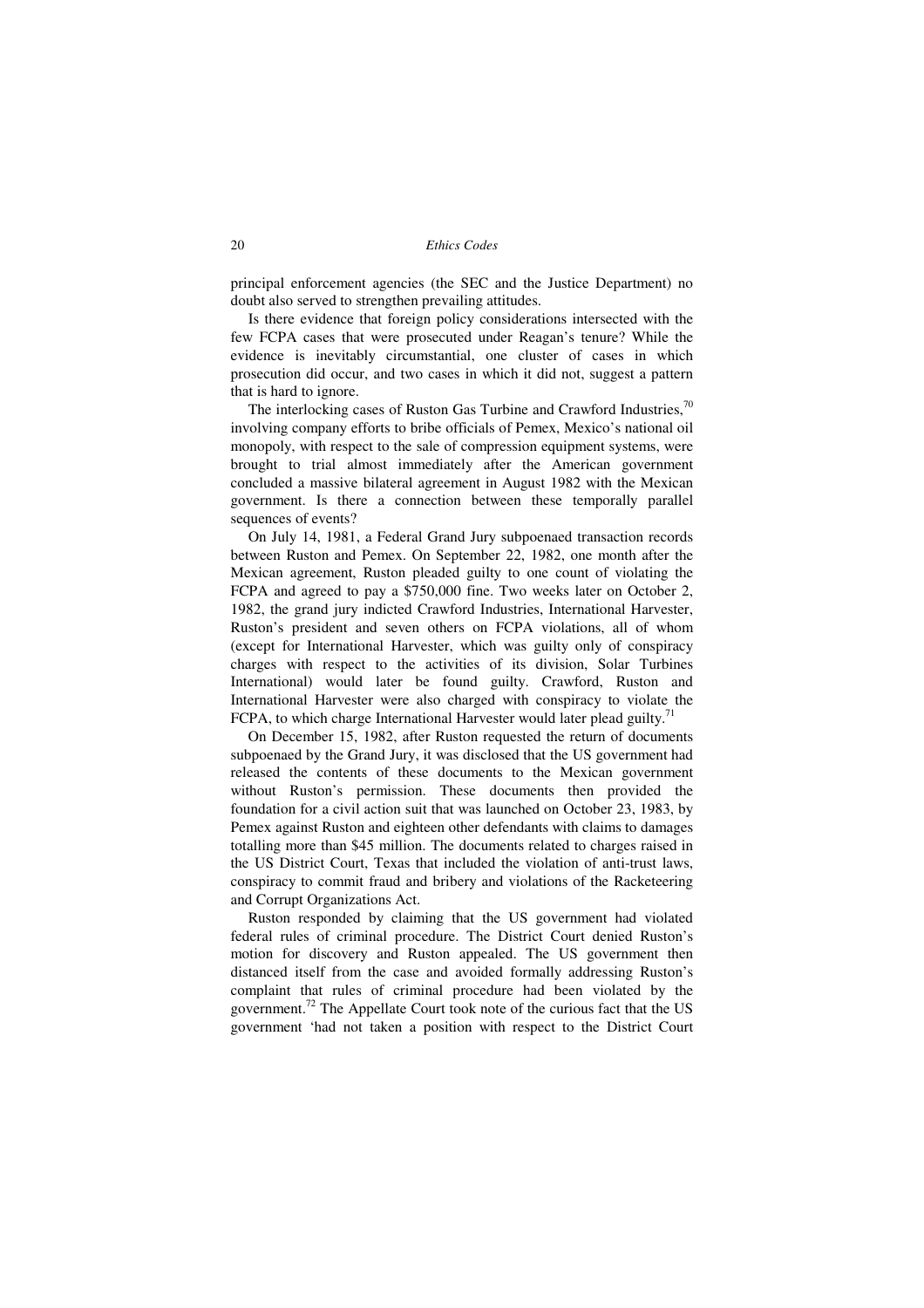order'<sup>73</sup> dismissing Ruston's motion. Neither could the Appellate Court understand the grounds taken by the District Court in not ruling on Ruston's behalf, given that all the precedents relevant to the issue were favourable to Ruston. Because of vagueness with respect to the full presentation of evidence by the District Court, however, the Appellate Court did not grant Ruston's motion for discovery but remanded it back to the District Court requesting that it supply reasons for not ruling on Ruston's behalf. Most significantly, the Appellate Court noted that the US government had released this privileged documentation to Pemex 'pursuant to both an order of the District Court and **an agreement between the government and the** Federal Republic of Mexico (our emphasis)<sup>', 74</sup> thereby flagging the conjunction of a major foreign policy initiative with a complex legal action linked to an FCPA prosecution.

The foreign policy initiative was a response to the 1982 Mexican peso crisis. A sharp decline in export earnings, a rapid increase of flight capital and a 40% rise in external debt in 1981 had forced the Mexican government to double the price of certain food staples and to accept an IMF dictated peso devaluation of 40%. The US government, deeply concerned about the possibility of domestic discontent in Mexico and the spectre of a massive increase of illegal aliens into the southern American States, organized an agreement that was an exemplar for President Ronald Reagan's new policy of bilateral relations. To end Mexico's currency crisis, the Americans advanced \$3 billion in new credit: \$1 billion as an advance on future oil purchases from Mexico (at a price discounted well below OPEC benchmarks), \$1 billion to finance desperately needed imports, and a further \$1 billion in loan agreements from the Federal Reserve that would help Mexico service its foreign debts. Statements by US Assistant Secretary of State for Inter-American Affairs Thomas Enders in August 1982 clearly indicated that Mexico would now be expected to follow US foreign policy more closely. (Mexico had been providing Nicaragua's Sandinista government with oil on credit.)<sup>75</sup>

Is this an instance where the foreign policy interests and enforcement of the FCPA did in fact intersect? The evidence is circumstantial. It is, nonetheless, persuasive. The fact that the agreement between the American and Mexican governments was cited by a court in legal proceedings directly related to an FCPA prosecution highlights this intersection. There is little doubt that the transaction records between Pemex and Ruston released to the Mexican government played a role in subsequent civil proceedings involving a financially significant claim for damages against Ruston and the other defendants involved. Ironically, the action was brought by a government that was itself thought to be seriously corrupt. Not surprisingly, therefore, the role of corruption in the peso crisis was publicly debated.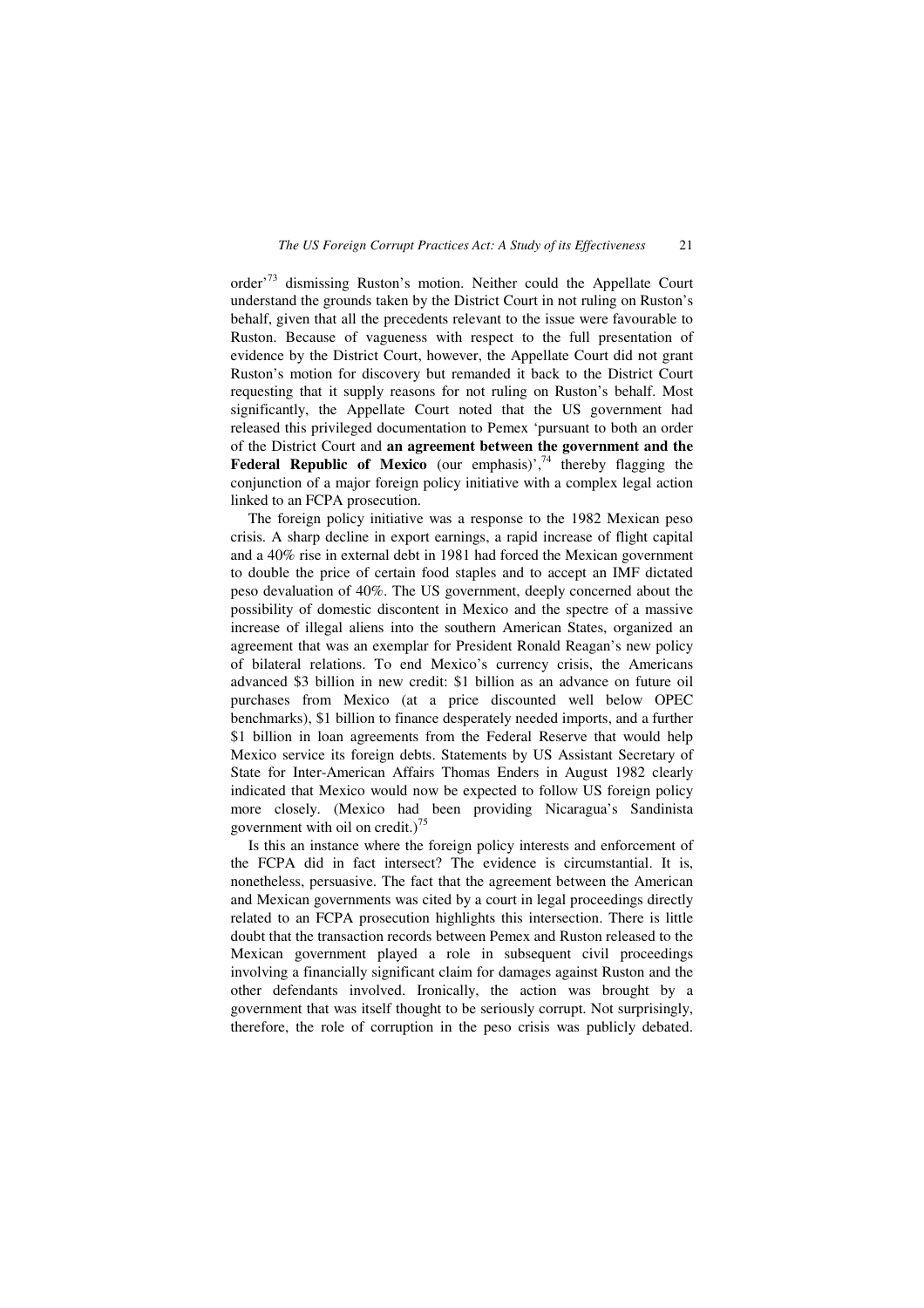Taking American companies to court on grounds of corruption would, in these circumstances, have the potential for shifting blame for corrupt business practices from the Mexican government to foreign multinational corporations prepared to corrupt Mexican officials in the pursuit of business opportunities.

It is true that any shifting of blame would point back to American corporations. But it is also possible that the shapers of government policy were becoming aware of the potentially destabilizing impact of corruption on development and political stability in Mexico.<sup>76</sup> If that is so, then prosecuting American corporations under the FCPA and releasing information with damaging implications for their financial liabilities would also have a place in a policy framework designed to stabilize a government and economic system seriously threatened by a financial crisis. The intervention in the peso crisis was a clear indication of the importance attached to relations with Mexico by the American government. A strong signal to the American business community with respect to activities likely to exacerbate Mexican problems would clearly not have been out of place in that environment.<sup>77</sup>

Another factor influencing enforcement of the FCPA may have been the explicit exemption from prosecution provided for firms collaborating with agencies such as the CIA or the DEA (Drug Enforcement Agency) on matters affecting the interests of the United States. The Act reads:

With respect to matters concerning the national security of the United States, no duty or liability . . . shall be imposed upon any person acting in co-operation with the head of any Federal department or agency responsible for such matters . . . 78

Inserting this provision was not inconsistent with past practice. At the time the FCPA was enacted, US multinational corporations had had a long history of involvement with the CIA, by providing their facilities for international transfers of funds to finance CIA operations, for example.<sup>79</sup> The history of activities on the part of the American multinational oil company Exxon in Italy is a good illustration. Investigations of questionable payments by Exxon's Italian subsidiary, Esso Italiana, conducted by Exxon as part of the SEC disclosure program, led to the admission by senior executives of the US parent that \$27 million in secret contributions had been advanced to Italian political parties between 1964 and 1971. Further investigations revealed the previously unknown fact that an additional \$29 to \$31 million in secret payments had been advanced by a former managing director of Esso Italiana using secret bank accounts and other off-book record keeping. (Exxon was then cited by the SEC for deceptive accounting practices and inadequate internal controls.) It is likely that the bulk of these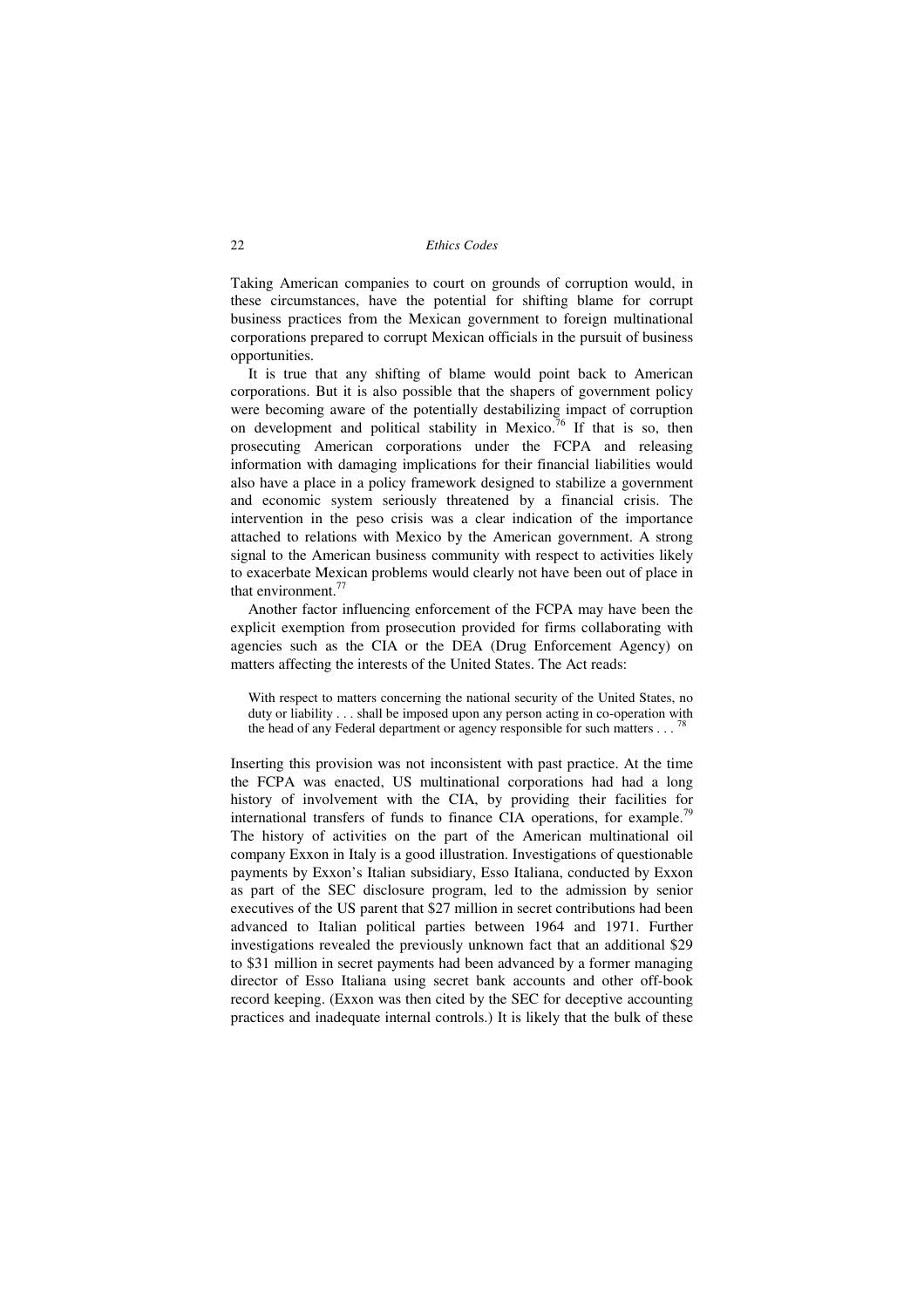secret payments went directly or indirectly to the Italian Christian Democratic Party to counter the strong influence of the Italian Communist Party, a battle that had received constant and concerted assistance from the CIA since the end of World War II.<sup>80</sup>

In his book-length study of questionable payments to foreign political officials (written in 1976 at the time the FCPA itself was being formulated), Neil Jacoby concluded that the fact that Exxon's senior management approved of the use of deceptive accounting practices (measured against prevailing American standards) in order to make campaign contributions in Italy opened the door for abuses in accounting practices in Italy to occur. That is to say, the managing director of Esso Italiana was able to advance additional funds clandestinely following precedents established when the company had violated its internal control procedures to allow the original payments. 81

Whether CIA involvement with American multinational corporations continued after the passage of the FCPA in 1977, and when and how often the 'national security' exemption clause was clandestinely invoked to protect US multinational firms from FCPA prosecution can only be a matter of conjecture. However, there are cases where prosecution did not take place for which the national security exemption clause is a plausible explanation. For example, in the early 1970s, prior to FCPA passage, Lockheed, which had employed Yoshio Kodama as an agent for procuring business in Japan at the same time that Kodama was a CIA agent (1958-  $1972$ ,<sup>82</sup> was implicated in bribery scandals with the Japanese government. This was not an isolated event for a company that in the early 1960s was implicated in alleged payments of \$1.1 million made to Prince Bernhard of the Netherlands. There were no FCPA prosecutions against Lockheed during Reagan's tenure. However, in June 1994, almost as soon as FCPA enforcement activity was revived by the Clinton administration, new charges were levelled against Lockheed Martin with regard to \$600,000 in bribes paid to an Egyptian parliamentarian over the sale of C-130 aircraft to that country. 83

A second, more significant possible example can be found in the case of Westinghouse Corporation and its construction of a nuclear reactor facility in the Philippines. The story provides a cautionary tale illustrating how US bilateral and multilateral relations with deep historical roots with a developing nation could, and apparently did, profoundly impact on the norms of business conduct for multinationals operating there.

A US colony since 1898, the Philippines was granted independence in 1946 after being occupied by the Japanese during World War II. The Americans, who strongly valued the military importance of the Philippines, had, during their administration of the islands, supported a highly autocratic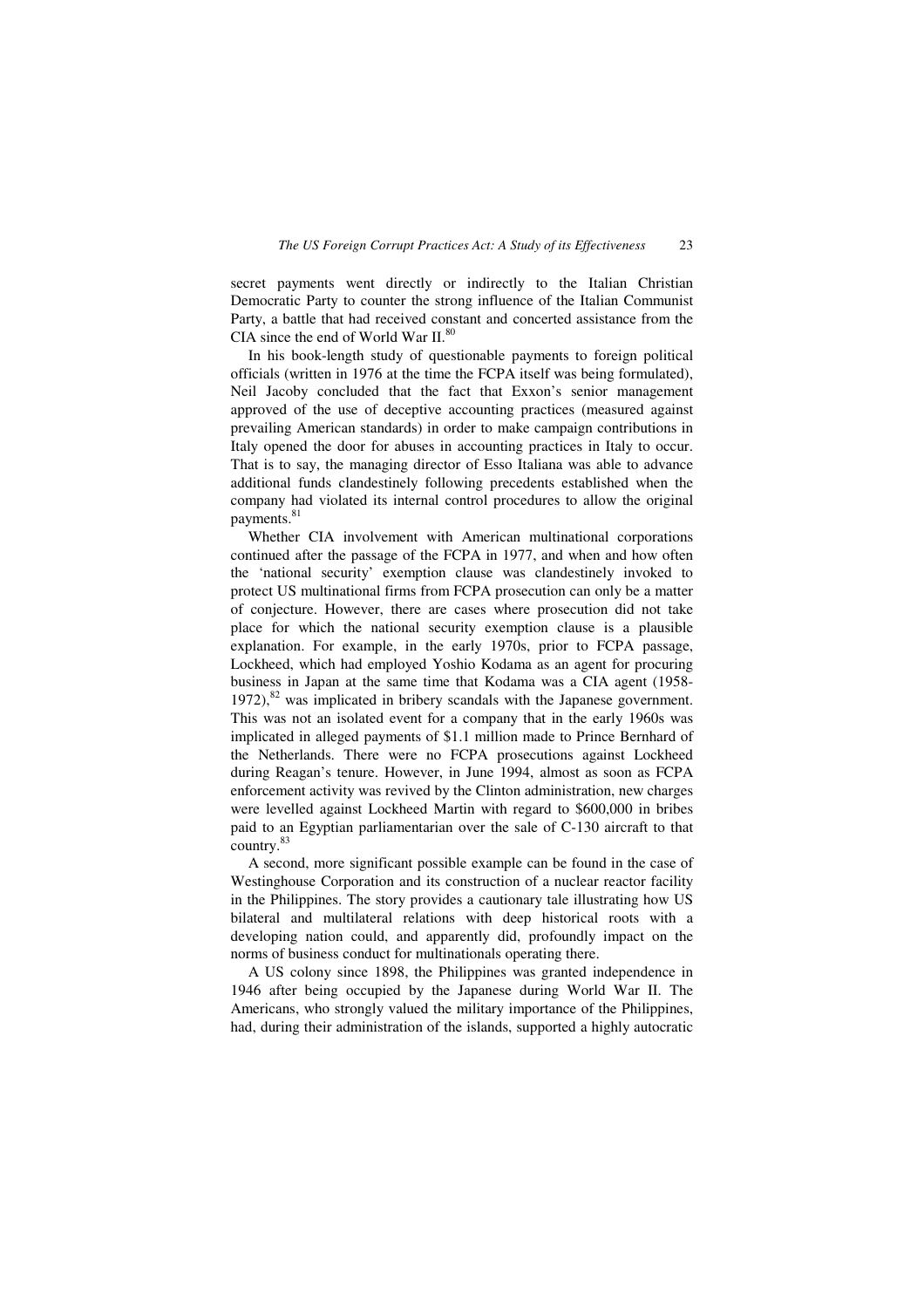government and, by implication, the nation's regimented, class-based, land tenancy social system. They were thus deeply concerned with the possibility that the government they supported might be overthrown following independence. The significance of US government concerns is conveyed in a 1950 National Security Council memorandum addressed to President Truman, which read:

Failure of the Philippines to maintain independence would discredit the US in the eyes of the world and seriously decrease US influence, particularly in Asia . . . Denial of the Philippines to communist control depends not only upon military measures but even more upon prompt, vigorous political and economic action . . . The deterioration of the economic system has caused widespread feelings of disillusionment disillusionment . . .

Truman's government responded with the establishment of a strong CIA presence in the Philippines, to the point where the islands eventually provided the agency with its largest telecommunications base in the Far East.<sup>85</sup> The strategic importance of the country was heightened during the Vietnam War with the result that a corrupt Marcos regime received strong bilateral support from both the Johnson and Nixon administrations. After the declaration of martial law in 1972, bilateral aid declined. World Bank support continued, however, throughout the 1970s in spite of allegations of growing corruption. This support gave the Philippines credibility with US multinational banks and lending agencies, which in their turn ended up financing the most ambitious industrial project attempted by the Marcos regime.

In return for its support, the World Bank demanded export-oriented growth, which in turn required the development of a reliable supply of electric power. Both General Electric and Westinghouse Corporation, the two key players in the US nuclear industry, stepped forward with proposals for two 600-megawatt nuclear power plants. Both firms had broad experience in building nuclear facilities in Europe and Asia. General Electric, the more prosperous of the two firms, had developed a code of conduct that addressed FCPA requirements in an exemplary manner.<sup>86</sup> Subsequent events suggest that Westinghouse, a company struggling at the time to improve its overall revenues and profits, $^{87}$  was not averse to using questionable payments in winning the support of the Marcos government.

After nine months of researching the Philippine situation, General Electric submitted its proposals to the country's National Power Corporation. However, the decision then came from Marcos that the contract was to be awarded to Westinghouse without competitive bidding, even though subsequent analysis of the two offers led National Power (a Philippine government agency) to the conclusion that GE's proposals were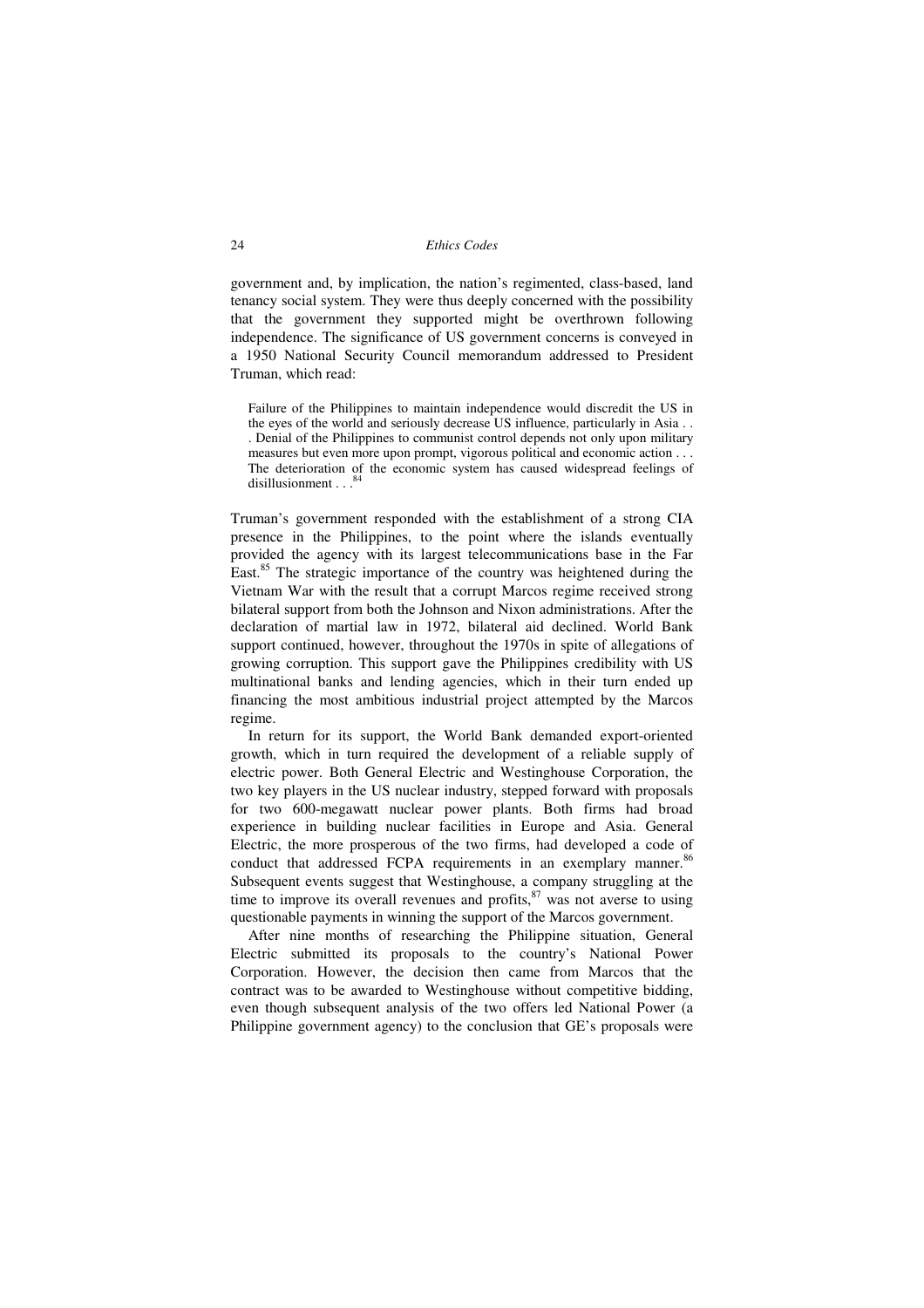superior on all counts.<sup>88</sup> Of concern was the decision of Westinghouse to retain the services of a Marcos insider, Herminio Disini, as an agent for a 'commission' of \$17 million. 89

Once again, the United States government worried about the impact of Philippine affairs on its own national image. The US Ambassador to the Philippines, William Sullivan, warned Secretary of State Henry Kissinger:

I stressed that the embassy considered that a great deal of American prestige was riding on the Westinghouse performance, and that therefore we intended to follow the project closely. I pointed out that this was in effect the Filipino Aswan Dam, being the largest and most expensive construction project ever undertaken in this country. 90

When the contract was signed in March 1976 the cost of construction had spiralled to \$1.1 billion.<sup>91</sup> The US Export-Import Bank, which had already financed the construction of nuclear power facilities overseas on numerous occasions, stepped in with \$272 million in direct loans and \$367 million in guarantees on National Power Corporation bonds. (The bank would ultimately provide \$900 million in loans to the project.<sup>92</sup>) The US embassy proved true to its word and sent warnings to Washington that the cost overruns were inflated and that there was evidence of payoffs.<sup>93</sup>

Irregularities began to surface publicly when Marcos selected the Bataan peninsula, site of an industrial zone largely controlled by his associates, as the location for the plant, despite warnings that the area was located near major geological fault lines and a dormant volcano. Westinghouse began construction on the site before technical reports on potential risks were finished. The International Atomic Energy Commission advised a moratorium on construction in 1978 pending a further safety study, but both Marcos and Westinghouse pressed the Philippine Atomic Energy Commission to authorize continuing construction.<sup>94</sup> After the Three Mile Island episode in the US in 1979, Marcos himself ordered a halt to the project (June 1979), and a new review concluded that the project was unsafe. Once Westinghouse agreed to needed changes in line with those put into effect in the US by the Nuclear Regulatory Commission after Three Mile Island, project costs soared to \$1.8 billion. The US Commission refused to issue Westinghouse an export license for nuclear components until May 1980, due to safety concerns at the plant. The license was finally issued after Westinghouse launched a lawsuit against the Commission.<sup>95</sup>

Events surrounding the Philippine project were of concern for the Carter administration because of newspaper reports in early 1978 linking the Westinghouse contract with the cronyism and corruption of the Marcos regime,<sup>96</sup> whose human rights violations had already been the subject of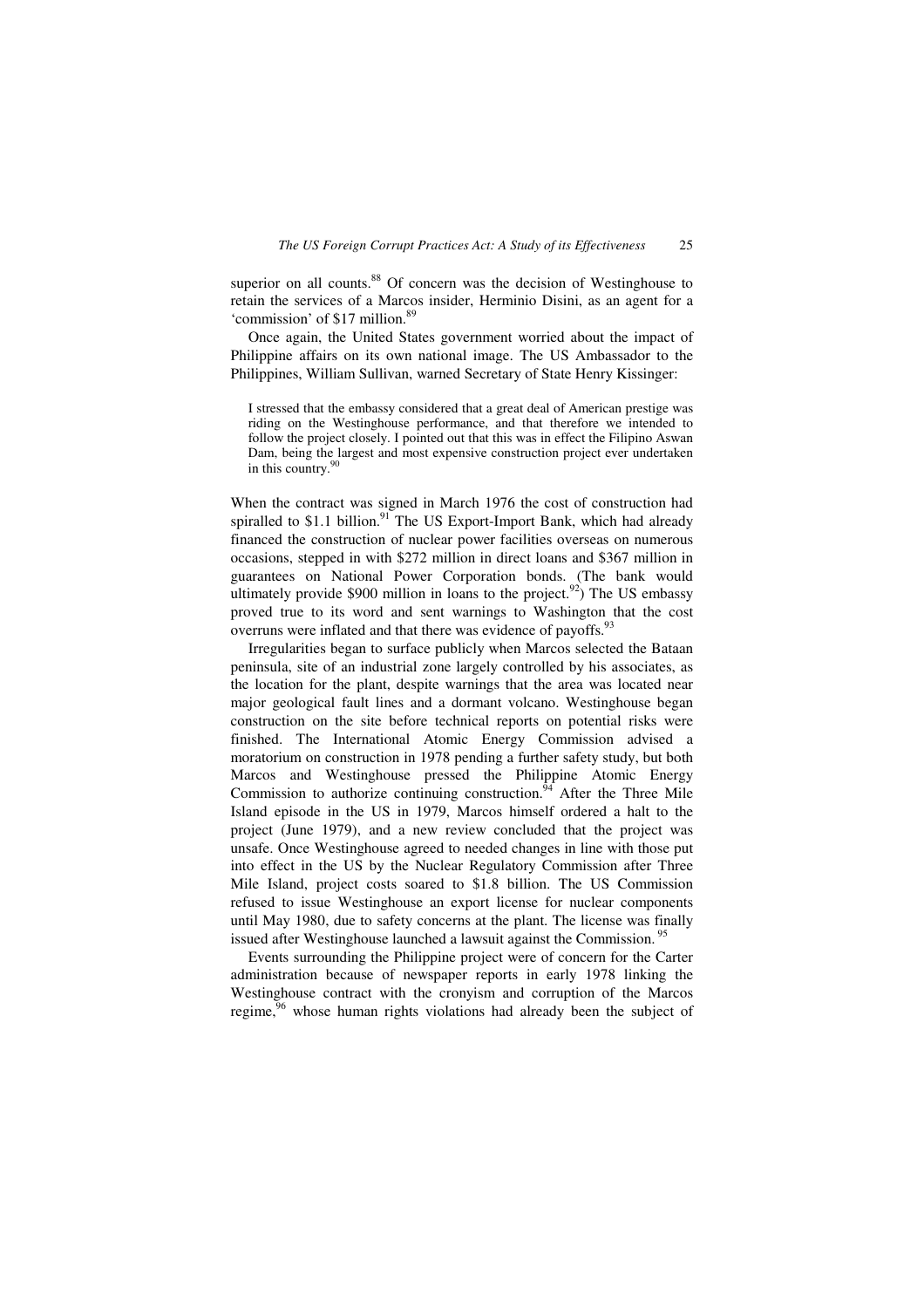Congressional investigations. Since the reports were published so shortly after the passage of the FCPA, it seemed that the effectiveness of the law would shortly be put to the test. However, a joint investigation by the SEC and the Justice Department concluded that there was no evidence of irregularities in Westinghouse's relationship with the Philippine government, even though the SEC reported that a Westinghouse district manager in the Philippines had destroyed six volumes of documents pertaining to the project.<sup>97</sup>

The appropriateness of the commission payments made by Westinghouse throughout the life of the contract has been the subject of on-going speculation. In reports filed in 1976 with the Securities and Exchange Commission under its disclosure program, Westinghouse claimed that during the fiscal years 1971 to 1975 it expended only \$243,000 in questionable payments set against total 1974 revenues of \$5.838 billion and gross 5 year revenues (1971-1975) of \$25.729 billion. Yet, in 1978, Westinghouse reached a plea agreement with the Justice Department with respect to misrepresentations of payments to foreign officials regarding 'matters within the jurisdiction of the Export-Import Bank,' and it is difficult not to speculate that this plea agreement directly pertained to the Philippine nuclear plant.<sup>98</sup> It took almost a decade for Westinghouse to disclose the \$17 million payment to retain the services of Herminio Disini. Westinghouse has claimed that the commissions paid in the course of its contract for the nuclear generating facilities were proper and that no US laws were violated, but the company's assertions have been challenged by other sources within the Philippine government who claim that commissions of \$50 million were actually paid, out of which Marcos himself received \$30 million.<sup>99</sup> In a later action initiated by the Aquino government in Federal District Court in Newark, N.J., in December 1988, it was claimed that Westinghouse ultimately paid Disini and his companies \$80 million for work that was never completed.<sup>100</sup>

The plant was finally completed in February 1985 under a cloud of charges that final construction was rushed leaving the plant in an unsafe condition. The charges were the subject of two UN International Atomic Energy Agency investigations that reported contradictory conclusions. The divergent reports led to an investigation into the plant's financing and construction, which in turn prompted the Aquino government to file suit against Westinghouse in US courts.<sup>101</sup> Westinghouse appealed for arbitration, which was granted by the federal judge. The arbitration case was heard by the International Chamber of Commerce, which ruled in December 1991 that there was insufficient evidence to support charges of bribery against Westinghouse.<sup>102</sup> The federal court refused a Westinghouse petition to dismiss the case, however, arguing that the arbitration was not binding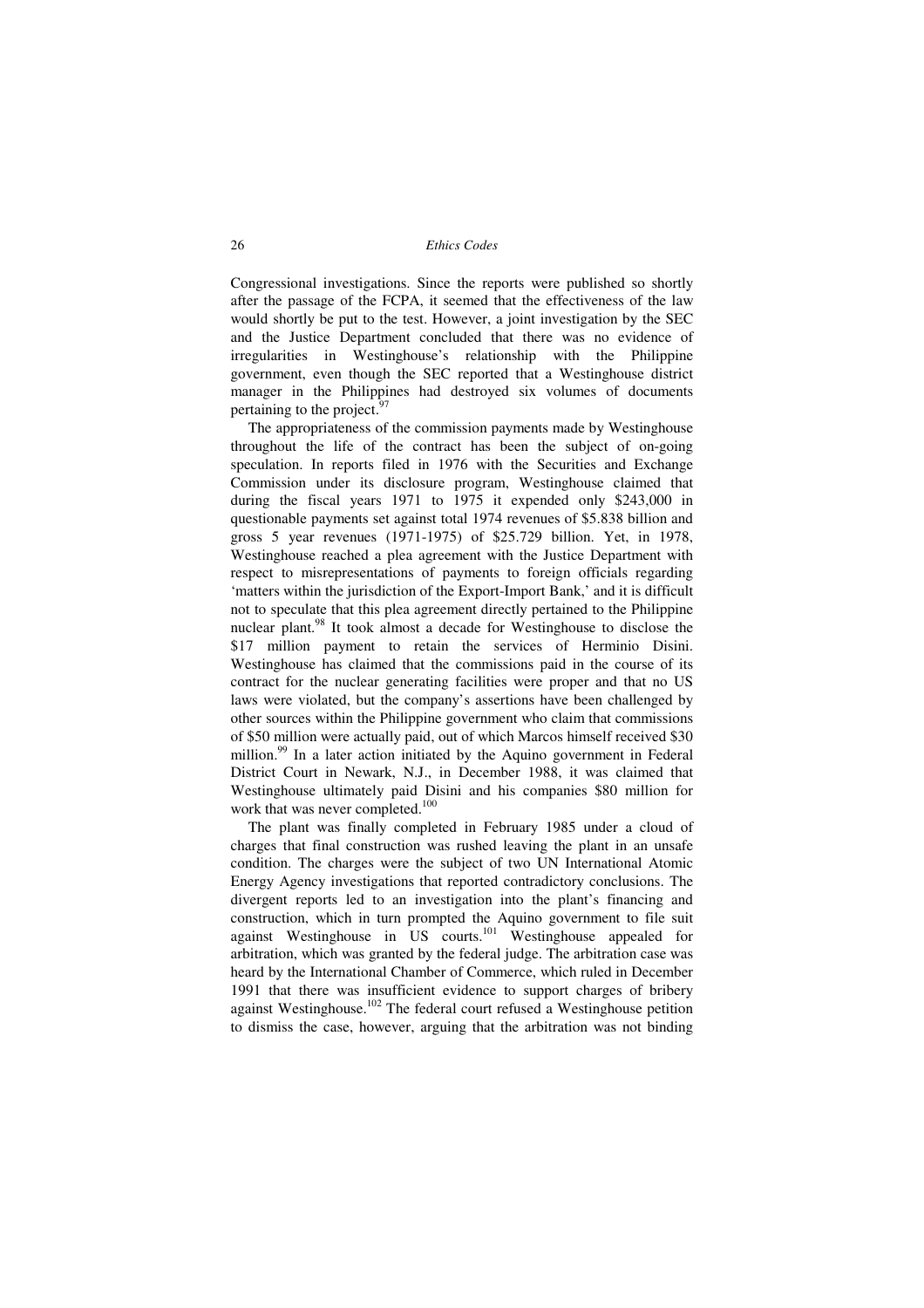and that the court would judge the case on the 'preponderance of evidence,' rather than 'clear and convincing proof', the standard that had applied in the ICC arbitration.<sup>103</sup> Westinghouse then opted for an out of court settlement, agreeing to pay the Philippine government \$100 million under an agreement that allowed Westinghouse to claim that the taint of bribery had been removed from the company.<sup>104</sup>

The Philippine government, for its part, agreed to pay \$400 million to upgrade the plant to full safety standards, for which Westinghouse would rebate \$300 million out of revenues generated by plant operations. However, the successor government of Fidel Ramos decided to take the case back to federal court with the result that the final plant cost was pushed to \$3 billion. The government finally abandoned its legal claims in 1999 when it decided to dismantle all the nuclear components of the plant and sell the assets, with the plant itself to be converted to a science park. The plant never produced electricity and it is estimated that it will take until 2018 for the Philippine government to retire all outstanding debts incurred by the project.<sup>105</sup>

Throughout this long series of events, Westinghouse managed to sidestep FCPA prosecution despite strong evidence presented in US federal court by the Philippine government based on Westinghouse documents that referred to Disini as 'the front man for Marcos' and made reference to 'the fix being in'.<sup>106</sup> Neither can the failure to initiate legal action under the FCPA be explained by the FCPA's five year statute of limitations since evidence, including events cited during the federal trial, as well as the company's reluctance to disclose commissions, indicates that questionable payments continued well into the FCPA period.

What then explains the failure of both the SEC and the Justice Department to test accusations against Westinghouse in court? Is it possible that the security provisions of the FCPA were invoked to protect Westinghouse from prosecution? The answer to this question can only be a matter of speculation since any decisions in this regard are not a matter of public record. However, there is circumstantial evidence suggesting grounds for CIA involvement. An offer by the Soviet Union to take over the plant from Westinghouse during the late 1970s, an offer rejected by Marcos, would certainly have raised national security issues. William Casey, the CIA director during the Reagan administration, was also the head of the US Export-Import Bank when it approved the original loans to the Westinghouse project in the Philippines. As director of the CIA, Casey took full advantage of President Reagan's predilection to give his cabinet members and agency directors wide latitude in running their own operations.<sup>107</sup> During his tenure, the CIA expanded from a mere intelligence gathering service into an organization that played a strong role in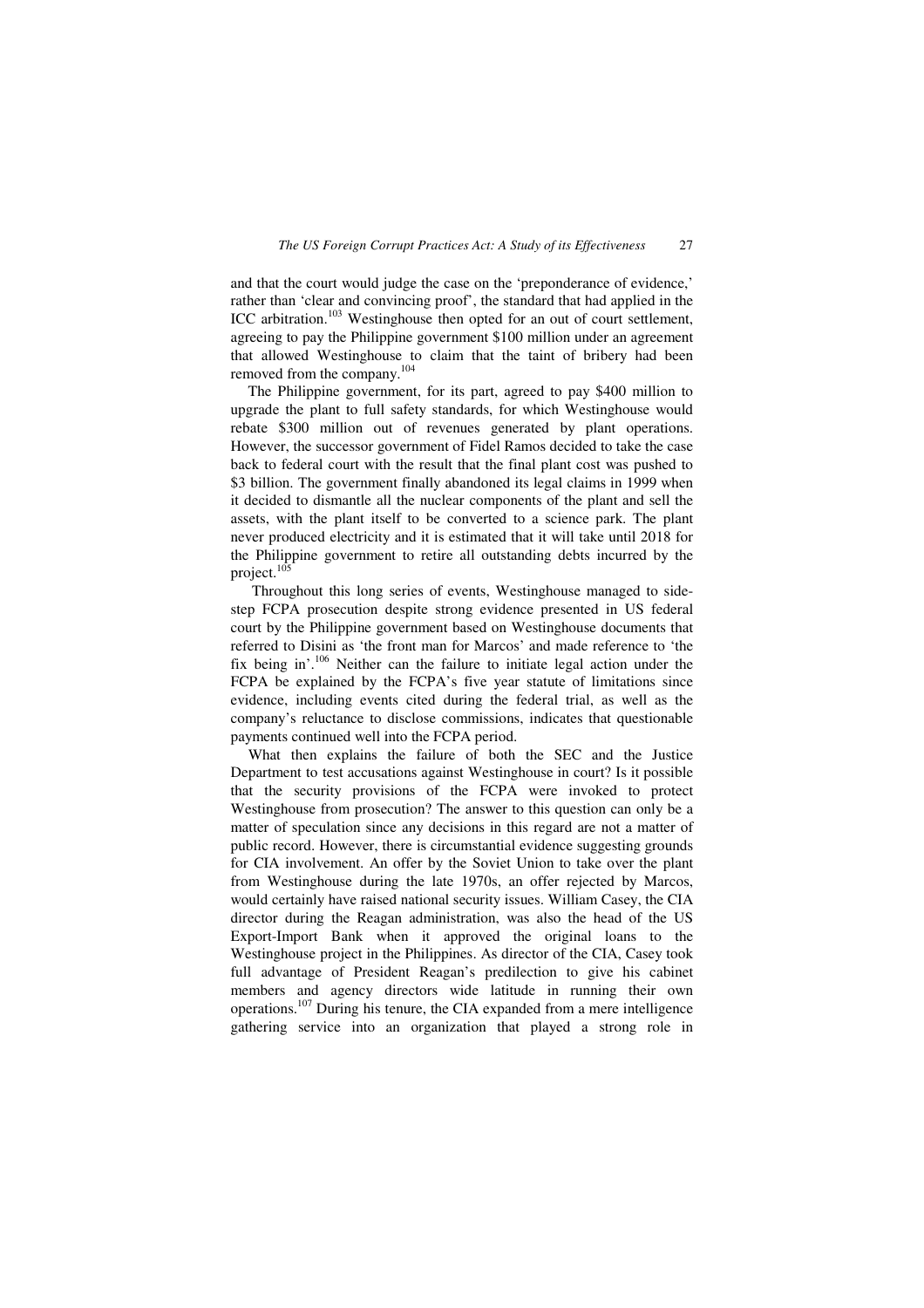formulating foreign policy. These incursions into the foreign policy domain created acrimony with the State Department, which frequently questioned the reliability of CIA reports to President Reagan.<sup>108</sup> Casey's contempt of congressional restrictions on foreign policy played a major role in the Iran-Contra scandal and in the questionable relationships the CIA established with the Bank of Credit and Commerce International, which subsequently collapsed amid charges of rampant corruption.<sup>109</sup> With respect to the Westinghouse affair, it is at least possible that Casey used his considerable influence to block FCPA prosecution and might well have granted the company an authorized, if covert, exemption from prosecution according to the terms of the Act itself. It is possible, therefore, that Westinghouse escaped prosecution under the FCPA for reasons of national security. In any event, the Westinghouse story illustrates the complex economic and political environment that surrounded FCPA enforcement.

# REVIEWING THE EVIDENCE

Available evidence suggests that while the FCPA together with other influences<sup>110</sup> have resulted in more comprehensive codes of conduct and enhanced scrutiny of standards of corporate governance, the FCPA has not had a significant positive impact on actual standards of international business conduct of American corporations collectively, at least with respect to the bribery of foreign public officials. That evidence is complex and many faceted. It includes:

- Transparency International's Bribe Payers Index that places the US ninth with Germany. What the Index indicates is that US companies are not seen as less prone to offer or acquiesce to demands for bribes than companies from countries like Germany that at the time of the survey had not criminalized the bribing of foreign public officials and indeed allowed bribes to be deducted as legitimate business expenses for tax purposes;
- the fact that American companies have managed to compete effectively in even the most corrupt markets and in areas of the economies in those markets that are widely acknowledged to be most prone to corruption;
- the patterns and history of SEC enforcement of the accounting provisions of the Act;
- the patterns and history of Department of Justice enforcement of the FCPA provisions criminalizing the bribery of foreign public officials;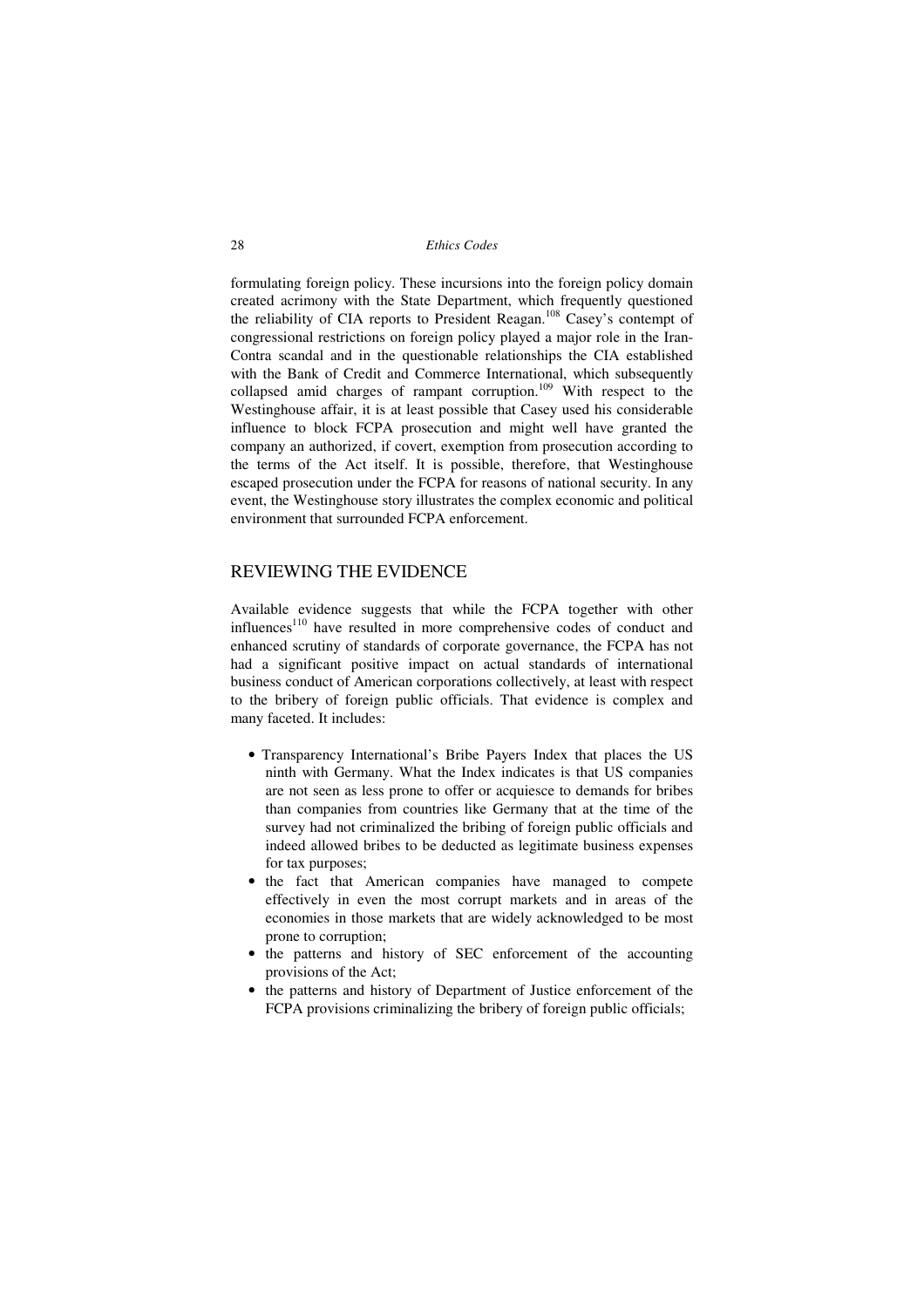- extensive bilateral support for notoriously corrupt regimes in countries heavily involved in trade with US companies that were in some cases strongly supported by government financing, in some cases in the face of expressed concern that corruption was involved;
- the 1995 Wayne State University study of the impact of the FCPA on the codes and compliance provisions of American corporations; and
- the sharp increase in prosecutions following the election of Bill Clinton as President of the United States.

How is this outcome to be explained? Several reasons emerge from this and other studies to which we have referred. Review of the debates leading to the passage of the FCPA indicates clearly that support for legislation was motivated by two distinct but related considerations: standards of international business conduct and American national interests. Under the imperatives of Watergate and the mandate of the Carter administration, these concerns were seen as justified and mutually reinforcing. It would appear in retrospect, however, that high standards of business conduct were not always compatible with the protection of national interests as they found expression in the foreign policy of ideologically diverse presidential administrations.

Division of enforcement responsibilities between autonomous agencies may also have been a complicating factor. A related consideration was the decision to rely on self-regulation in an intensely competitive international business environment in which sharply conflicting standards of conduct were clearly in play. Self-regulation with respect to American securities law evolved in a relatively stable legal environment, with uniform rules for all players for reasons widely accepted as fair and reasonable. None of these factors was clearly applicable to the FCPA between 1977 and 1995. The standards imposed were not a part of an overarching international legal framework. There was no pretence at creating a level playing field. There was little support for the legislation in the business community at the time. And there was neither national nor international consensus on the reasonableness of the rules.

It is arguable that the FCPA would have been an ideal piece of legislation during the 1950s. It was consistent with the Bretton Woods agreements requiring that the United States play the role of impartial enforcer of international finance, responsible for providing a sound currency as the basis of an international monetary system built on a regime of fixed exchange rates and the internal fiscal discipline that such a regime demanded from each nation, particularly the United States. Unfortunately, the historical record shows that the United States was not successful in achieving a standard of impartiality that could be made compatible with its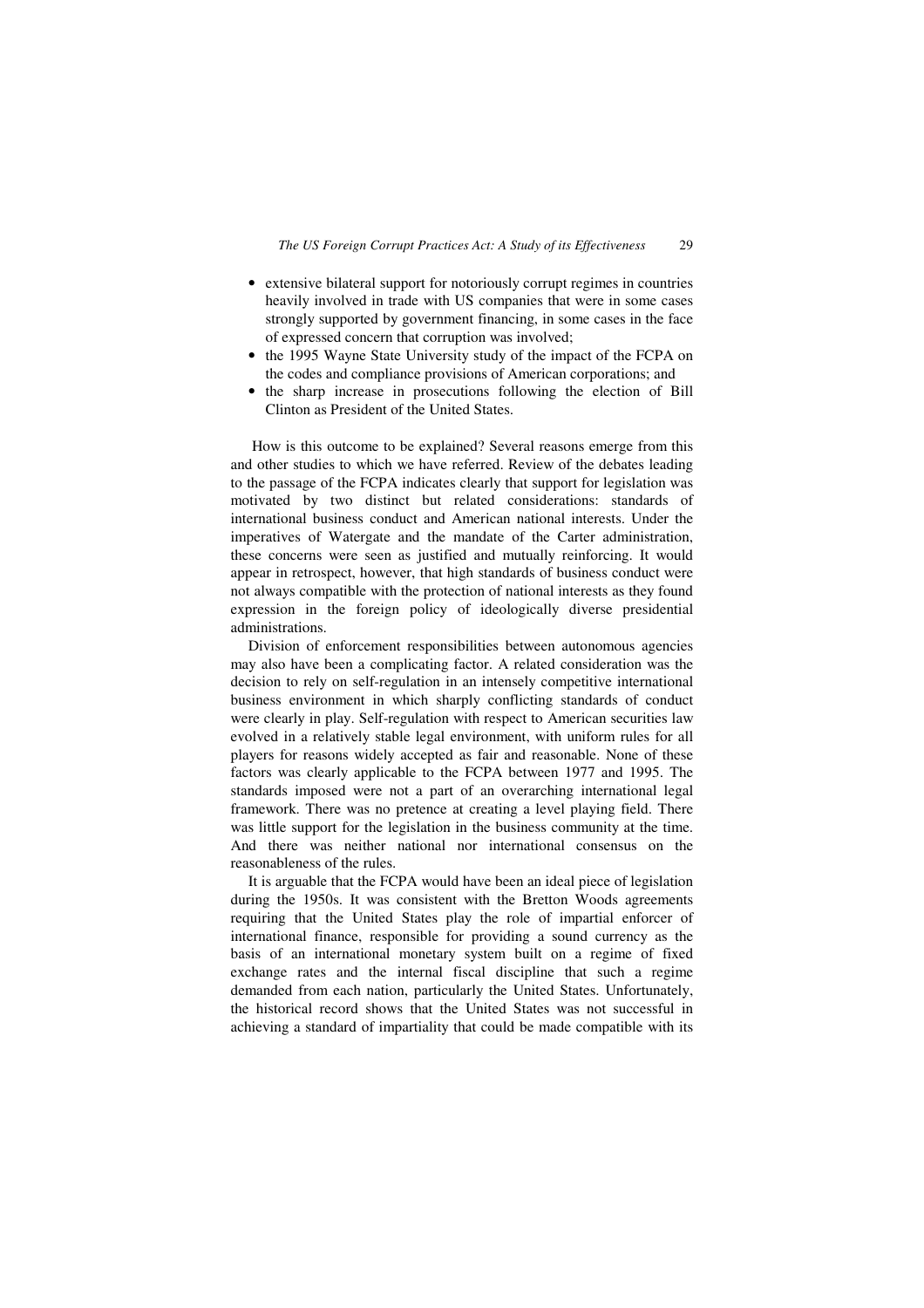own foreign policy objectives. The efforts of the Carter administration to reestablish this moral standard through the FCPA and other policy objectives were undermined by its failure to re-establish the strength of the US dollar in international finance. The Reagan administration succeeded in this latter endeavour, but in the process instituted a policy of *realpolitik* that abandoned all pretence of exporting any US standards of human rights or ethical business practices. Indeed, it would appear that the Reagan administration effectively abandoned enforcement of the FCPA except in cases like Ruston, where *quid pro quo* in US bilateral relations with foreign governments was at stake.

In conclusion, our study indicates that the FCPA was not effective at raising the general standards of American business conduct either at home or abroad with respect to the bribery of foreign government officials or in encouraging the voluntary establishment of accounting and internal control standards. During the Reagan era, enforcing the criminalization of bribery would appear to have been compromised in cases where bilateral relations with an important anti-communist ally meant turning a blind eye to corruption in that country. American multinational corporations did establish important, profitable operations in countries where it is widely thought to be the case that bribery was tolerated and possibly encouraged. Foreign policy considerations may well have resulted in a reordering of corporate priorities away from the ideals of 'new governance' set by the SEC during the 1970s, encouraged in some instances, this analysis suggests, by the national security exemptions of the FCPA. A lack of uniform standards resulting from the self-monitoring character of the accounting provisions of the FCPA would have been facilitated by this reordering.

# CONCLUSIONS AND OBSERVATIONS

It is possible that this has all changed. The new wave of FCPA prosecutions during the second term of the Clinton administration, due in part, no doubt, to the efforts of the OECD and other international organizations to join the war on corruption through the establishment of multilateral conventions and guidelines, suggests that a more optimistic view of the future effectiveness of the FCPA may now be warranted. It is true that international markets have become even more intensely competitive. Sharply conflicting standards of conduct remain in play. However, the OECD convention is a step toward a more uniform international legal framework for responding to bribery. The new rules are widely endorsed as reasonable and fair and have the support of large segments of the international business community. A new standard of monitored self-regulation has also been put in place by the OECD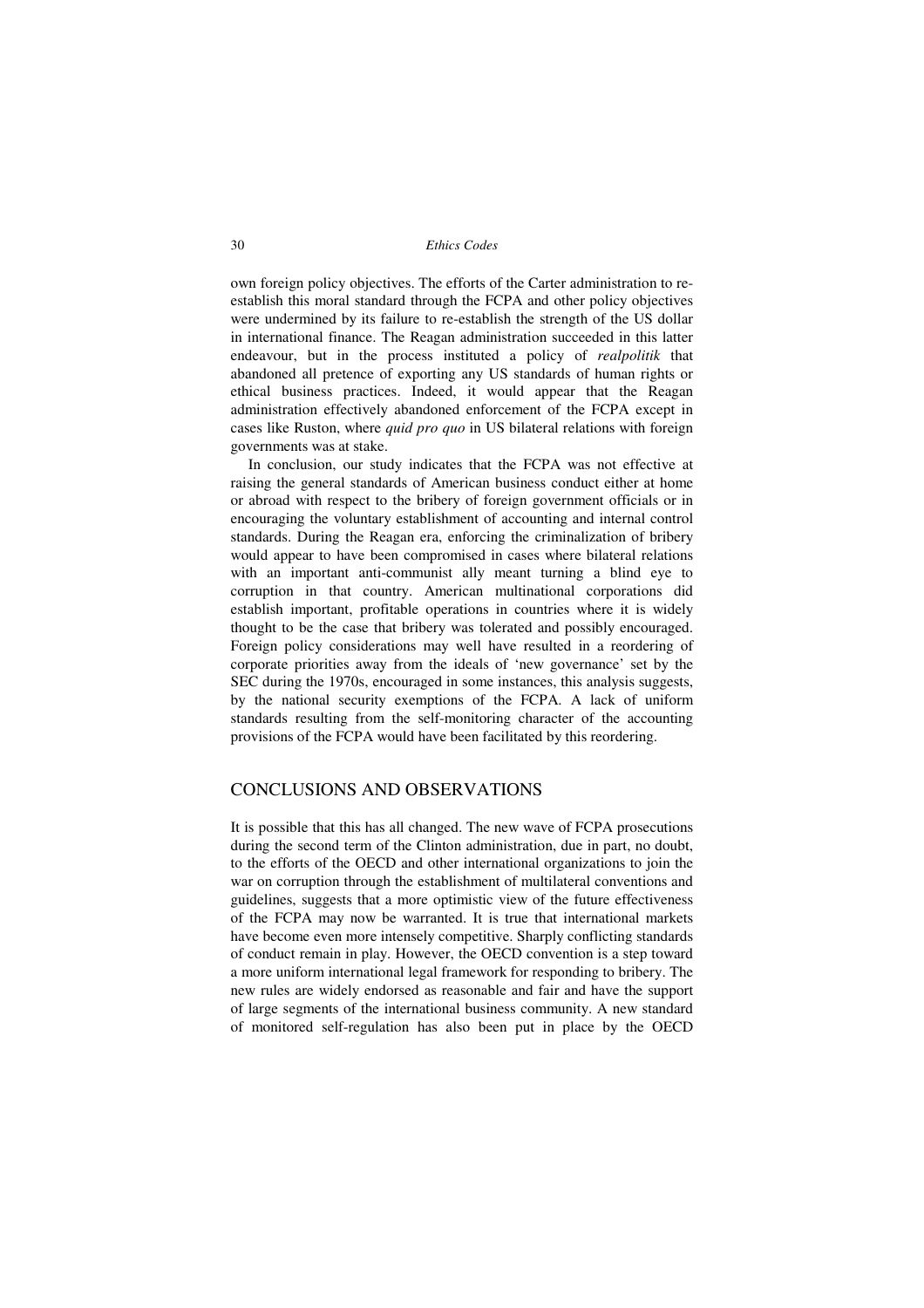convention though its target is national governments, not multinational corporations.

Whether these developments will have a decisive impact on standards of international business conduct remains to be seen. What history tells us, it is now widely recognized, is that the cost of failure for human development is likely to be very high and the path to success painstaking and complex.

A final word with respect to the FCPA is also in order. We have concluded that as a unilateral attempt to raise general standards of business conduct in the global marketplace, the FCPA has had little general positive impact. It would be a mistake to conclude, however, that it was therefore either a failure or a mistake. It might rather be seen as a striking and perhaps even bold and courageous first attempt to address a problem the seriousness of which the American business community, the international business community and other governments at the time were not prepared to acknowledge. Neither was the FCPA without effect. Almost certainly it encouraged some American companies to implement strict anti-bribery policies. General Electric<sup>111</sup> and Colgate-Palmolive (which cited the FCPA in successfully resisting demands for bribes from Chinese officials<sup>112</sup>) may well be examples. This impact on individual companies is also part of the experiment from which there are lessons to be learned. For those companies that responded in the spirit of the Act as well as their managers and agents, the FCPA quite possibly provided a useful reference point for explaining and justifying, in a morally inoffensive fashion, their refusal to offer bribes in environments where bribery was expected, demanded or commonly practised.

Other lessons are also forthcoming. It is not at all clear that companies that respected the spirit of the FCPA were placed at a competitive disadvantage, all things considered. It is true that, almost certainly, contracts were lost as a result. But it is also possible that setting high standards of conduct was a competitive advantage in some instances. For governments, civil servants and other companies anxious to ensure that moneys expended purchased the quality of goods and services specified in contracts, turning to companies with a track record of integrity would have obvious advantages. In the end, a hard and fast balance sheet recording the costs and benefits of observing or failing to observe the standards pointed to by the FCPA is out of reach. Nonetheless, what should be clear is that failure to respect the spirit of the law was not without its costs; and the decision to respect the law was not without its benefits for the companies involved.

It would also be hard to deny that the existence of the FCPA gave the issue of corruption a public profile for almost two decades that almost certainly it would not otherwise have had. Whatever their attitude to the acceptability of bribery, American corporations operating internationally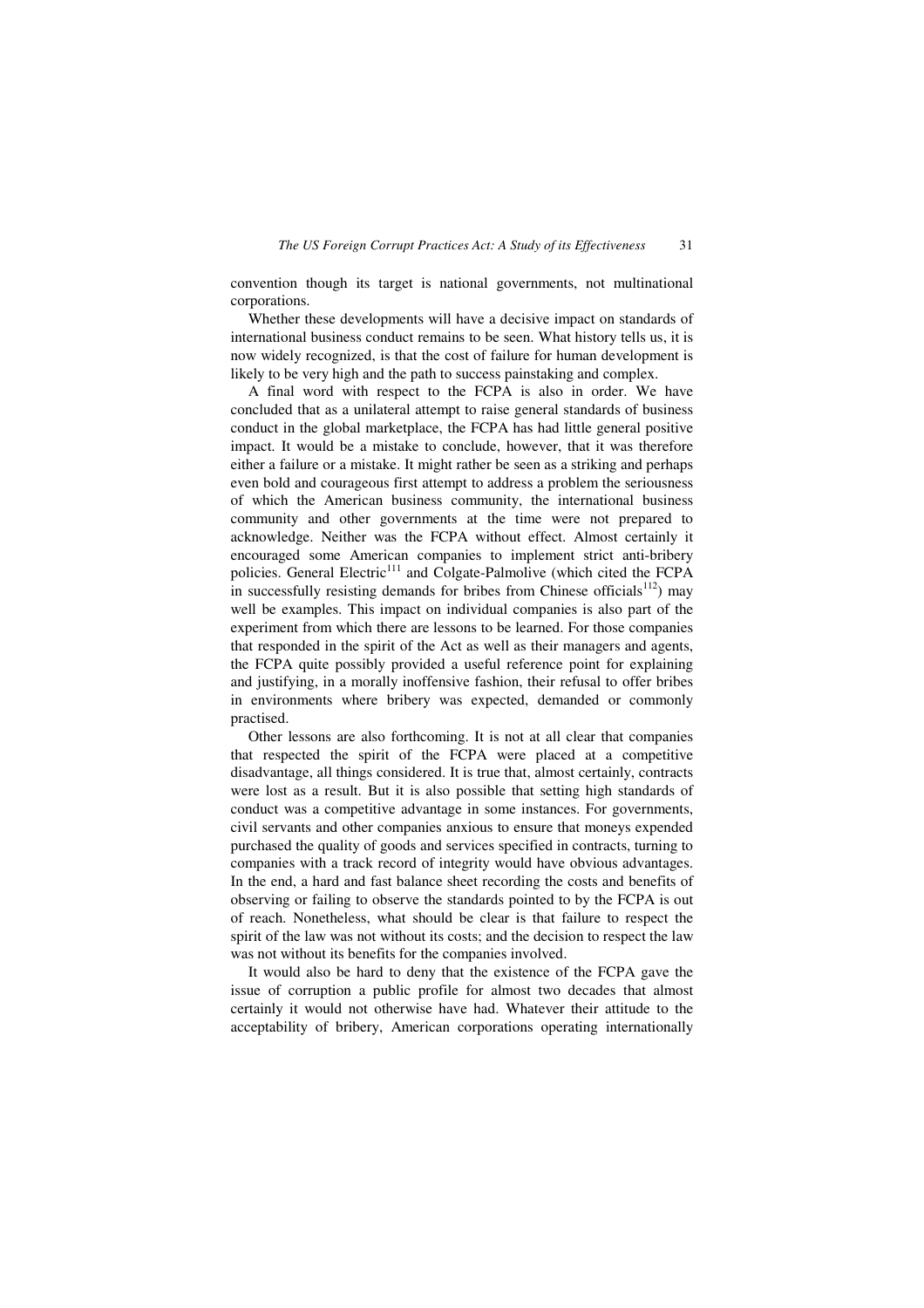could not simply ignore the Act's existence or its objectives. Whatever the complications it created for their operations, it ensured continuing awareness of a growing problem and considerable political pressure to address it in international *fora*. The resulting political pressures were not homogeneous or unidirectional. In some cases their effect was to encourage modifications designed to weaken the Act's rigour as the amendments of 1988 evidence. However, the Act also created pressure to extend the law through international treaties and UN action. There can be no doubt that these pressures played a significant role in negotiations leading to the OECD anti-bribery convention of 1997 and its subsequent entry into force in 1999.

Finally, the FCPA has served as a testing ground for efforts designed to improve standards of conduct in global markets. It is true that the FCPA generated remarkably little critical research in the first decade of its operation. However, with the passing of the Cold War, attention has refocused on the economic and social dimensions of standards of international business conduct. Resulting research has led to increasingly firm conclusions about the damaging impact of grand corruption on international development. Much of this research has almost certainly been stimulated by political pressures designed to see anti-corruption legislation in the US either scrapped or internationalized. Patterns of research are affected by political and legal initiatives. Once again, it would be hard to deny that research into the effects of corruption is one of the beneficiaries of the FCPA. $^{113}$   $^{114}$ 

In looking forward towards the future, it will, however, be necessary to acknowledge the dark clouds on the horizon. These will come in two forms: concerns over governance practices within the United States and concerns over the effects of the war on terrorism on corporate behaviour on the international stage. In the mid-1970s, the SEC had hoped for a favourable corporate response in terms of increased self-regulation and improved corporate governance practices. When the Gulf Oil Corporation was implicated in payoffs to both US Congressmen and South Korean politicians in the wake of the Watergate scandal, the company's own internal investigative committee recommended increased reliance on managers, accountants and lawyers, the professional guardians upon whom corporations are entirely dependent. It was explicitly argued that Gulf's General Counsel should act as 'the keeper of the company's legal conscience'. 115

Unfortunately, despite well-argued academic exhortations on behalf of professional ethics, <sup>116</sup> the recent round of corporate scandals have shown how incentives line up to produce the opposite result. It is far more lucrative (for both the company and its professionals) for corporations to engage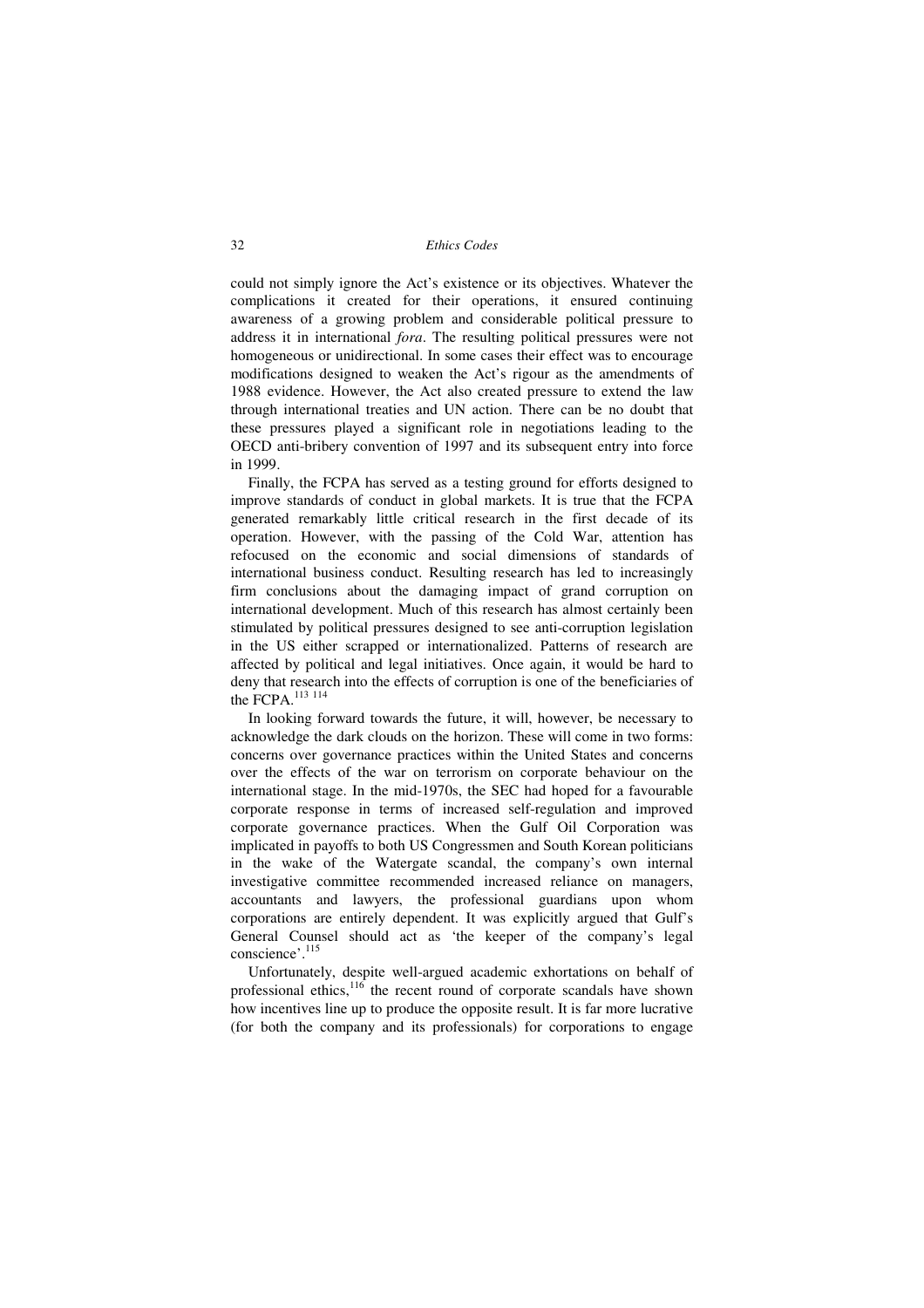accountants and lawyers as consultants able to use their expertise to help their clients finesse their way around the letter of the law than as senior managers with moral and fiduciary responsibilities to respect the spirit of the law. Enron provides the most egregious example of abuses by professional consultants, but other examples point to potential abuses related to bribery in international contexts. Unocal was in the process of negotiating a pipeline deal with the Taliban government (prior to the Sept. 11 attacks) by using lobbyists to persuade the US State Dept. to grant diplomatic recognition to the Taliban regime in Afghanistan. The Saudi Ambassador to the United States, Bandar bin Sultan, admitted on US television that out of \$350 billion in development funding spent in Saudi Arabia, roughly \$50 billion represented bribes paid to Saudi officials. Not only are US corporations operating in Saudi Arabia now under suspicion for having violated the FCPA, but the integrity of many prominent Americans who have served as consultants to the Saudi government (including George Bush Sr. and Henry Kissinger) can be questioned as well. Thus, our earlier observations on the use of highly specialized legal firms by multinational corporations to ensure FCPA compliance have to be reconsidered. Do such firms strive to become 'the keepers of the company's legal conscience?' Or do they merely ensure compliance with the letter of the law?

The global war on terrorism may also turn out to be a complicating factor. In his excellent study of bribery, John T. Noonan makes the important point that bribery is not necessarily morally suspect in times of war. ('In actual warfare, bribery is a weapon, less lethal than a bomb, which may justly be employed'.<sup>117</sup>) It is quite possible that such a justification may have been used to explicitly exempt US corporations from prosecution under FCPA when specific cooperation was being given to US government agencies. Since Sept. 11, the Bush administration has in fact struck up new bilateral relationships with nations with suspect human rights records (e.g., Uzbekistan, Mauritania, Equatorial Guinea), some of which are being prospected by US oil companies. But Noonan's point does seem to be extremely relevant given that actual FCPA prosecutions increased dramatically after the end of the Cold War. Since the start of the global war on terror they have again gone into decline.<sup>118</sup> However, Bush administration officials have argued that the war on terror, with all of its prerogatives of unilateralism and pre-emption, does not have definitive time lines. In that sense, it takes on an Orwellian character: the permanent war that becomes the same as a permanent peace. Thus, the moral exception that Noonan is willing to grant only during times of war is lost. In the worldview that has now been assumed by the Bush administration, US national interests are to be protected at all costs, and it is clear that the philosophy of *realpolitik* will be extended into global issues of trade and international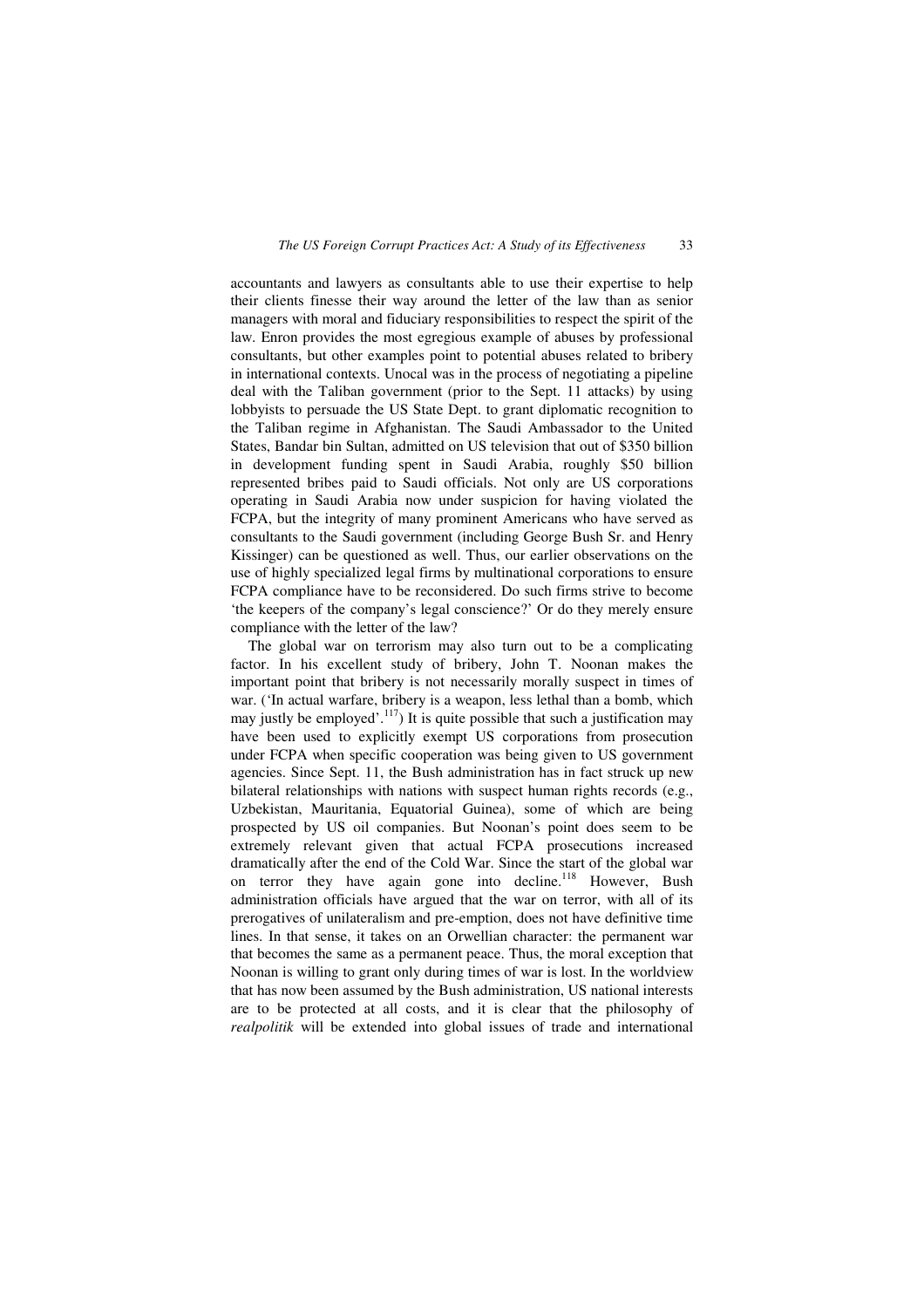finance. The war on terror will engage the concerns of US multinational corporations in numerous contexts and along several fronts.

In the final analysis, we believe that the corporate proclivity for selfregulation will become the decisive factor. Although it is possible that there will be future cases such as Ruston/Crawford, where corporate interests could be sacrificed to serve larger concerns of US national security, the more significant cases are likely to follow the pattern of Lockheed in Japan, Gulf in Korea, Exxon in Italy, or Westinghouse in the Philippines.<sup>119</sup> The US government must, of course, provide the larger frameworks needed to direct both foreign and domestic policy.<sup>120</sup> But corporations, functioning more in the capacity of corporate citizens rather than business enterprises, can exert a positive influence on such policy frameworks. Despite the 'dark clouds on the horizon', we must look to corporations to set the example and survey an ethical path into the globalized future.

# **NOTES**

- \* This paper was presented at the Lisbon, ISCTE Conference on "Corruption control in Political Life and the Quality of Democracy". It is a revised and up-dated version of papers that were published in *Business and Society Review* (107 (1), and *The Political Economy of Corruption*, edited by Arvind K. Jain (Routledge, 2001). The authors of this paper would like to acknowledge the capable research assistance of Ruth Rosen and the financial assistance of the Social Sciences and Humanities Research Council. This paper
- 1. The Swedish penal code did, however, outlaw the bribery of foreign officials at the same time as the passage of the FCPA. Swedish Penal Code, SFS 1977; 103 (Janurary 1, 1978).
- 2. See note #52 for details.<br>3 In the 2002 Corruption
- In the 2002 Corruption Perceptions Index published by Transparency International, the United States had fallen to sixteenth place, Germany to eighteenth.
- 4. The report was entitled 'Impact of the Foreign Corrupt Practices Act on US Business' (Comptroler General 1981) prepared by the General Accounting Office of the United States.
- 5. Geo-JaJa and Mangum (1999)<br>6. *Ibid.*, p. 7.
- 6. *Ibid*., p. 7.
- 7. *Ibid*., p. 8.
- 8. *Ibid.*
- 9. Rossbacher and Young (1996)<br>10 We do not comment in what
- We do not comment in what follows on the impact of increased expenditures on legal and accounting services reported by American companies as resulting directly from the existence of the FCPA. Like Rossbacher and Young (see endnote #8 above) we acknowledge that determining the actual impact of those expenditures would require detailed and intensive investigations of each of the many companies who reported those increased expenditures. Current FCPA investigation into the activities of James H. Giffen, a US lawyer with extensive connections to high-powered Washington law firms, lobbyists, CIA officials, politicians and other power brokers suggest a cautionary note, however. Among his many roles and functions, Giffen is a financial advisor to the government of Kazakhstan (a government notorious for requiring multinationals doing business there to sign confidentiality agreements forbidding them to criticize the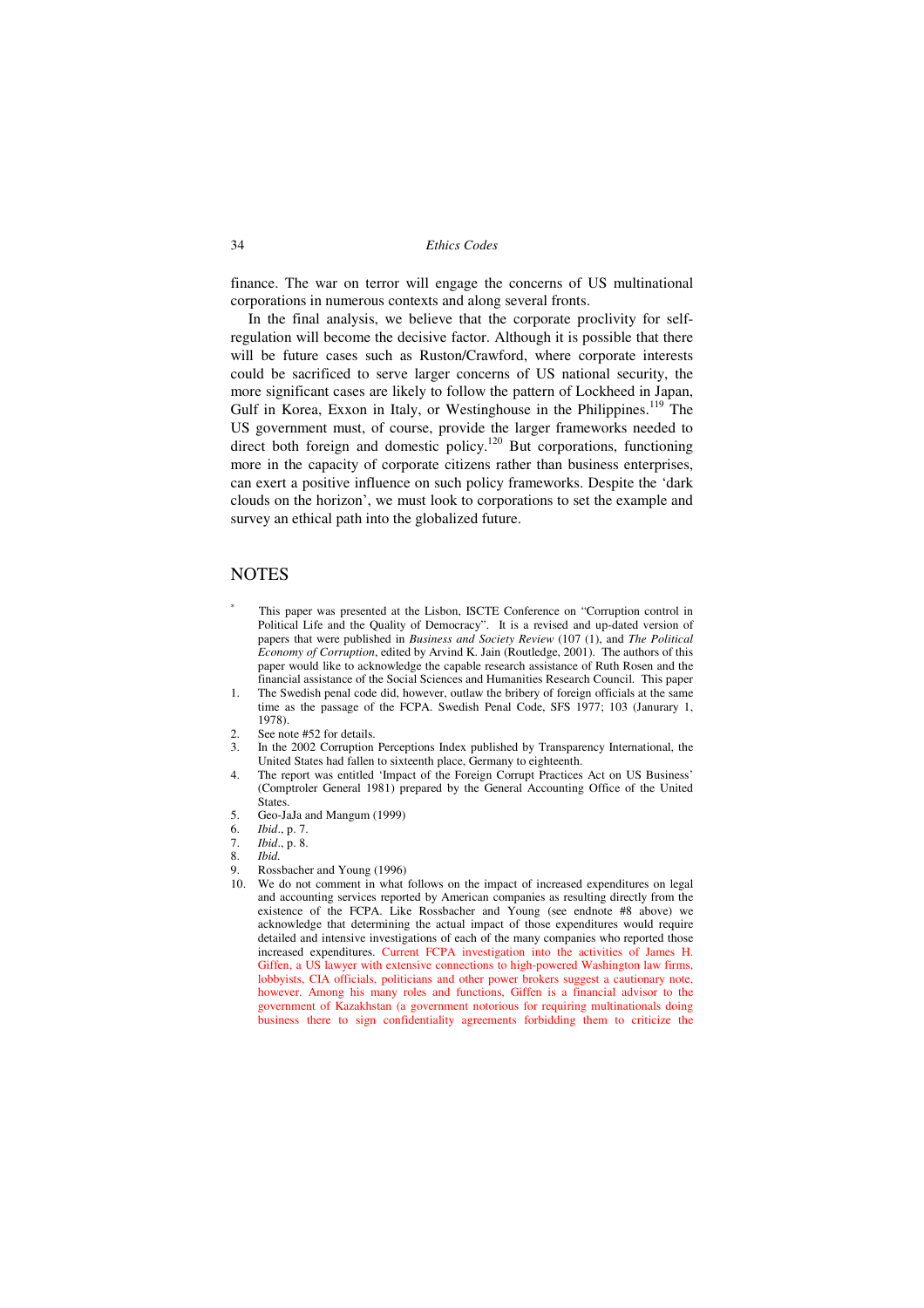government in the press), and a liaison to major US oil companies seeking to develop the major oil reserves located beneath the Caspian Sea. The Justice Dept., at the instigation of Swiss authorities, has initiated an investigation of approximately \$60 million in 'signature bonuses' that were purportedly paid to the Kazakh government, but which ended up in numbered Swiss escrow accounts operated by Liechtenstein foundations and companies registered in the British Virgin Islands. The *Giffen case raises considerable* scepticism against arguments cited earlier in this paper that the extensive time, attention and money expended by US corporations on top flight legal and accounting talent to ensure FCPA compliance proves that the Act has, in fact, been effective. 'Signature bonuses' payments normally made by US oil firms to host governments for exploration and drilling rights, production partnerships, etc., can be transacted to meet the criteria of the 1988 FCPA revisions that permit legitimate business expenses necessary for the fulfilment of a foreign government contract. Yet, as the Giffen case proves, such payments do not require direct disbursement to the treasury of the host country. Even if the bonuses in this case were disguised bribes (and nothing in this regard has been established to date) prosecutors might well have difficulty proving that Mr. Giffen knew and intended that these signature bonuses were bribes, the 'reason to know' provisions of the original FCPA having been abandoned in the 1988 revisions (as will be explained later in the paper). One of the Washington lawyers acting on Mr. Giffen's behalf claimed that 'the Caspian transactions were documented in broad daylight by some of the most prominent law and accounting firms in America.' Thus, it remains an open question as to whether increased legal and accounting costs have in all cases been used to secure respect for both the spirit and the letters of the FCPA.

- 11. US Senate (1973)
- 12. Asserted by former US Ambassador to Chile, Edward M. Korry, in testimony before the Senate Subcommittee on Intelligence Activities, also chaired by Senator Frank Church. *Wall Street Journal*, Jan. 12, 1977.
- 13. The Counter Intelligence Corps (CIC) had established the practice of financial contributions to pro-US politicians in Japan, Korea, Thailand and Indonesia as early as 1948.
- 14. The Church subcommittee investigation was focused largely on five US multinationals: Lockheed, Northrop, Exxon, Gulf and Mobil.
- 15. US Senate (1975, pp. 356-359, 366-368)
- 16. Jacoby et al.  $(1977, p. 107)$ <br>17 US corporations were prob-
- US corporations were prohibited by Section 162(c) of the Internal Revenue Code from deducting out of taxable income specific types of payments that would, in effect, include kickbacks or payments to government officials. Moreover, under the Tax Reform Act of 1976, any US corporation deriving income from such questionable payments was denied certain foreign tax credits and deferrals (Jacoby et al*.* 1977, p. 68-69).
- 18. Practices such as transfer pricing between foreign subsidiaries made globalization even more profitable for vertically integrated firms able to exploit the advantages of tax policy differences between nation states.
- 19. Surveys of businessmen conducted in 1975 by the Conference Board and the Opinion Research Corporation showed that fifty percent of them accepted foreign payments as necessary in countries that accepted the practice (Kugel and Gruenberg 1977, p. 5).
- 20. At the time of the Watergate hearings, some 9000 corporations regularly filed disclosure documentation with the SEC pursuant to the 1933 and 1934 Securities Acts. These disclosure requirements entailed reporting material information (e.g. executive salaries, significant transactions, etc. deemed important to disclose to shareholders).
- 21. Securities and Exchange Commission (1976, pp. 6-13)
- 22. *Wall Street Journal*, May 19, 1976, p. 5, and June 23, 1976, p. 2.
- 23. *Los Angeles Times*, June 15, 1976, p. 2.
- 24. US Senate (1976, pp. 1-9)
- 25. *Ibid*.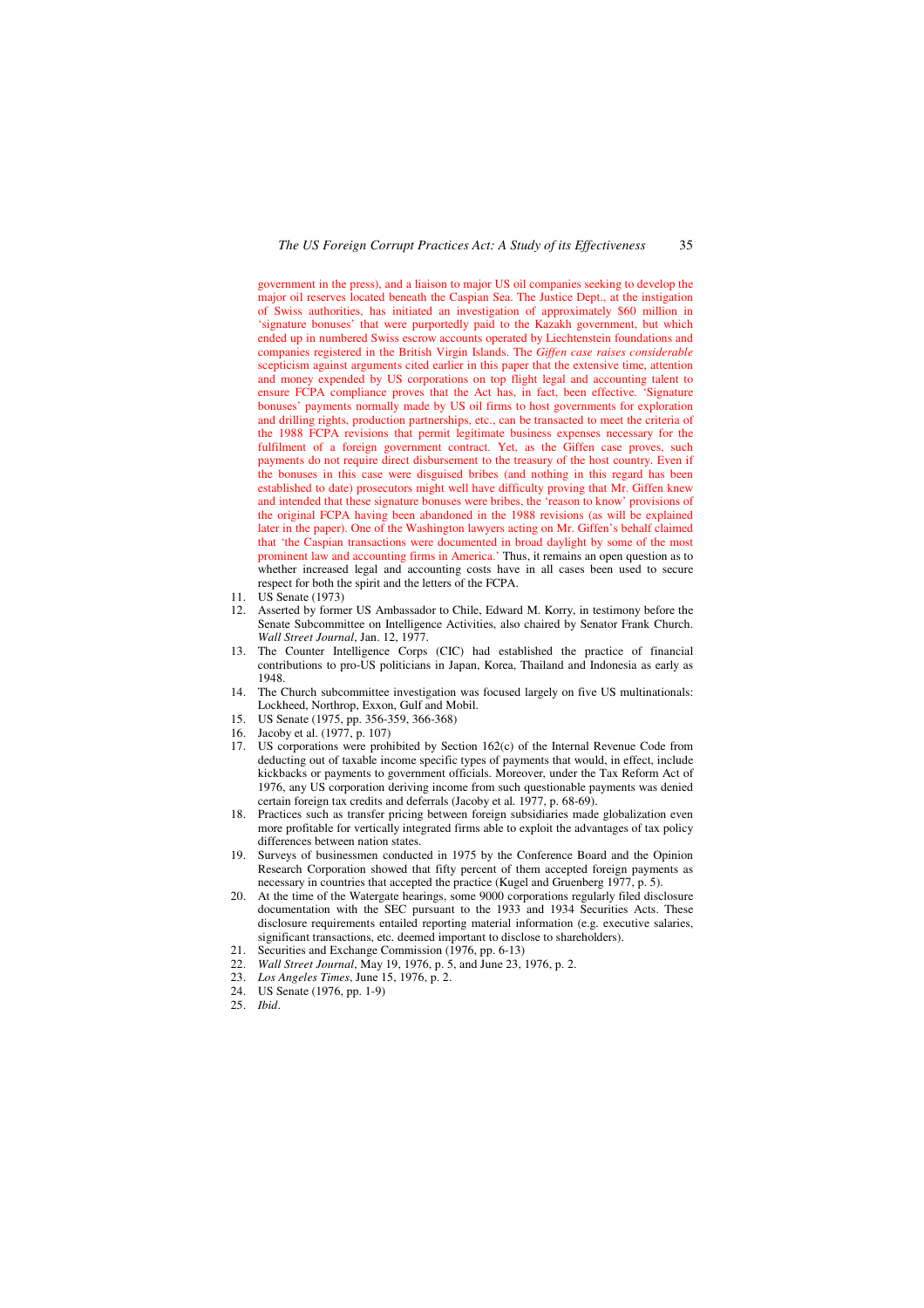- 26. In a speech to the American Bar Association in Montreal on August 11, 1975, Kissinger noted: 'A multilateral treaty establishing binding rules for multinational corporations does not seem possible in the near future' (Jacoby et al. 1977, pp. 223-224).
- 27. UN ESCOR (1983). In 1979, a UN Committee, formed for the purpose of drafting an International Agreement on Illicit Payments, drafted a treaty prohibiting overseas bribery that had the backing of the Carter administration. Neither the treaty nor the conduct code was ever adopted.
- 28. The following quotation from the report of his committee comments on the option as follows:

'The recent OECD code of conduct, for example, provides that "Enterprises should not render, nor should they be solicited or expected to render, any bribe or other improper benefit, direct or indirect, to any public servant or holder of public office." While this code might prove marginally useful, the Committee notes that bribery of public officials is already illegal under the laws of most countries. Clearly, where countries do not vigorously enforce their domestic bribery laws, there is little likelihood that a redundant, voluntary code will have significant impact. In order to facilitate enforcement of the proposed anti-bribery statute, the Committee does expect the State Department to continue efforts to negotiate treaties and bilateral agreements providing specific cooperative law enforcement arrangements, including exchange of information and records, and extradition of fugitives. Binding bilateral enforcement agreements will produce more results than voluntary codes' (US Senate 1976, pp. 1-9).

- 29. The US had at the time mutual assistance treaties with Holland, Switzerland, Greece, Nigeria, and Colombia. These agreements provide for co-operation in investigations, document sharing and compelling witnesses to testify in foreign jurisdictions.
- 30. US Senate (1976)
- 31. *Ibid*.
- 32. The Act reads: 'As used in this section, the term "foreign official" means any officer or employee of a foreign government or any department, agency or instrumentality. Such term does not include any employee of a foreign government or any department, agency or instrumentality thereof whose duties are essentially ministerial or clerical' (FCPA, Sec. 103 (b)).
- 33. cf. *Foreign Corrupt Practices Reporter*, Business Laws Inc., Chesterland, Ohio. In short, prosecutions became more difficult because 'reason to know' could not be as easily ascribed to corporate officers as before. On the other hand, ambiguities pertaining to the interpretation, jurisdiction and/or enforcement of the 1977 Act were clarified.
- 34. In a later section of the paper entitled 'The Political Economy of FCPA Enforcement'.
- 35. A vigorous academic debate has been conducted over the years as to how much business has actually been lost to US firms because of FCPA restrictions. There is no room in this paper to pursue the issue here. A report issued by the US Information Agency estimates that in a two-year period from 1994 to 1996 bribery was a factor in 139 international commercial contracts valued at \$64 billion. The USIA estimates that American firms lost 36 of these contracts worth \$11 billion. The agency believes that these numbers are conservative and that bribing companies win approximately 80% of contract decisions (US Department of Commerce 1996).
- 36. Shaw (1988, p. 792)
- 37. In fact, the FCPA governed not just corporations headquartered in the US. Its provisions also extended to companies whose shares traded on American stock exchanges though its actual reach in this regard remained a matter of controversy up to the entry into force of the OECD legislation which has had the effect of making this aspect of the FCPA a dead letter.
- 38. For a contrary view, see the analysis of Richard de George (1997, pp. 545-555).
- 39. No. 78C-3476 (N.D. I11. August 30, 1978). Settled by consent decree.
- 40. 18 Sec. Reg. & L. Rep. (BNA) 1006 (July 11, 1986).
- 41. Securities and Exchange Commission (1975, pp. 160-166)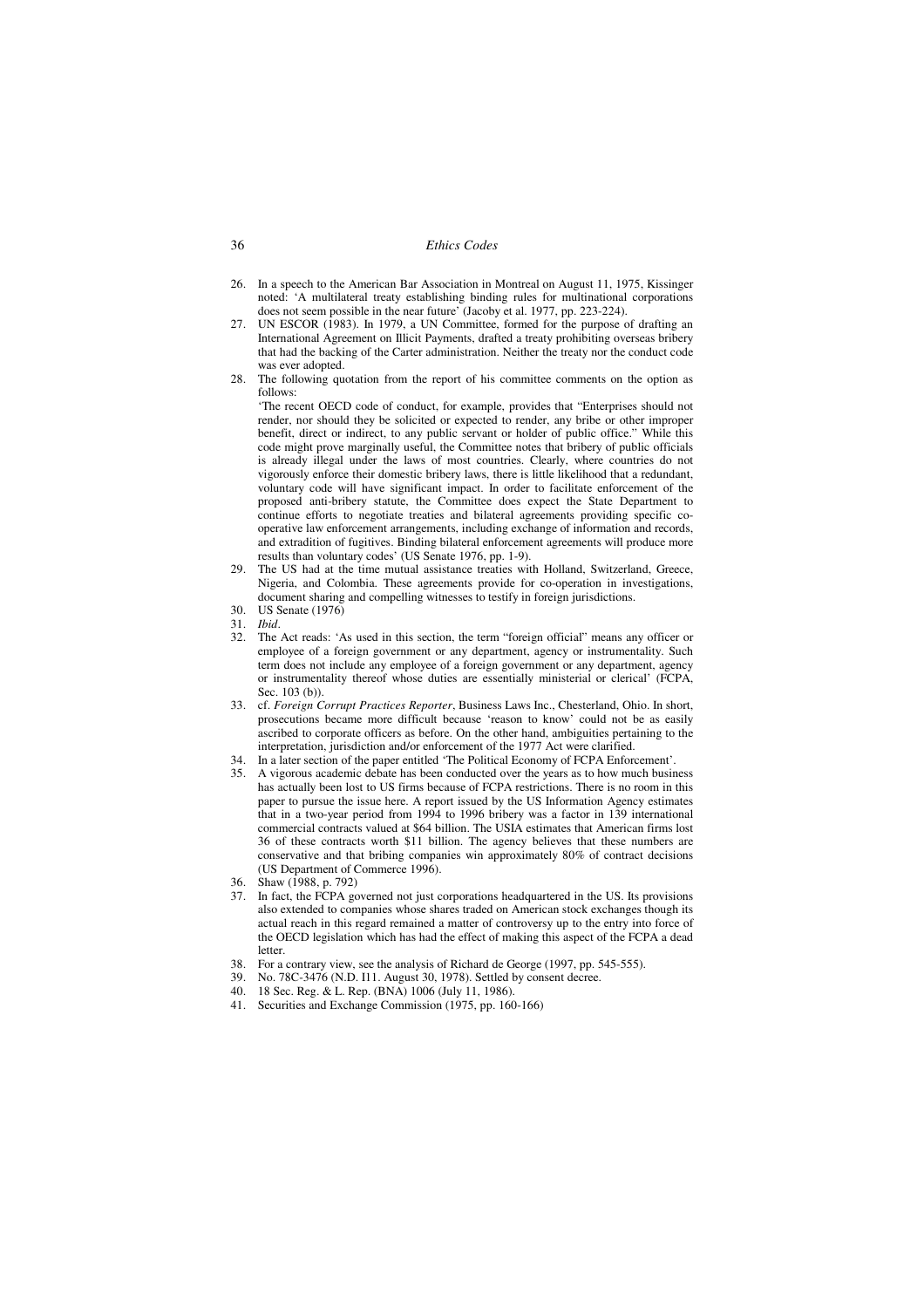- a 42. Kugel and Gruenberg (1977, p. 6). Ashland's revenues in fiscal 1974 were reported as \$3.45 billion.
- 43. Gabon had invested its entire social security fund in the corrupt Bank of Credit and Commerce International. The entire fund was lost when regulators closed the bank in 1991 (Passas 1994).
- 44. Securities and Exchange Commission (1975)
- 45. *Ibid.*
- Shaw (1988, pp. 789-790). Another description of the Ashland case is found in Rossbacher and Young (1996)*.*
- 47. *SEC v Montedison*, Civ. A. No. 1:96 CV 02631 (D.D.C. Nov. 21, 1996).
- 48. Quoted from Aronoff (1998)
- 49. *SEC v Triton Energy Corp. et al.* No. 1:97 CV 00401, 1997 WL 94141 (D.D.C. Feb. 27, 1997)
- 50. Zedlin et al. (1997, p. 7)
- 51. The Bribe Payers Survey was commissioned by Transparency International and carried out by Gallup International Association, which conducted in-depth interviews with private sector leaders in 14 emerging country economies. Detailed information about the survey is available on the Transparency International website (www.transparency.org).
- 52. US Senate (1976)
- 53. 'Whatever their various views of the FCPA, executives of American multinationals have been all but unanimous in their wish for a level playing field, repeatedly urging the US government to take actions to internationalize the FCPA prohibitions or to persuade other nations to adopt similar laws' (Glynn et al. 1997, p. 19).
- 54. The emphasis here is on the impact of the FCPA as a general deterrent. As we acknowledge in the final sections of the paper, there is evidence that the FCPA did both motivate some companies to avoid bribing to gain or retain business and did serve to strengthen the hand of others determined to resist the practice quite independently of the existence of legal sanctions.
- 55. Geo-JaJa and Magnum (1999); also see Romeneski (1982, p. 5).
- 56. Spalding and Reinstein (1995)<br>57. Ibid.
- 57. *Ibid*.
- 58. *Ibid*.
- 59. *Ibid.*
- When the complete listings of enforcement actions, administrative proceedings, etc. (as well as actual FCPA cases prosecuted) are examined, an interesting trend emerges. Twelve cases were initiated during the last three years of the Carter administration (after the passage of the Act), despite the apparent ambiguities in the law and despite the difficulties encountered by the SEC and the DOJ in working out their joint enforcement responsibilities. During the 8 years (1981-1989) of the Reagan administration, only 23 cases were initiated (allowing for the overlap of Pemex and other cases). The totals pick up during the Bush administration (35 cases), but really explode during the Clinton years, when 225 cases were initiated (February 1993 - October 1999). The pace picked up during Clinton's final year in office (November 1999 - January 2001) when 77 cases were raised. This rate increased again under the administration of George W. Bush. In the first two years of his administration (February 2001 - January 2003) 196 cases were initiated. However, very few cases actually went to prosecution and most cases were simply the subject of SEC investigation or administrative proceedings. Cases were raised with respect to high profile corporate corruption cases (Dennis Kozlowski and Andrew Fastow, as well as major accounting firms), but none on large multinational corporations involved in suspect activity with foreign governments that was significant enough to warrant major media coverage. (No file was ever raised on Westinghouse, James Giffen or Unocal's operations in either Myanmar or Afghanistan. No investigation was ever initiated into a major American oil company, although Baker/Hughes, a small oil field services company was investigated and charged under FCPA in 2002 for \$75,000 in payments allegedly made to reduce taxes in Indonesia.)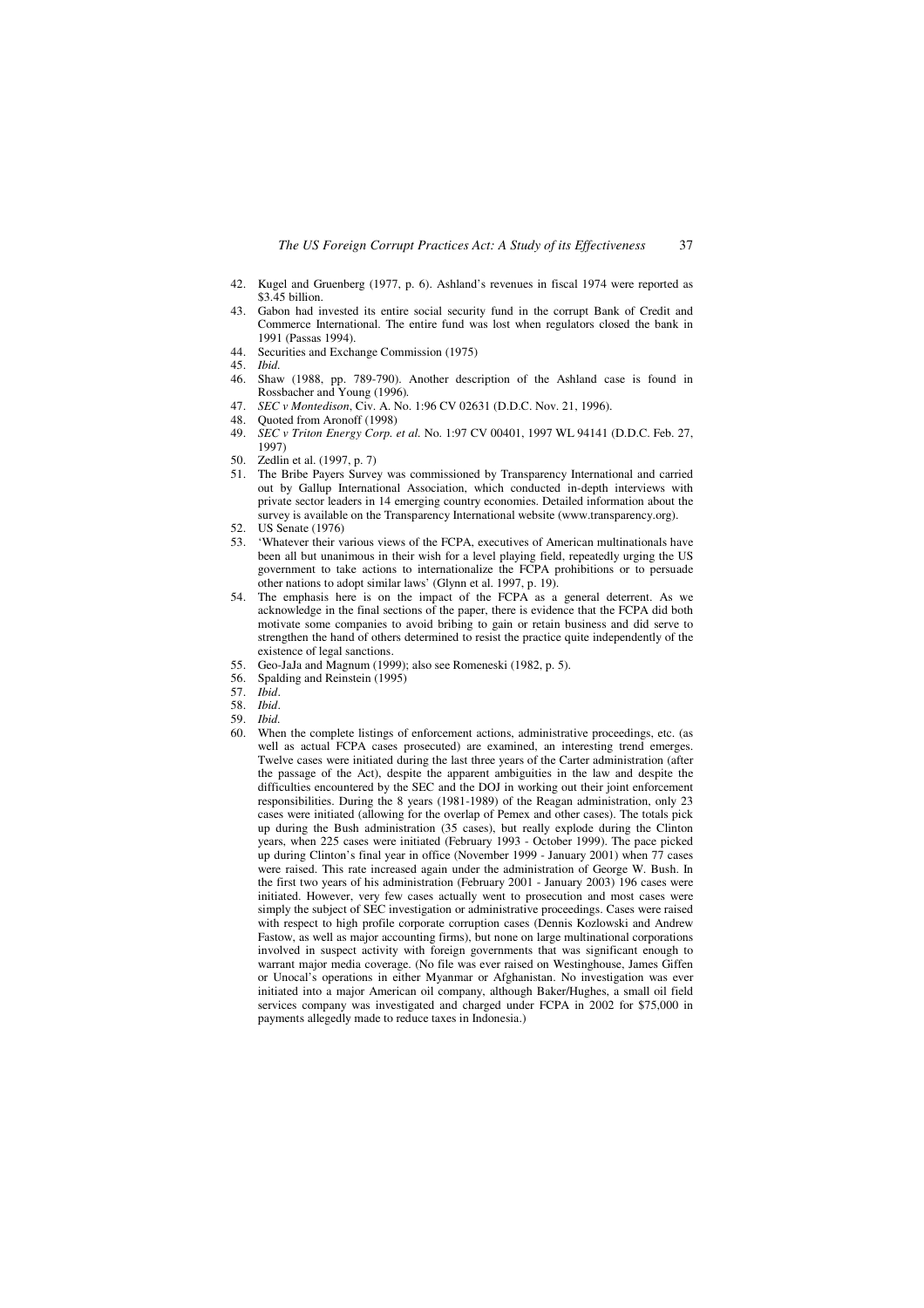- a 61. Robert S. Ingersoll, Statement before the Subcommittee on Priorities and Economy in Government of the Joint Economic Committee, US Congress, March 5, 1976.
- 62. US Senate (1976, pp. 1-9)
- 63. An excellent account of the crisis is found in Mayer (1981, pp. 228-264).
- 64. These were among the facts revealed in the course of the Irangate inquiry.
- 65. The particulars of this bribery came out in 1992 during Senate testimony on the BCCI affair. See Truell and Gurwin (1992, p. 136).
- 66. 'The Iran-Contra Affair: Executive Summary of the Report of the Congressional Committees Investigating the Iran-Contra Affair' (US Senate 1992, p. 105).
- 67. *Ibid*., p. 107.
- 68. Noonan (1984, p. 661, 579). Kissinger was one of the principal architects of *realpolitik* in US foreign policy, of the increased focus on bilateral rather than multilateral relations as a way of advancing American interests overseas. By forging relationships with authoritarian, militaristic third world regimes, the United States could gain the benefits of staunch local resistance to communist infiltration. Foreign aid and the tax revenues from increased investment of US corporations operating within these countries would be redirected back to the United States to purchase American military equipment or for investment in US capital markets. Bribery would often be the price of such cooperation, but it served to cement the bilateral relationship and thus protect the corporations operating in these countries from the danger of expropriation. Human rights of the local populations were often sacrificed as a cost of these relationships, as dictators exercised severe repression to protect their own authority in the name of 'anti-communism'. As many as 100,000 Guatamalans are believed to have been killed by government death squads in the years following the CIA organized coup in 1954. Many thousands of others were killed in Iraq, Iran, Zaire, El Salvador, and Indonesia, among many other countries. Thus, such bilateral alliances with the United States undercut the legitimate sovereign authority of these third world states and violated the explicit principles of U.S policy established in the wake of Bretton Woods, policies that were directed towards promoting democracy, civil society and economic development in the third world. Such bilateral relationships can also be seen as ways of mollifying third world dictators, many of whom, like Peron in Argentina, were incensed that Latin American nations were not to be granted Marshall Plan assistance.
- 69. Geo-JaJa and Mangum (1999, p. 3). By way of contrast, under the Clinton administration, all prosecutors in the Justice Department fraud section were given this authority (Schmidt and Frank 1997, B18). It should also be pointed out that the Reagan administration dismissed a long outstanding anti-trust suit against IBM early in Reagan's first term, as well as minimizing the role of the Export-Import Bank in financing exported goods manufactured in the US.
- 70. FR-735-2d-174; FR-754-2d-1272; FR-720-2d-418.
- 71. International Harvester owned a company, Solar Turbines International, that was implicated with Ruston and Crawford in the bribery of Pemex.
- 72. FR-735-2d-174.
- 73. *Ibid.*
- 74. *Ibid.* Other court records indicate that Pemex 'was co-operating with the United States Justice Department in the investigation and prosecution of these defendants' (643 F. Supp. 3d 922). Nonetheless, Pemex itself was found in contempt of US court requests to release documentation required by Crawford Enterprises for its own defence. For its part, Ruston, as part of its plea agreement, agreed to provide any and all documents pertaining to the offshore movement of funds involved in the Pemex transaction.
- 75. Naylor (1987, pp. 63-64)<br>76. The negative impact of
- The negative impact of corruption on economic development and political stability in developing countries has now been well established.
- 77. It should be noted, on the other hand, that the US government did not hesitate to protect the interests of US corporations operating overseas. The most significant example of this took place in June 1954, when the CIA organized a coup in Guatamala after the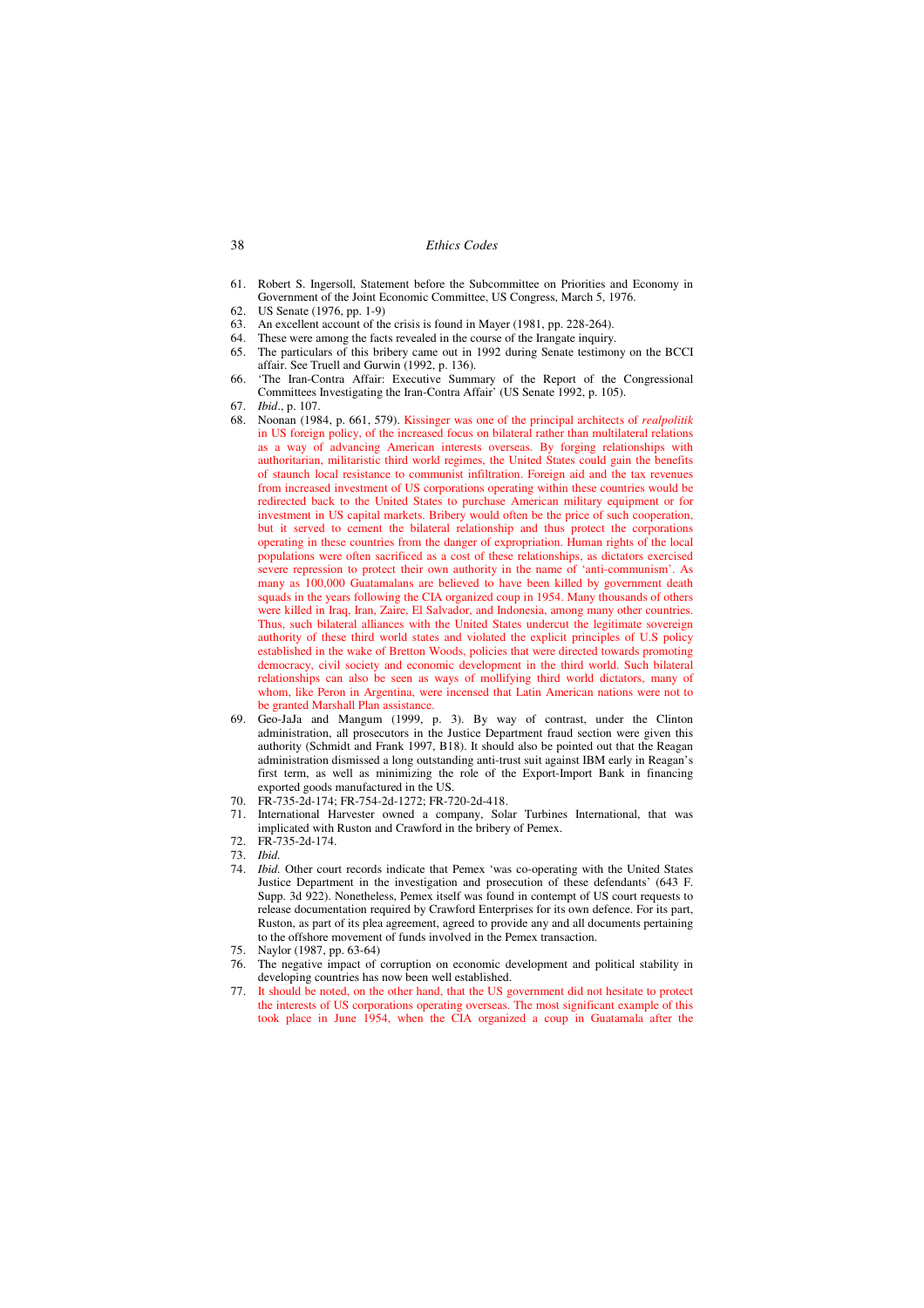government proceeded with agrarian land reform that entailed expropriation of properties owned by the United Fruit Company. Officially, the US government was concerned about the possibility of a domino effect of expropriations in other Latin American nations, as well as the spread of communist insurgency. A number of senior officials in the Eisenhower administration were former executives of United Fruit or were major stockholders in the company. The company was later reorganized as United Brands and was implicated in the bribery of Honduran government officials in the wake of the Watergate investigations.

- 78. Foreign Corrupt Practices Act of 1977, Section 102 (3) A.
- Naylor (1987, pp. 312-313)
- 80. Pope Paul VI had a longstanding fear of Communist influence in Italian politics, dating back to his tenure as Bishop of Milan after World War II. He maintained close ties to the CIA during his own pontificate. The Vatican and the CIA collaborated in supporting Italy's Christian Democratic Party (Naylor 1987, p. 78).
- 81. It may be just a coincidence that large multinational American companies like Exxon and Mobil were making payments to Italian political parties at the same time that the American government was directly supporting the Italian Government and its ruling party (Naylor 1987, p. 78). Church, however, was critical of this explanation offered in evidence given to the Senate Subcommittee on Multinational Corporations by Mobil Executive Vice-President Everett S. Checket, claiming that the political contributions of Mobil's Italian affiliate were intended to obtain special favours, not to support the democratic process in Italy (Jacoby et al. 1977, p. 168). The fact that the US Embassy in Italy was apparently already well aware that Esso Italiana was making political contributions, well before it became an issue for the Church subcommittee, would seem to support Church's scepticism in this regard. The fact that the US Embassy knew that Esso Italiana was involved in prohibited activity in Italy may also suggest CIA involvement. In this case the CIA might well have been aware of the extra contributions that were not disclosed to Exxon's executive management.
- 82. Seagrave (1988, p. 363, pp. 374-375); Jacoby et al.(1977, pp. 162-164)
- 83. Rossbacher and Young (1996, p. 13)
- 84. National Security Council memorandum to President Truman, cited by Seagrave (1988, p. 140).
- 85. After Marcos' downfall in 1986, the CIA received \$10 million from the Reagan administration, earmarked specifically for Philippines operations (Seagrave, 1988, p. 410, 422).
- 86. cf. fn. 100.
- 87. William Beaver reports on Westinghouse's troubles as follows: 'An obvious question is why did the two companies approach the Philippines so differently? Was GE simply a more ethical firm that refused to make grease payments? Perhaps, but a more basic explanation might be that Westinghouse simply needed the business more. Nuclear power had turned out to be an enormous success for the Pittsburgh firm – supplying about one-quarter of the company's profits at a time when the corporation, as a whole, was in trouble. A series of miscalculated ventures into such areas as low income housing, record clubs, and long-term uranium contracts had not panned out. For instance, in 1975 Westinghouse barely made a profit at all, with only a 2.8% return on sales. If the company's nuclear business went sour things could have been worse. On the other hand, business could not have been better at GE Revenues were more than double those of Westinghouse, while GE's earnings were nearly triple those of its arch-rival. *Business Week* attributed GE's lead over its arch-rival to aggressive international expansion and sound acquisitions, all tied to first rate strategic planning' (Beaver 1994, p. 273).
- 88. Seagrave (1988, p. 290)<br>89. The initial budget for the
- The initial budget for the project in 1974 was \$500 million.
- 90. *Ibid.*
- Beaver (1994, p. 272-273)
- 92. Boyce (1993, p. 321)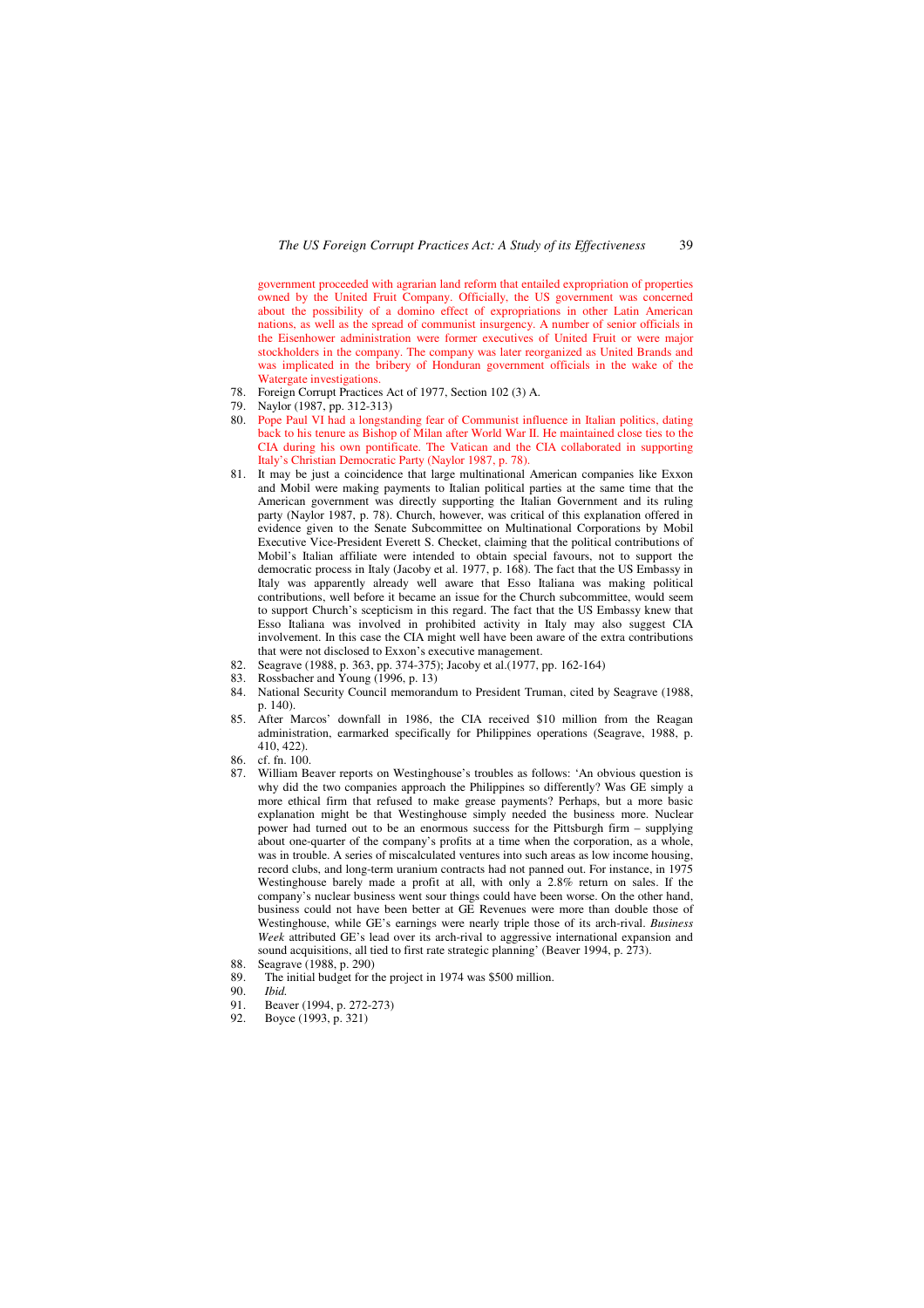- 93. 93. *Ibid*., p. 343, fn. 30.
- 94. Seagrave (1988, p. 292)<br>95. Beaver (1994, p. 275)
- Beaver (1994, p. 275)
- 96. *Ibid.,* p. 274.
- 97. It has been suggested that this outcome is due in no small part to a desire to avoid embarrassment to both the US government and its nuclear industry (Seagrave 1988, p. 291).
- 98. Based on 8K and 10K reports submitted to the SEC for this period. This was the 5<sup>th</sup> lowest amount of questionable payments of the 34 companies with revenues of \$1 billion or more that did report questionable payments to the SEC. (GTE, with just slightly lower revenues, reported questionable payments of \$13.075 million.) cf. Jacoby et al., *op cit.,* 120. It should also be noted that on November 11, 1978, a notice of plea agreement was filed whereby Westinghouse agreed to plead guilty to undisclosed FCPA related charges on the condition that the Department of Justice waive all further criminal charges on the matter (*FCPA Reporter*).
- 99. Seagrave (1988, p. 291)
- 100. This action was part of a civil suit raised against Westinghouse in Federal District Court in Newark, New Jersey in December 1988 which claimed damages of \$6.6 billion, or three times the final cost of the nuclear plant.
- 101. In its US court action, the Aquino government claimed that the bribery had effectively nullified the contract.
- 102. Fritz Heimann notes in correspondence to Wesley Cragg, dated December 18, 2000, that 'the ICC ultimately decided that the Westinghouse payment to the brother of Imelda Marcos was not a bribe because he was not a government official and the Philippine government had produced no evidence that any of the money had been paid to a government official'. It should be noted that the US courts refused Westinghouse's attempt to throw out the case based on the ICC decision. We replied to Fritz Heimann that Mr. Romualdez served in various government posts and could hardly claim to have an arm's length relationship to the Marcos family.
- 103. Beaver (1994, p. 277)
- 104. In William Beaver's words: 'Westinghouse would pay the Philippine government \$100 million in cash, goods, and services. "The bottom line is we got \$100 million to deal with the bribery issue", stated an American lawyer for the Filipinos. Westinghouse denied that the payment had anything to do with bribery, noting that the International Chamber of Commerce had cleared the company of such charges' (Beaver 1994, pp. 277-278).
- 105. Manchester Guardian, Sept. 7, 1999.<br>106. Beaver (1994, p. 277)
- Beaver (1994, p. 277)
- 107. Sloan (1999, pp. 94-102)
- 108. Fischer (1997, pp. 88-90)<br>109 The Iran-Contra Affair I
- 109. *The Iran-Contra Affair Executive Summary,* 98; Truell and Gurwin (1992, pp. 126- 128); Fischer (1997, pp. 88-90)
- 110. For example, the implementation of the Federal Sentencing Guidelines.
- 111. General Electric is an interesting case. Patrick Glynn et al. note: 'General Electric has produced what US officials regard,' according to a State Department official interviewed by one of the authors, 'as a model company ethics code, designed to insulate the firm completely from FCPA violations' (1997, p. 19). Jack Welch, the company's CEO has been quoted as claiming that it was a mistake to think that a willingness to bribe was essential to success in international markets. It is no doubt possible to trace an element of this stance to GE's involvement in a very serious corruption case involving one of its international sales managers: *US v. Herbert B. Steindler, Rami Dotan, and Harold Katz*, Cr. No. 1-94-29, S.D. Ohio, March 1994. General Electric agreed in July 1992 to a settlement with the Justice Department of \$59 million in civil damages and \$9.5 million in criminal penalties with respect to \$41 million in US military funding to the government of Israel which was embezzled and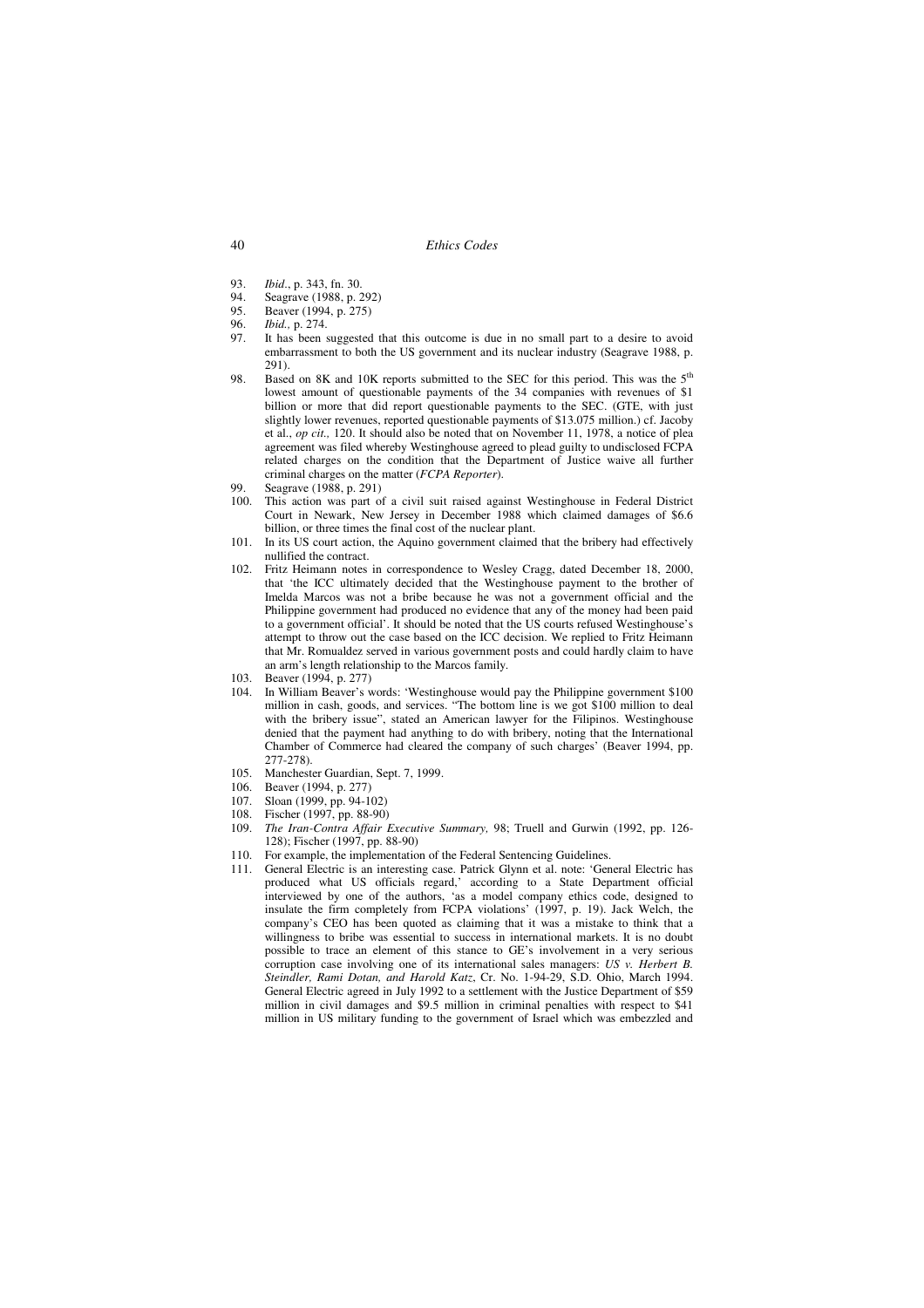laundered through European banks by Steindler (a senior GE employee), Dotan (an Israeli Air Force general) and Katz (their lawyer). The 89-count indictment levelled against these three individuals included only 6 that pertained to the FCPA, and these involved GE company funds that were fraudulently disbursed through subcontractors for testing of jet engines that was never actually conducted. (Dotan was paid out of these funds to exercise his influence with the Israeli government to use GE in future contracts, but there was no evidence that GE was aware of this.) GE's settlement with the Justice Department thus pertained entirely to the embezzlement of US government funds and not to the FCPA. GE's internal response as a company to the scandal was to fire several senior level managers for their failure to ensure that the anti-corruption policies of the company were adhered to. In the intervening period, GE has become one of the strongest multinational corporate voices for the development of corporate, national and international anti corruption programs, policies and laws.

- 112. In January 1992 Colgate-Palmolive opened a plant in Guang Dong China without resorting to bribery (Rossbacher and Young 1996, p. 12).
- 113. An earlier version of this paper appeared in Jain (2001).
- 114. The authors would like to thank the organizers and those who attended our session at Santa Clara University Conference entitled 'At Our Best: Moral Lives in a Moral Community' sponsored by the Markkula Center for Applied Ethics February 22-24. Your observations and comments have played a helpful role in the development of this paper.
- 115. Special Review Committee of the Board of Directors of Gulf Oil Corporation (McCloy et al. 1976, pp. 285-292).
- 116. Brunk (1991, pp. 122-137)
- 117. Noonan (1984, p. 694). Noonan also cites a historical example from World War I, when the British government was compelled to offer bribes to government officials in Chile, a neutral government, in exchange for their cooperation in hunting down the German warship *Dresden* (pp. 652-653).
- 118. Although actual administrative proceedings by the SEC in FCPA related investigations continue to increase. (Cf. fn. No. 61.).
- 119. The authors have taken a strong 'supply side' approach to bribery. But a new work by Yale law professor Amy Chua makes the case that many third world nations are dominated by ethnic minorities that effectively control local market operations and may effectively influence and manage corrupt practices within these markets (Chua 2002)*.*
- 120. In a recent speech to the US Senate that explicitly recalls William Proxmire's exhortation with respect to the imperatives of faultless business practice by US corporations operating overseas, Senator John McCain argued against any assertions by Congress that Iraq's oil should be used to pay for the war effort or any other claims of the US government. Echoing Proxmire, McCain argued that any such claims would bring the motives and honour of the US government into disrepute among Arab citizens.

# **REFERENCES**

- Aronoff, A. (1998), 'Anti-bribery Provisions of the Foreign Corrupt Practices Act', United States Department of Commerce. Available at <http://www.ita.doc.gov/legal/fcpa1.html>
- Beaver, W. (1994), 'Nuclear Nightmare in the Philippines', *Journal of Business*
	- *Ethics,* 13, 271-279.
- Boyce, J.K. (1993), *The Philippines: The Political Economy of Growth and Impoverishment in the Marcos Era,* Honolulu: University of Hawaii Press.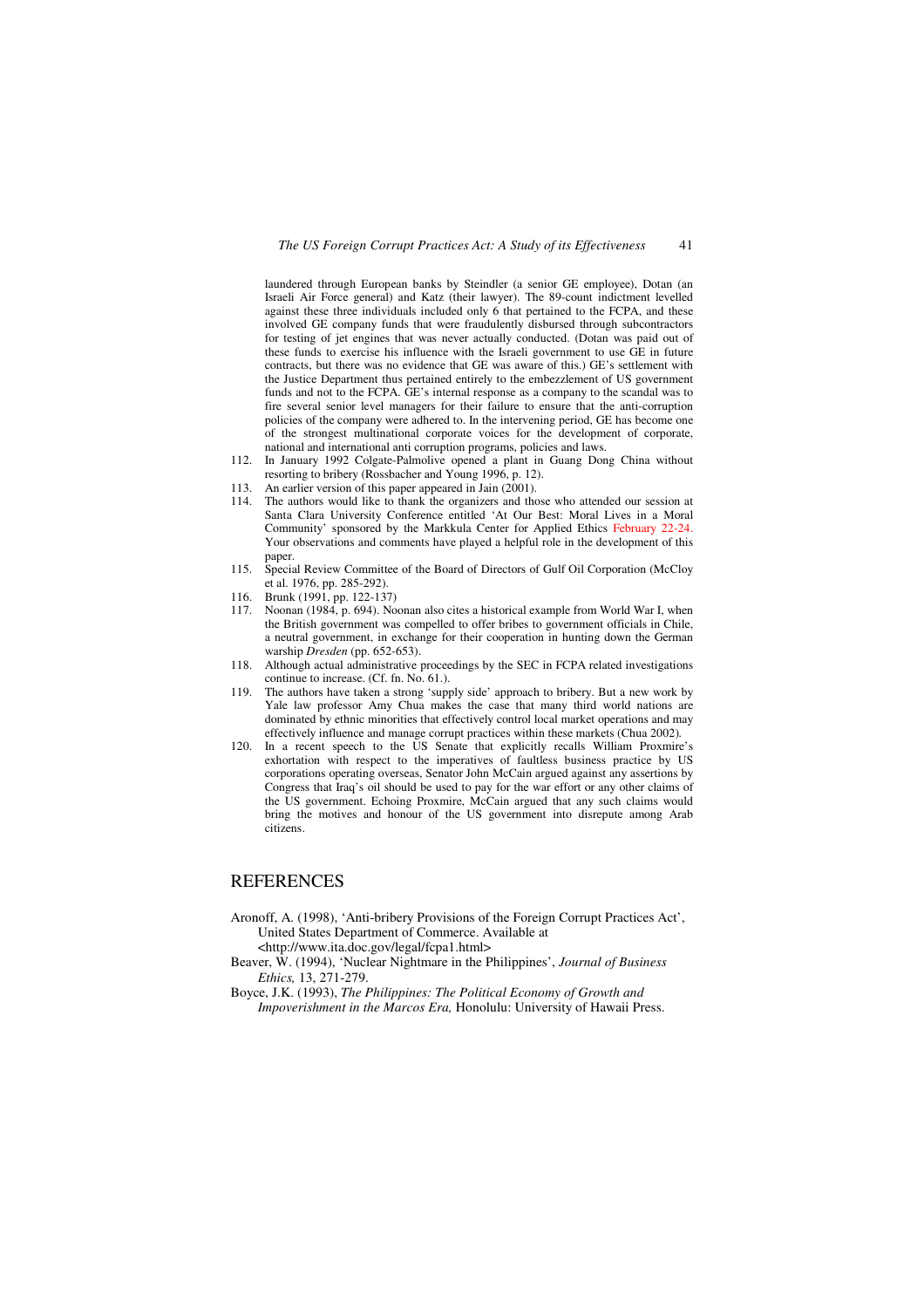| 42 | <b>Ethics Codes</b> |  |
|----|---------------------|--|
|    |                     |  |

- Brunk, C. (1991), 'Professionalism and Responsibility in the Technological Society' in Poff, D.C. and W.J. Waluchow (eds.), *Business Ethics in Canada*, Second Edition, Scarborough, Ontario: Prentice-Hall Canada Inc.
- Chua, A. (2002), *World on Fire: How Exporting Free Market Democracy Breeds Ethnic Hatred and Global Instability,* Doubleday.

De George, R. (1997), 'International Business Ethics: Russia and Eastern Europe', in Beauchamp, T.L. and N.E. Bowie (eds.), *Ethical Theory and Business, 5 th Edition*, Upper Saddle River, NJ: Prentice Hall, Inc., 545-555.

- Fischer, B.A. (1997), *The Reagan Reversal: Foreign Policy and the End of the Cold War,* Columbia: University of Missouri Press.
- Geo-JaJa, M.A. and G.L. Mangum (1999), 'The Foreign Corrupt Practices Act's Consequences for US Trade: The Nigerian Example', *Africa Economic Analysis*, Salt Lake City, Utah: University of Utah. Available at <http://www.afbis.com/analysis/corruption.htm>
- Glynn, P., S.J. Korbin, and M. NaΡm (1997), 'The Globalization of Corruption' in Elliott, K.A. *Corruption and the Global Economy*, Washington, DC: Institute for International Economics.
- Gurwin, L. (1992), *False Profits*, Boston, MA: Houghton Mifflin.
- Jacoby, N.H., P. Nehemkis and R. Eells (1977), *Bribery and Extortion in World Business: A Study of Corporate Political Payments Abroad* New York, NY: Macmillan Publishing Co., Inc.

Jain, A.K. (ed.) (2001), *The Political Economy of Corruption,* RoutledgeFalmer.

- Kugel, Y. and G. Gruenberg (1977), 'International Payoffs: Where We Are and How We Got There', in Kugel and G. Gruenberg (eds.), *Selected Readings on International Payoffs,* Lexington, MA: D.C. Heath and Company.
- Mayer, M. (1981), *The Fate of the Dollar,* New York, NY: New American Library.
- McCloy, J. J., B. Matthews and N. W. Pearson (1976), *The Great Oil Spill* New York, NY: Chelsea House.
- Naylor, R.T. (1987), *Hot Money and the Politics of Debt,* Toronto, Ontario: McClelland and Stewart.
- Noonan, J.T. Jr. (1984), *Bribes: The Intellectual History of a Moral Idea,* Berkeley, CA: University of California Press.
- Passas, N. (1994), 'I Cheat Therefore I Exist? The BCCI Scandal in Context', in Hoffman, W.M., J.B. Kamm, R.E. Frederick (eds.), *Emerging Global Business Ethics*, Westport, CT: Quorum Books.
- Romeneski, M. (1982), 'The FCPA of 1977: An Analysis of its Impact and Future', *Boston College International and Comparative Law Review*, 5.
- Rossbacher H. and T. Young (1996), 'The Foreign Corrupt Practices Act Within the American Response to Domestic Corruption', *Fourteenth International Symposium on Economic Crime*, Cambridge, England: Cambridge University at Jesus College, September.
- Schmidt, W.C. and J. J. Frank (1997), 'FCPA Demands Due Diligence in Global Dealings', *National Law Journal,* B18, March 3.
- Seagrave, S. (1988), *The Marcos Dynasty,* New York, NY: Harper & Row, 374-375.
- Securities and Exchange Commission (SEC) (1975), *Report of the Special Committee to the Board of Directors of Ashland Oil, Inc.*, June.
- Securities and Exchange Commission (SEC) (1976), 'Report on Questionable and Illegal Corporate Payments and Practices', 94<sup>th</sup> Congress, May.
- Shaw, B. (1988), 'Foreign Corrupt Practices Act: A Legal and Moral Analysis', *Journal of Business Ethics*, 7, 789-795.